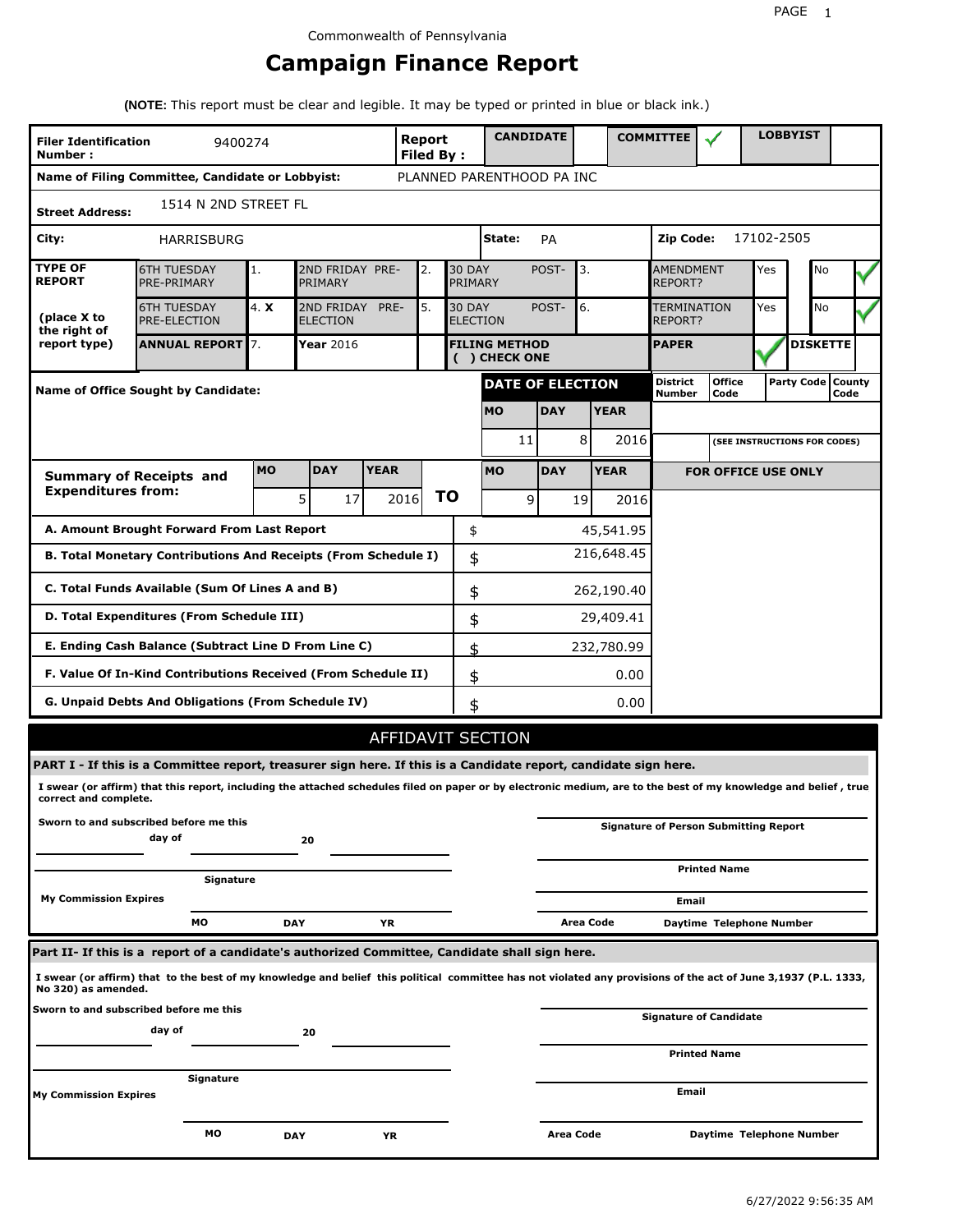# **SCHEDULE I CONTRIBUTIONS AND RECEIPTS**

**Detailed Summary Page**

| Name of Filing Committee or Candidate                                                                                                                                                       | <b>Reporting Period</b> |                 |                  |
|---------------------------------------------------------------------------------------------------------------------------------------------------------------------------------------------|-------------------------|-----------------|------------------|
| PLANNED PARENTHOOD PA INC                                                                                                                                                                   | From:                   | $5/17/2016$ To: | 9/19/2016        |
| 1. Unitemized Contributions Received - \$50.00 or Less Per Contributor                                                                                                                      |                         |                 |                  |
| <b>TOTAL for the Reporting Period</b>                                                                                                                                                       | (1)                     |                 | \$<br>108,804.20 |
| 2. Contributions Received - \$50.01 To \$250.00 (From Part A and Part B)                                                                                                                    |                         |                 |                  |
| <b>Contributions Received From Political Committees (Part A)</b>                                                                                                                            |                         |                 | \$<br>0.00       |
| All Other Contributions (Part B)                                                                                                                                                            |                         |                 | \$<br>19,211.75  |
| <b>TOTAL for the Reporting Period</b>                                                                                                                                                       | (2)                     |                 | \$<br>19,211.75  |
| 3. Contributions Received Over \$250.00 (From Part C and Part D)                                                                                                                            |                         |                 |                  |
| <b>Contributions Received From Political Committees (Part C)</b>                                                                                                                            |                         |                 | \$<br>0.00       |
| All Other Contributions (Part D)                                                                                                                                                            |                         |                 | \$<br>88,632.50  |
| <b>TOTAL for the Reporting Period</b>                                                                                                                                                       | (3)                     |                 | \$<br>88,632.50  |
| 4. Other Receipts, Refunds, Interest Earned, Returned Checks, Etc. (From Part E)                                                                                                            |                         |                 |                  |
| <b>TOTAL for the Reporting Period</b>                                                                                                                                                       | (4)                     |                 | \$<br>0.00       |
|                                                                                                                                                                                             |                         |                 |                  |
| Total Monetary Contributions and Receipts During this Reporting Period (Add and enter amount<br>totals from Boxes 1,2,3 and 4; also enter this amount on Page1, Report Cover Page, Item B.) |                         |                 | \$<br>216,648.45 |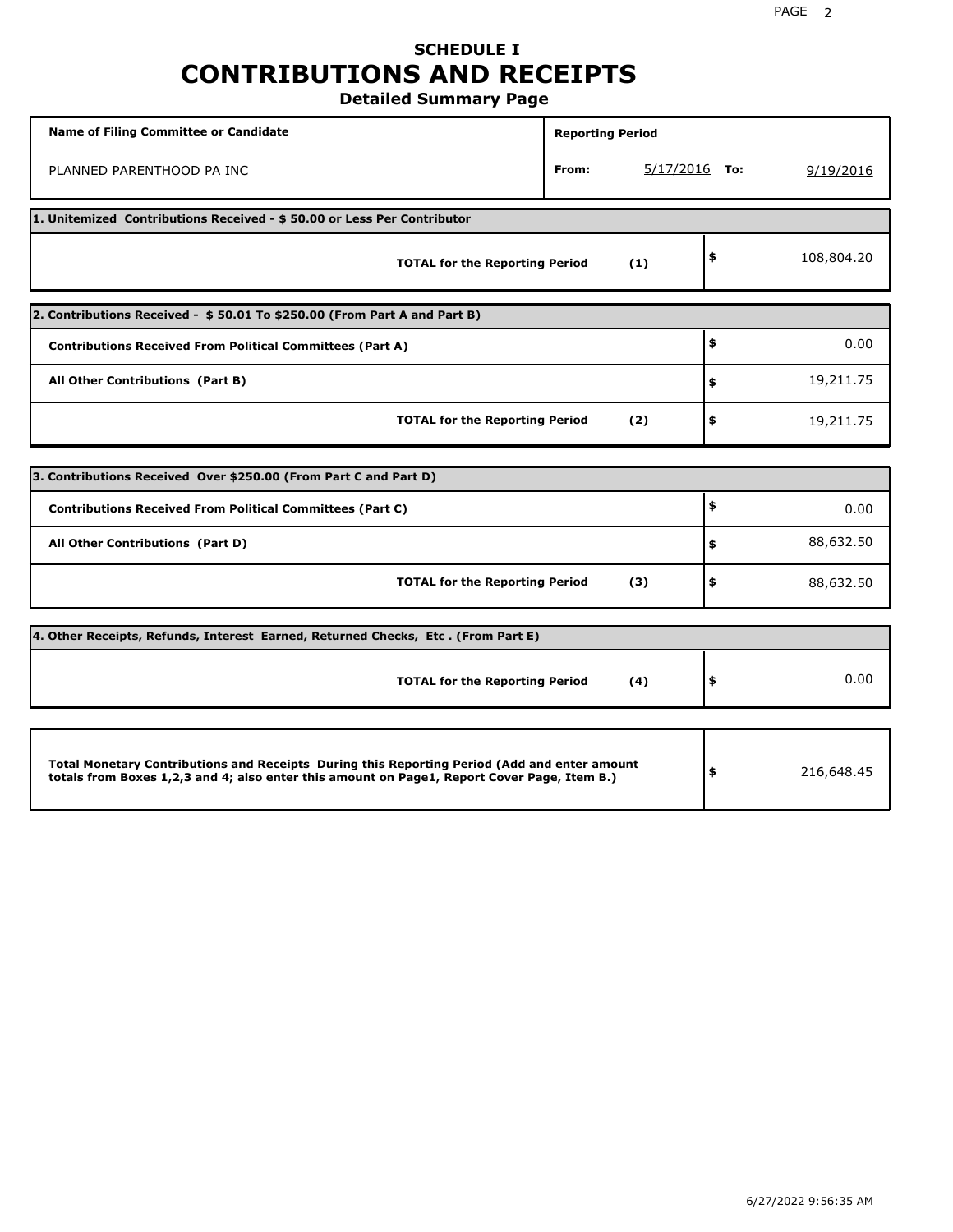## **PART A CONTRIBUTIONS RECEIVED FROM POLITICAL COMMITTEES**

**\$50.01 TO \$250.00**

 **Use this Part to itemize only contributions received from political committees with an aggregate value from \$50.01 to \$250.00 in the reporting period.**

| Name of Filing Committee or Candidate      |              |                   | <b>Reporting Period</b> |             |             |                   |
|--------------------------------------------|--------------|-------------------|-------------------------|-------------|-------------|-------------------|
|                                            |              |                   | From:                   |             | To:         |                   |
|                                            |              |                   |                         | <b>DATE</b> |             | <b>AMOUNT</b>     |
| <b>Full Name of Contributing Committee</b> |              |                   | <b>MO</b>               | <b>DAY</b>  | <b>YEAR</b> |                   |
| <b>Mailing Address</b>                     |              |                   |                         |             |             | \$<br>0.00        |
| City                                       | <b>State</b> | Zip Code (Plus 4) |                         |             |             |                   |
|                                            |              |                   |                         |             |             | <b>PAGE TOTAL</b> |

**Enter Grand Total of Part A on Schedule I, Detailed Summary Page, Section 2.**

**\$** 0.00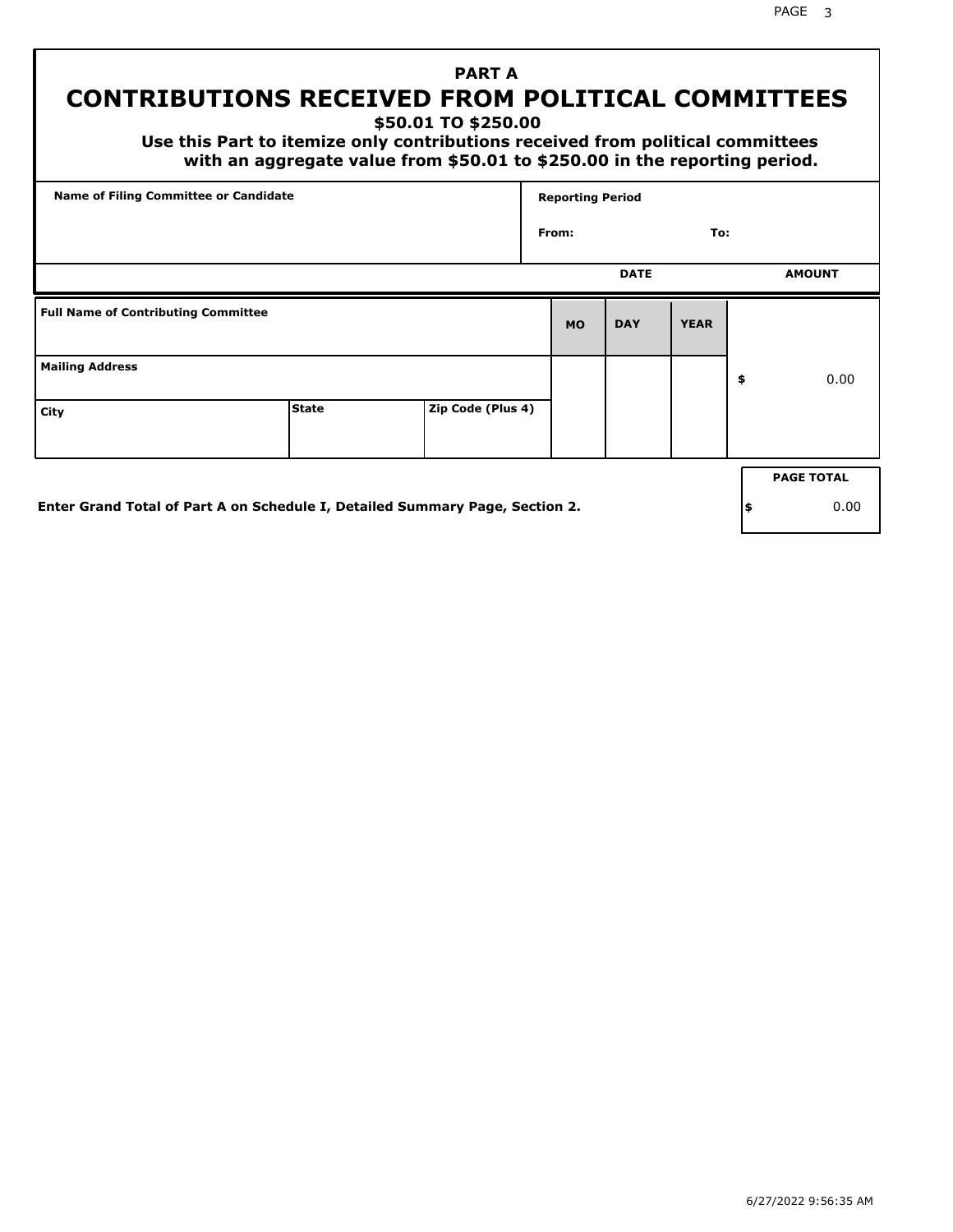| Use this Part to itemize all other contributions with an aggregate value from<br>(Exclude contributions from political committees reported in Part A) |                    | <b>PART B</b><br><b>ALL OTHER CONTRIBUTIONS</b><br>\$50.01 TO \$250.00<br>\$50.01 to \$250.00 in the reporting period. |                         |             |                 |               |
|-------------------------------------------------------------------------------------------------------------------------------------------------------|--------------------|------------------------------------------------------------------------------------------------------------------------|-------------------------|-------------|-----------------|---------------|
| Name of Filing Committee or Candidate                                                                                                                 |                    |                                                                                                                        | <b>Reporting Period</b> |             |                 |               |
| PLANNED PARENTHOOD PA INC                                                                                                                             |                    |                                                                                                                        | From:                   |             | $5/17/2016$ To: | 9/19/2016     |
|                                                                                                                                                       |                    |                                                                                                                        |                         | <b>DATE</b> |                 | <b>AMOUNT</b> |
| <b>Full Name of Contributor</b><br>Ceisler Media                                                                                                      |                    |                                                                                                                        | <b>MO</b>               | <b>DAY</b>  | <b>YEAR</b>     |               |
| <b>Mailing Address</b><br>1525 Locust Street                                                                                                          |                    |                                                                                                                        |                         |             |                 | \$<br>250.00  |
| City                                                                                                                                                  | <b>State</b>       | Zip Code (Plus 4)                                                                                                      | 5                       | 24          | 2016            |               |
| Philadelphia                                                                                                                                          | PA                 | 19102                                                                                                                  |                         |             |                 |               |
| <b>Full Name of Contributor</b><br>Karen Diener Best                                                                                                  |                    |                                                                                                                        | <b>MO</b>               | <b>DAY</b>  | <b>YEAR</b>     |               |
| <b>Mailing Address</b><br>536 Bridgeview Drive                                                                                                        |                    |                                                                                                                        |                         |             |                 | 75.00<br>\$   |
| City<br>Lemoyne                                                                                                                                       | <b>State</b><br>PA | Zip Code (Plus 4)<br>17043                                                                                             | 5                       | 24          | 2016            |               |
| <b>Full Name of Contributor</b><br>Holtgate Podiatry                                                                                                  |                    |                                                                                                                        | <b>MO</b>               | <b>DAY</b>  | <b>YEAR</b>     |               |
| <b>Mailing Address</b><br>717 market Street, Ste 101                                                                                                  |                    |                                                                                                                        |                         |             |                 | 75.00<br>÷,   |
| City<br>Lemoyne                                                                                                                                       | <b>State</b>       | Zip Code (Plus 4)                                                                                                      | 5                       | 24          | 2016            |               |
|                                                                                                                                                       | PA                 | 17043                                                                                                                  |                         |             |                 |               |
| <b>Full Name of Contributor</b><br>Michael S Schwoyer                                                                                                 |                    |                                                                                                                        | <b>MO</b>               | <b>DAY</b>  | <b>YEAR</b>     |               |
| <b>Mailing Address</b><br>2035 Harvest Drive                                                                                                          |                    |                                                                                                                        |                         |             |                 | \$<br>135.00  |
| City<br>mechanicsburg                                                                                                                                 | <b>State</b><br>PA | Zip Code (Plus 4)<br>17055                                                                                             | 5                       | 24          | 2016            |               |
| <b>Full Name of Contributor</b><br>David L McCorkle                                                                                                   |                    |                                                                                                                        | <b>MO</b>               | <b>DAY</b>  | <b>YEAR</b>     |               |
| <b>Mailing Address</b><br>928 McCormick Road                                                                                                          |                    |                                                                                                                        |                         |             |                 | 250.00<br>\$  |
| <b>City</b><br>Mechanicsburg                                                                                                                          | <b>State</b><br>PA | Zip Code (Plus 4)<br>17055                                                                                             | 5                       | 24          | 2016            |               |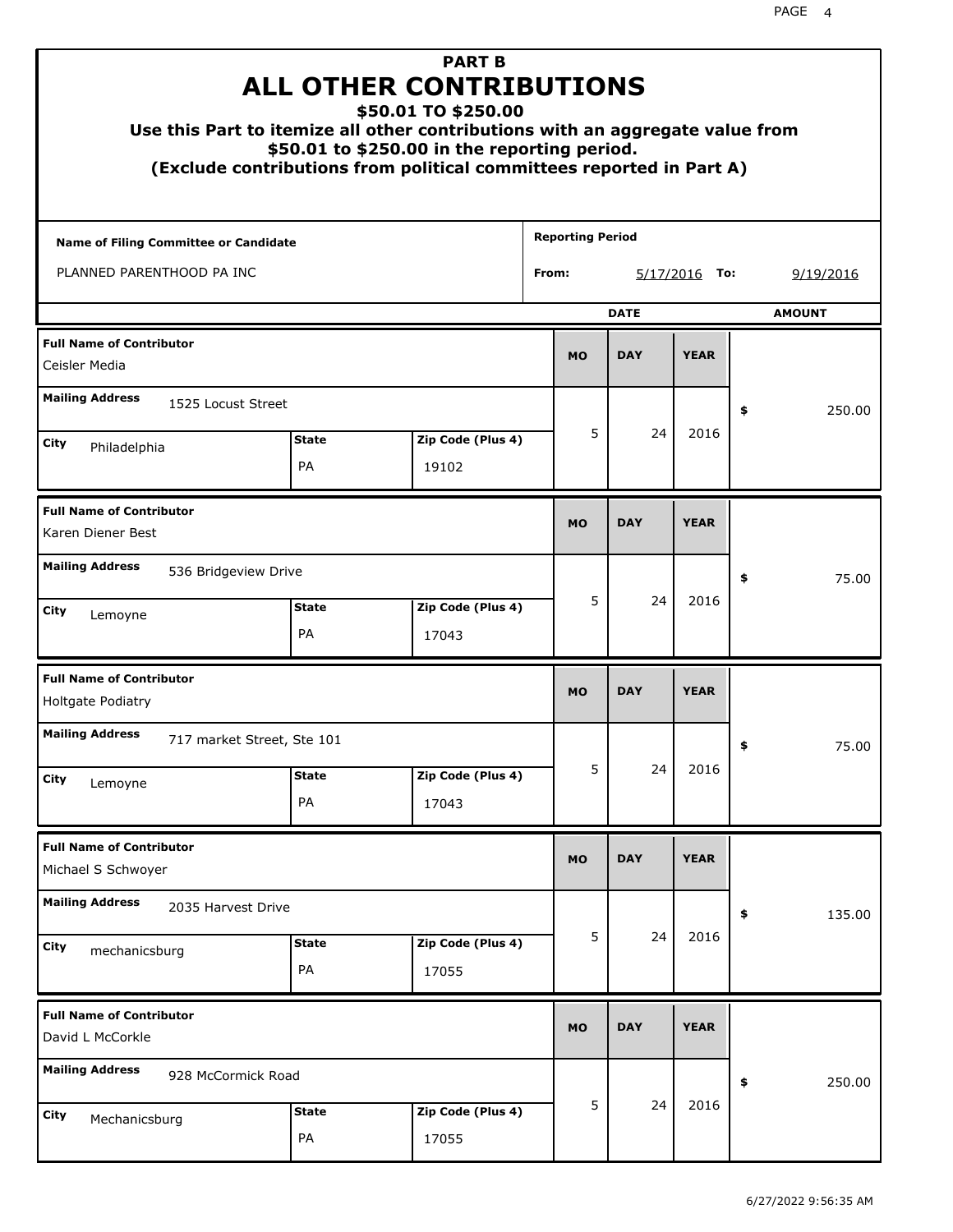| <b>Full Name of Contributor</b><br>Fern Zlotof     |                        |              |                   | <b>MO</b> | <b>DAY</b> | <b>YEAR</b> |              |  |
|----------------------------------------------------|------------------------|--------------|-------------------|-----------|------------|-------------|--------------|--|
| <b>Mailing Address</b>                             | PO Box 90              |              |                   |           |            |             | \$<br>135.00 |  |
| City<br>Grantham                                   |                        | <b>State</b> | Zip Code (Plus 4) | 5         | 24         | 2016        |              |  |
|                                                    |                        | PA           | 17027             |           |            |             |              |  |
| <b>Full Name of Contributor</b><br>Susan B Pera    |                        |              |                   | <b>MO</b> | <b>DAY</b> | <b>YEAR</b> |              |  |
| <b>Mailing Address</b>                             | 1714 Olmstead Way East |              |                   |           |            |             | \$<br>250.00 |  |
| City<br>Camp Hill                                  |                        | <b>State</b> | Zip Code (Plus 4) | 5         | 24         | 2016        |              |  |
|                                                    |                        | PA           | 17011             |           |            |             |              |  |
| <b>Full Name of Contributor</b><br>Timothy W Potts |                        |              |                   | <b>MO</b> | <b>DAY</b> | <b>YEAR</b> |              |  |
| <b>Mailing Address</b>                             | 18 Har-John Lane       |              |                   |           |            |             | \$<br>250.00 |  |
| City<br>Carlisle                                   |                        | <b>State</b> | Zip Code (Plus 4) | 5         | 24         | 2016        |              |  |
|                                                    |                        | PA           | 17015             |           |            |             |              |  |
|                                                    |                        |              |                   |           |            |             |              |  |
| <b>Full Name of Contributor</b><br>Deborah Reeves  |                        |              |                   | <b>MO</b> | <b>DAY</b> | <b>YEAR</b> |              |  |
| <b>Mailing Address</b>                             | 1533 English Drive     |              |                   |           |            |             | \$<br>100.00 |  |
| City<br>Mechanicsburg                              |                        | <b>State</b> | Zip Code (Plus 4) | 5         | 24         | 2016        |              |  |
|                                                    |                        | PA           | 17055             |           |            |             |              |  |
| <b>Full Name of Contributor</b><br>John Sommer     |                        |              |                   | МO        | DАI        | <b>YEAR</b> |              |  |
| <b>Mailing Address</b>                             | 380 School Street      |              |                   |           |            |             | 250.00<br>\$ |  |
| City<br>York                                       |                        | <b>State</b> | Zip Code (Plus 4) | 5         | 24         | 2016        |              |  |
|                                                    |                        | PA           | 17402             |           |            |             |              |  |
| <b>Full Name of Contributor</b><br>Karen Rovegno   |                        |              |                   | <b>MO</b> | <b>DAY</b> | <b>YEAR</b> |              |  |
| <b>Mailing Address</b>                             | 112 Spring Farm Circle |              |                   |           |            |             | 135.00<br>\$ |  |
| City<br>Carlisle                                   |                        | <b>State</b> | Zip Code (Plus 4) | 6         | 3          | 2016        |              |  |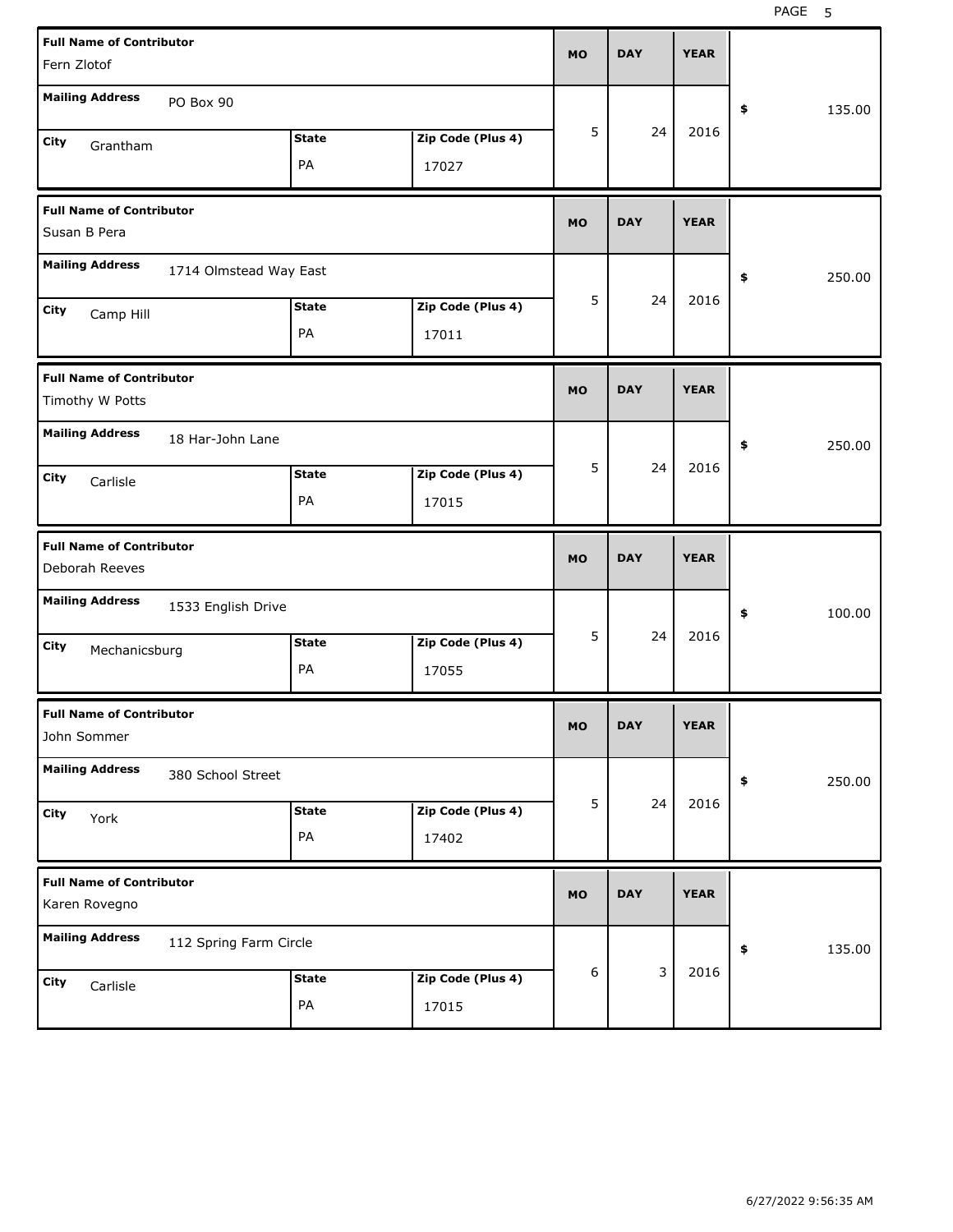| <b>Full Name of Contributor</b><br>Donna Williams     |                            | <b>MO</b> | <b>DAY</b> | <b>YEAR</b> |              |
|-------------------------------------------------------|----------------------------|-----------|------------|-------------|--------------|
| <b>Mailing Address</b><br>262 Walnut Street           |                            |           |            |             | \$<br>150.00 |
| <b>State</b><br>City                                  | Zip Code (Plus 4)          | 6         | 3          | 2016        |              |
| Carlisle<br>PA                                        | 17013                      |           |            |             |              |
| <b>Full Name of Contributor</b><br>Richard Lanning    |                            | <b>MO</b> | <b>DAY</b> | <b>YEAR</b> |              |
| <b>Mailing Address</b><br>599 E Siddonsburg Road      |                            |           |            |             | \$<br>250.00 |
| <b>State</b><br>City<br>Mechanicsburg<br>PA           | Zip Code (Plus 4)<br>17055 | 6         | 3          | 2016        |              |
|                                                       |                            |           |            |             |              |
| <b>Full Name of Contributor</b><br>Karen Dolphin Beem |                            | <b>MO</b> | <b>DAY</b> | <b>YEAR</b> |              |
| <b>Mailing Address</b><br>366 North 28th Street       |                            |           |            |             | \$<br>250.00 |
| <b>State</b><br>City<br>Camp Hill                     | Zip Code (Plus 4)          | 6         | 14         | 2016        |              |
| PA                                                    | 17011                      |           |            |             |              |
|                                                       |                            |           |            |             |              |
| <b>Full Name of Contributor</b><br>Anne Menard        |                            | <b>MO</b> | <b>DAY</b> | <b>YEAR</b> |              |
| <b>Mailing Address</b><br>225 W Baltimore Street      |                            |           |            |             | \$<br>150.00 |
| <b>State</b><br>City<br>Carlisle                      | Zip Code (Plus 4)          | 6         | 14         | 2016        |              |
| PA                                                    | 17013                      |           |            |             |              |
| <b>Full Name of Contributor</b><br>Stephen Dunkle     |                            | MU        | <b>DAY</b> | <b>YEAR</b> |              |
| <b>Mailing Address</b><br>177 W Main Street           |                            |           |            |             | 200.00<br>\$ |
| <b>State</b><br>City                                  | Zip Code (Plus 4)          | 6         | 14         | 2016        |              |
| Allensville<br>PA                                     | 17002                      |           |            |             |              |
| <b>Full Name of Contributor</b><br>Theodore S Martin  |                            | <b>MO</b> | <b>DAY</b> | <b>YEAR</b> |              |
| <b>Mailing Address</b><br>640 St John's Drive         |                            |           |            |             | 250.00<br>\$ |
| <b>State</b><br>City<br>Camp Hill                     | Zip Code (Plus 4)          | 6         | 14         | 2016        |              |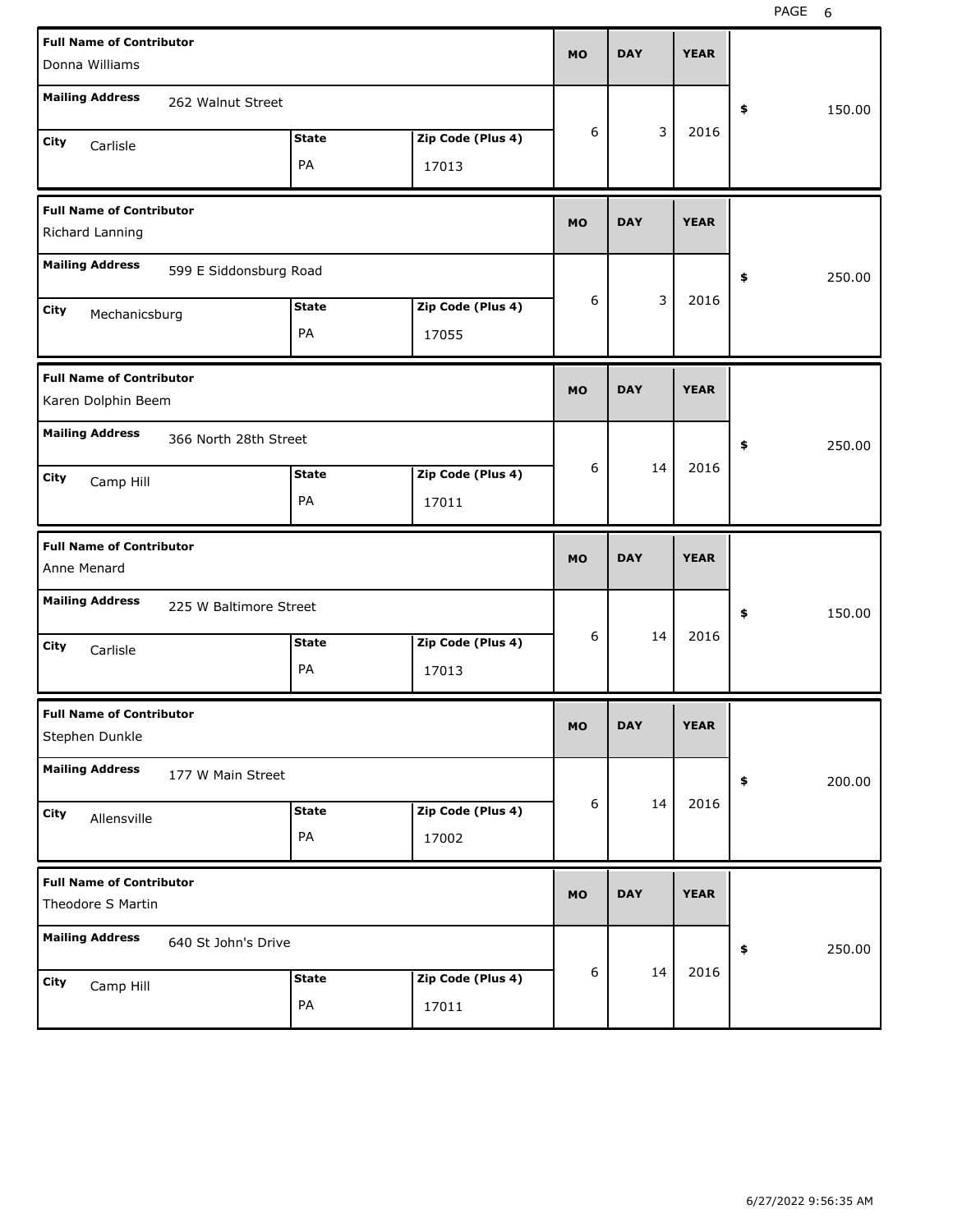| <b>Full Name of Contributor</b><br>Kathy Manderino |                                                     |                            | <b>MO</b> | <b>DAY</b> | <b>YEAR</b> |              |
|----------------------------------------------------|-----------------------------------------------------|----------------------------|-----------|------------|-------------|--------------|
| <b>Mailing Address</b><br>2915 Green Street        |                                                     |                            |           |            |             | 75.00<br>\$  |
| City<br>Harrisburg                                 | <b>State</b><br>PA                                  | Zip Code (Plus 4)<br>17110 | 6         | 14         | 2016        |              |
| <b>Full Name of Contributor</b><br>Pat Vance       |                                                     |                            | <b>MO</b> | <b>DAY</b> | <b>YEAR</b> |              |
| <b>Mailing Address</b>                             | 21 Willow Mill Park Road                            |                            |           |            |             | 75.00<br>\$  |
| City<br>Mechanicsburg                              | <b>State</b><br>PA                                  | Zip Code (Plus 4)<br>17050 | 6         | 14         | 2016        |              |
| <b>Full Name of Contributor</b><br>Caitlin Palmer  |                                                     |                            | <b>MO</b> | <b>DAY</b> | <b>YEAR</b> |              |
| <b>Mailing Address</b><br>City<br>Harrisburg       | 1525 N Front Street, Unit 303<br><b>State</b><br>PA | Zip Code (Plus 4)<br>17102 | 6         | 14         | 2016        | 70.00<br>\$  |
|                                                    |                                                     |                            |           |            |             |              |
| <b>Full Name of Contributor</b><br>Jesica Warren   |                                                     |                            | <b>MO</b> | <b>DAY</b> | <b>YEAR</b> |              |
| <b>Mailing Address</b>                             | 209 Montrose Street                                 |                            |           |            |             | 135.00<br>\$ |
| City<br>harrisburg                                 | <b>State</b><br>PA                                  | Zip Code (Plus 4)<br>17110 | 6         | 14         | 2016        |              |
| <b>Full Name of Contributor</b><br>Thomas Place    |                                                     |                            | <b>MO</b> | <b>DAY</b> | <b>YEAR</b> |              |
| <b>Mailing Address</b><br>530 Greason Road         |                                                     |                            |           |            |             | \$<br>100.00 |
| City<br>Carlisle                                   | <b>State</b><br>PA                                  | Zip Code (Plus 4)<br>17015 | 6         | 14         | 2016        |              |
| <b>Full Name of Contributor</b><br>Thomas Gluck    |                                                     |                            | <b>MO</b> | <b>DAY</b> | <b>YEAR</b> |              |
| <b>Mailing Address</b><br>309 Founders Way         |                                                     |                            |           | 14         | 2016        | \$<br>250.00 |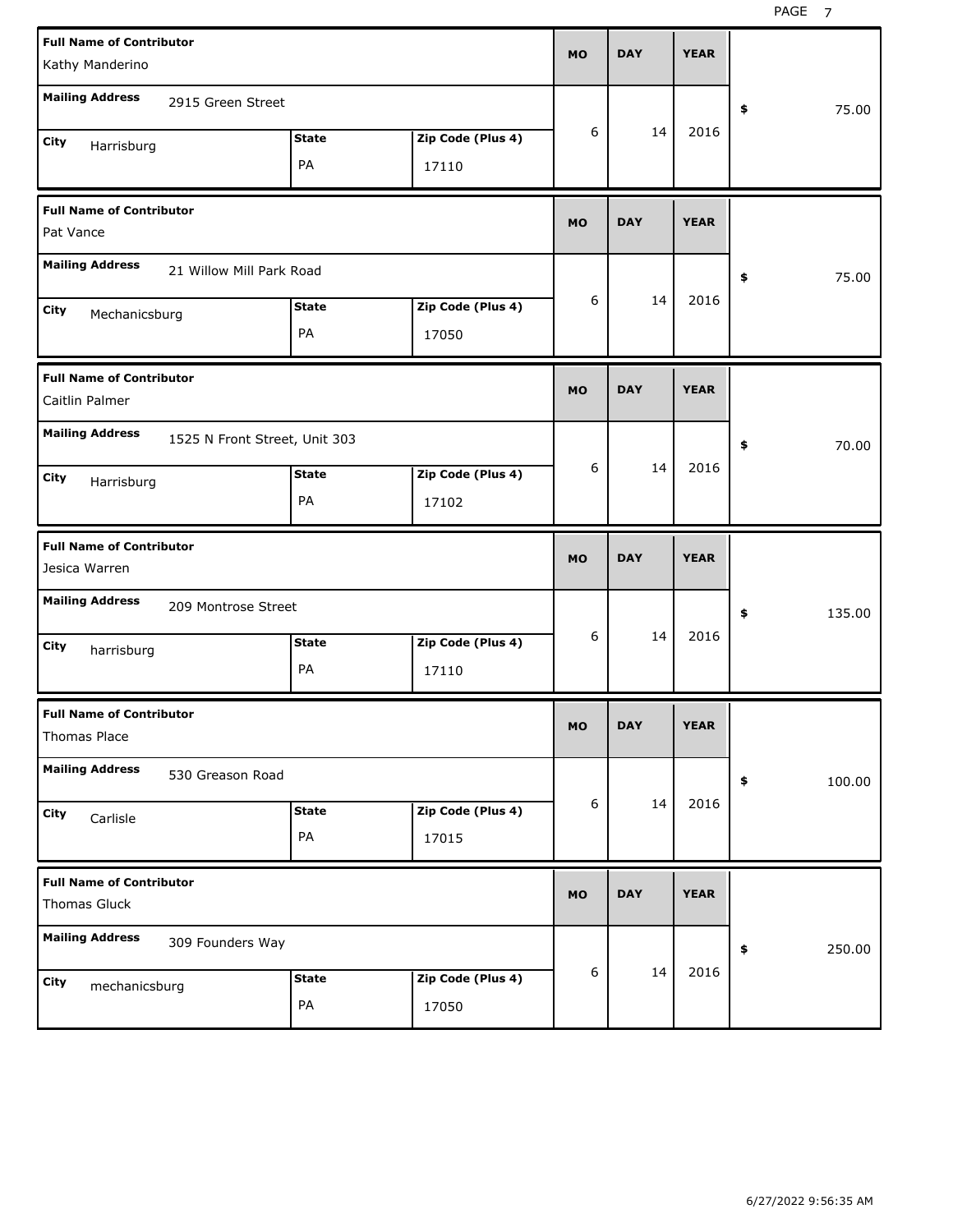| <b>Full Name of Contributor</b><br>Stephen Herzenberg |                              |                    |                            | <b>MO</b> | <b>DAY</b> | <b>YEAR</b> |              |  |
|-------------------------------------------------------|------------------------------|--------------------|----------------------------|-----------|------------|-------------|--------------|--|
| <b>Mailing Address</b>                                | 21 E Coover Street           |                    |                            |           |            |             | \$<br>250.00 |  |
| City<br>Mechanicsburg                                 |                              | <b>State</b>       | Zip Code (Plus 4)          | 6         | 14         | 2016        |              |  |
|                                                       |                              | PA                 | 17055                      |           |            |             |              |  |
| <b>Full Name of Contributor</b><br>William Patton     |                              |                    |                            | <b>MO</b> | <b>DAY</b> | <b>YEAR</b> |              |  |
| <b>Mailing Address</b>                                | 3968 Green Street            |                    |                            |           |            |             | \$<br>100.00 |  |
| City<br>harrisburg                                    |                              | <b>State</b><br>PA | Zip Code (Plus 4)<br>17110 | 6         | 22         | 2016        |              |  |
|                                                       |                              |                    |                            |           |            |             |              |  |
| <b>Full Name of Contributor</b><br>Ellen Kramer       |                              |                    |                            | <b>MO</b> | <b>DAY</b> | <b>YEAR</b> |              |  |
| <b>Mailing Address</b>                                | 2739 N 2nd Street            |                    |                            |           |            |             | \$<br>250.00 |  |
| City<br>harrisburg                                    |                              | <b>State</b>       | Zip Code (Plus 4)          | 6         | 22         | 2016        |              |  |
|                                                       |                              | PA                 | 17110                      |           |            |             |              |  |
|                                                       |                              |                    |                            |           |            |             |              |  |
| <b>Full Name of Contributor</b><br>Barbara Montabana  |                              |                    |                            | <b>MO</b> | <b>DAY</b> | <b>YEAR</b> |              |  |
| <b>Mailing Address</b>                                | 41 S Elm Avenue              |                    |                            |           |            |             | \$<br>90.00  |  |
| City<br>Aldan                                         |                              | <b>State</b>       | Zip Code (Plus 4)          | 6         | 20         | 2016        |              |  |
|                                                       |                              | PA                 | 19018                      |           |            |             |              |  |
| <b>Full Name of Contributor</b><br>Morgan Plant       |                              |                    |                            | MU        | <b>DAY</b> | <b>YEAR</b> |              |  |
| <b>Mailing Address</b>                                | 322 S West Street            |                    |                            |           |            |             | \$<br>90.00  |  |
| City<br>Carlisle                                      |                              | <b>State</b>       | Zip Code (Plus 4)          | 6         | 20         | 2016        |              |  |
|                                                       |                              | PA                 | 17013                      |           |            |             |              |  |
| <b>Full Name of Contributor</b><br>Judi Golding-Baker |                              |                    |                            | <b>MO</b> | <b>DAY</b> | <b>YEAR</b> |              |  |
| <b>Mailing Address</b>                                | 226 West Ittenhouse Square U |                    |                            |           |            |             | 100.00<br>\$ |  |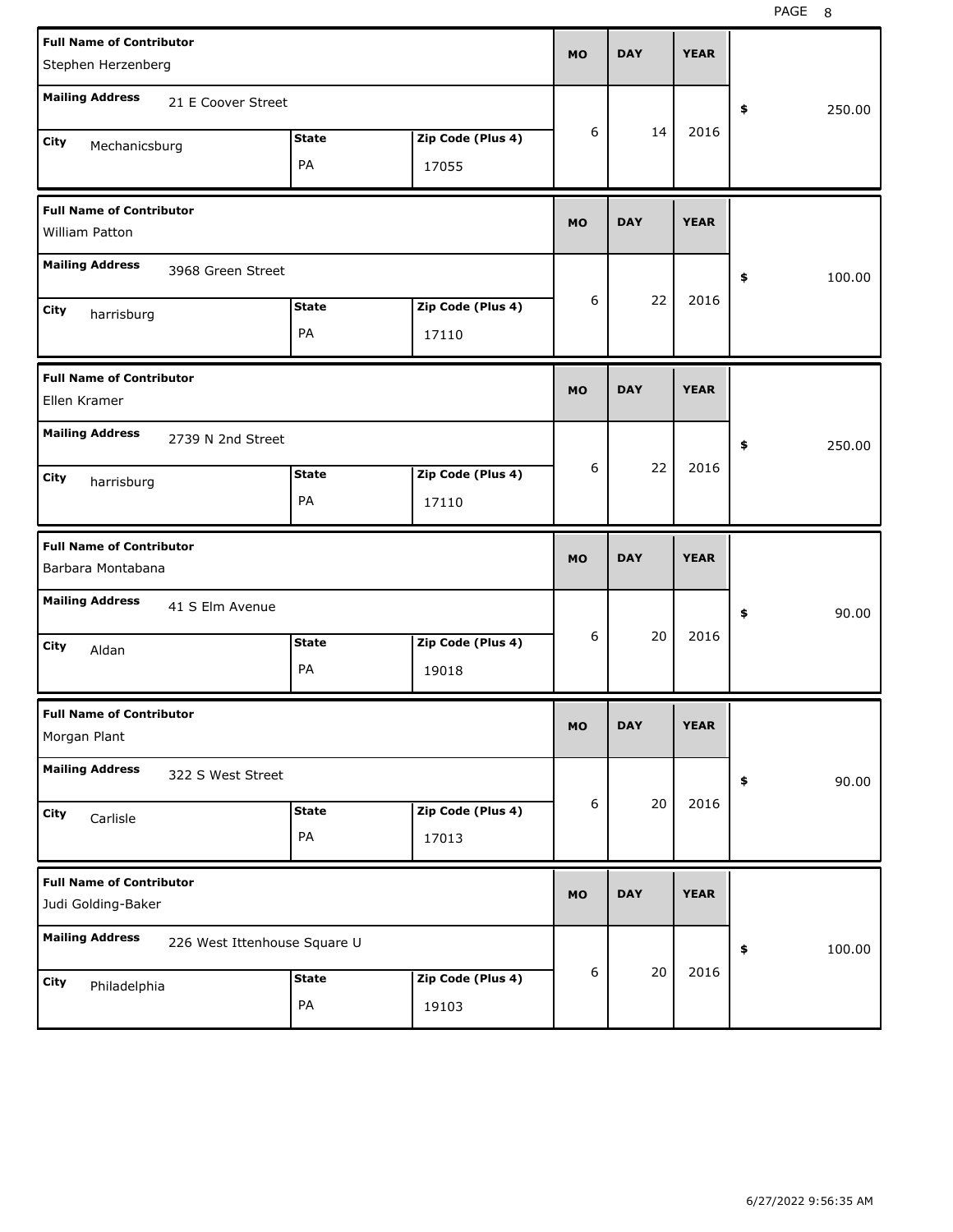| <b>Full Name of Contributor</b><br>Judith Weiss    |                             |              |                   | <b>MO</b> | <b>DAY</b> | <b>YEAR</b> |              |
|----------------------------------------------------|-----------------------------|--------------|-------------------|-----------|------------|-------------|--------------|
| <b>Mailing Address</b>                             | 2223 Wallace Street, FI#2   |              |                   |           |            |             | \$<br>190.00 |
| City<br>Philadelphia                               |                             | <b>State</b> | Zip Code (Plus 4) | 6         | 20         | 2016        |              |
|                                                    |                             | PA           | 19130             |           |            |             |              |
| <b>Full Name of Contributor</b><br>Leslie Benoliel |                             |              |                   | <b>MO</b> | <b>DAY</b> | <b>YEAR</b> |              |
| <b>Mailing Address</b>                             | 515 East Mt Pleasant Avenue |              |                   |           |            |             | \$<br>90.00  |
| City<br>Philadelphia                               |                             | <b>State</b> | Zip Code (Plus 4) | 6         | 20         | 2016        |              |
|                                                    |                             | PA           | 19119             |           |            |             |              |
| <b>Full Name of Contributor</b><br>Thomas Zug Jr   |                             |              |                   | <b>MO</b> | <b>DAY</b> | <b>YEAR</b> |              |
| <b>Mailing Address</b>                             | 1331 Monk Road              |              |                   |           |            |             | \$<br>90.00  |
| City<br>Gladwyne                                   |                             | <b>State</b> | Zip Code (Plus 4) | 6         | 20         | 2016        |              |
|                                                    |                             | PA           | 19035             |           |            |             |              |
|                                                    |                             |              |                   |           |            |             |              |
| <b>Full Name of Contributor</b><br>Karen matlack   |                             |              |                   | <b>MO</b> | <b>DAY</b> | <b>YEAR</b> |              |
| <b>Mailing Address</b>                             | 1099 Mississippi Avenue     |              |                   |           |            |             | \$<br>100.00 |
| City                                               |                             | <b>State</b> | Zip Code (Plus 4) | 6         | 20         | 2016        |              |
| Pittsburgh                                         |                             | PA           | 15216             |           |            |             |              |
| <b>Full Name of Contributor</b><br>Denck herrin    |                             |              |                   | MU        | <b>DAY</b> | <b>YEAR</b> |              |
| <b>Mailing Address</b>                             | 419 Chestnut Lane           |              |                   |           |            |             | 250.00<br>\$ |
| <b>City</b>                                        |                             | <b>State</b> | Zip Code (Plus 4) | 6         | 20         | 2016        |              |
| Wayne                                              |                             | PA           | 19087             |           |            |             |              |
| <b>Full Name of Contributor</b><br>Mary Johnston   |                             |              |                   | <b>MO</b> | <b>DAY</b> | <b>YEAR</b> |              |
| <b>Mailing Address</b>                             | 2238 Mt Vernon Street       |              |                   |           |            |             | 100.00<br>\$ |
| City<br>Philadelphia                               |                             | <b>State</b> | Zip Code (Plus 4) | 6         | 20         | 2016        |              |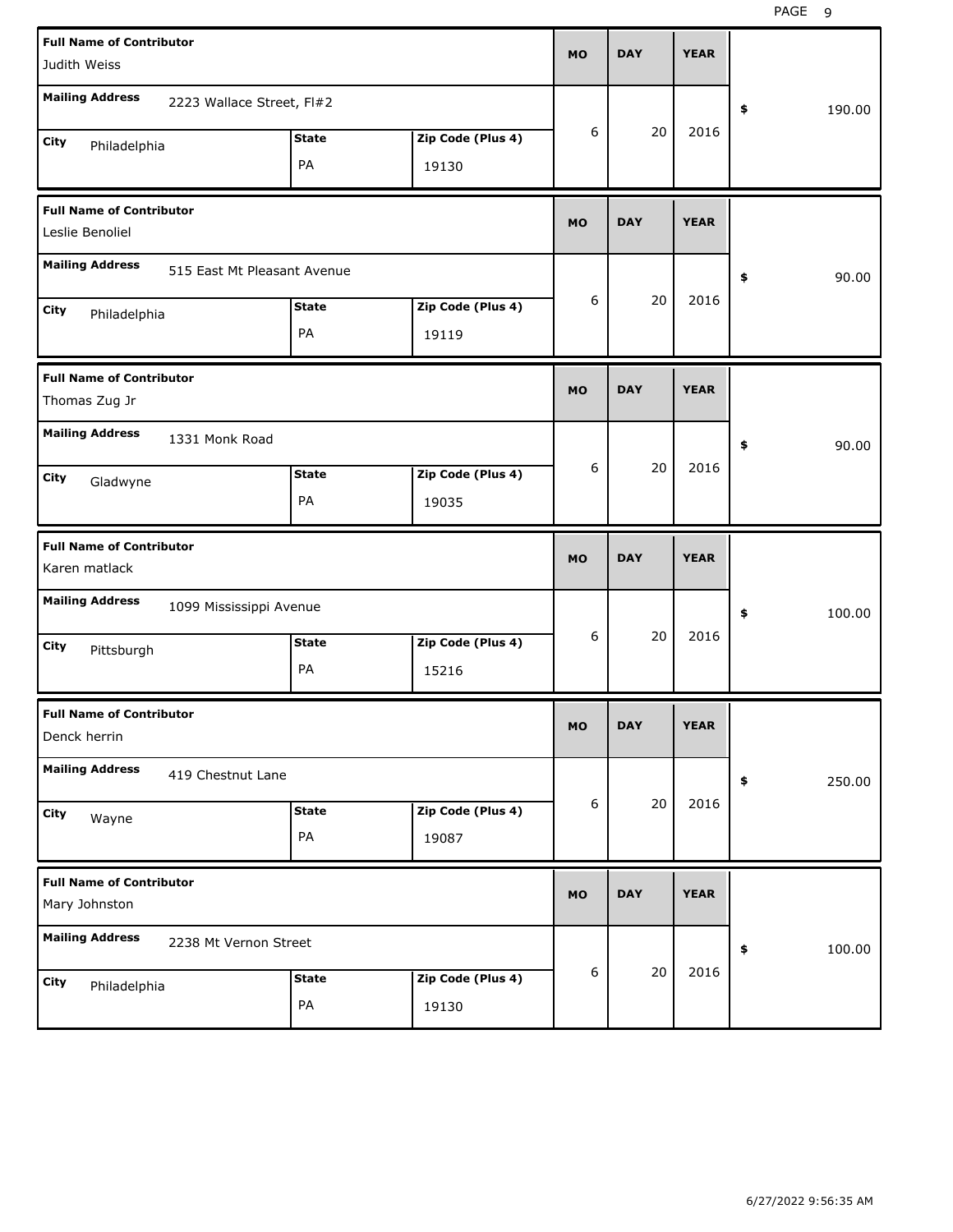| <b>Full Name of Contributor</b>                          |              |                   | <b>MO</b> | <b>DAY</b> | <b>YEAR</b> |              |
|----------------------------------------------------------|--------------|-------------------|-----------|------------|-------------|--------------|
| Carole Morgan                                            |              |                   |           |            |             |              |
| <b>Mailing Address</b><br>81 Pasture Lane                |              |                   |           |            |             | 100.00<br>\$ |
| City<br>Bryn Mawr                                        | <b>State</b> | Zip Code (Plus 4) | 6         | 20         | 2016        |              |
|                                                          | PA           | 19010             |           |            |             |              |
| <b>Full Name of Contributor</b>                          |              |                   | <b>MO</b> | <b>DAY</b> | <b>YEAR</b> |              |
| Sharon Hargrave                                          |              |                   |           |            |             |              |
| <b>Mailing Address</b><br>130 Skymeadow lane             |              |                   |           |            |             | 250.00<br>\$ |
| City<br>Leola                                            | <b>State</b> | Zip Code (Plus 4) | 6         | 20         | 2016        |              |
|                                                          | PA           | 17540             |           |            |             |              |
| <b>Full Name of Contributor</b><br>Edward Lee Jr         |              |                   | <b>MO</b> | <b>DAY</b> | <b>YEAR</b> |              |
| <b>Mailing Address</b><br>123 Glenwood Road              |              |                   |           |            |             | \$<br>250.00 |
| City<br><b>Merion Station</b>                            | <b>State</b> | Zip Code (Plus 4) | 6         | 20         | 2016        |              |
|                                                          | PA           | 19066             |           |            |             |              |
|                                                          |              |                   |           |            |             |              |
| <b>Full Name of Contributor</b><br>Nan Rosner            |              |                   | <b>MO</b> | <b>DAY</b> | <b>YEAR</b> |              |
| <b>Mailing Address</b><br>8350 Roberts Road              |              |                   |           |            |             | \$<br>103.00 |
| City<br>Elkins                                           | <b>State</b> | Zip Code (Plus 4) | 6         | 20         | 2016        |              |
|                                                          | PA           | 19027             |           |            |             |              |
| <b>Full Name of Contributor</b><br>Eva Samachson Jr Wros |              |                   | МO        | <b>DAY</b> | <b>YEAR</b> |              |
| <b>Mailing Address</b><br>1760 Ashbourne Drive           |              |                   |           |            |             | 95.00<br>\$  |
| City                                                     | <b>State</b> | Zip Code (Plus 4) | 6         | 20         | 2016        |              |
| Yardley                                                  | PA           | 19067             |           |            |             |              |
| <b>Full Name of Contributor</b><br>Hans-Erik Wennberg    |              |                   | <b>MO</b> | <b>DAY</b> | <b>YEAR</b> |              |
| <b>Mailing Address</b><br>913 Spring Garden Street       |              |                   |           |            |             | \$<br>100.00 |
| City<br>Elizabethtown                                    | <b>State</b> | Zip Code (Plus 4) | 6         | 20         | 2016        |              |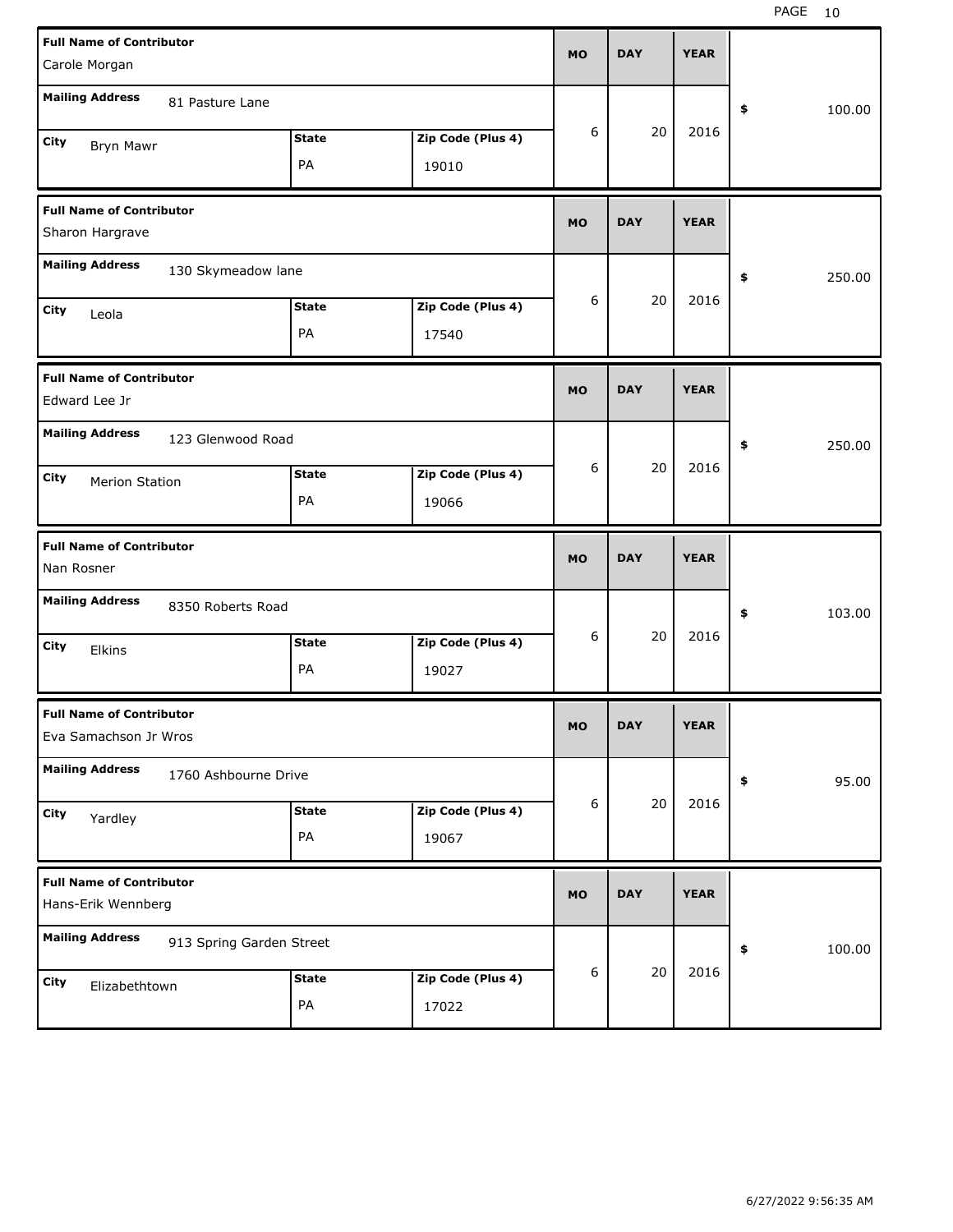| <b>Full Name of Contributor</b><br>Morgan Plant                          | <b>MO</b> | <b>DAY</b> | <b>YEAR</b> |              |
|--------------------------------------------------------------------------|-----------|------------|-------------|--------------|
| <b>Mailing Address</b><br>322 S West Street                              |           |            |             | 95.00        |
| Zip Code (Plus 4)<br><b>State</b><br>City<br>Carlisle<br>PA<br>17013     | 6         | 20         | 2016        | \$           |
| <b>Full Name of Contributor</b><br>Diane Snyder                          | <b>MO</b> | <b>DAY</b> | <b>YEAR</b> |              |
| <b>Mailing Address</b><br>1181 King Road                                 |           |            |             | \$<br>142.50 |
| Zip Code (Plus 4)<br><b>State</b><br>City<br>West Chester<br>PA<br>19380 | 6         | 20         | 2016        |              |
| <b>Full Name of Contributor</b><br>Susan Stedman                         | <b>MO</b> | <b>DAY</b> | <b>YEAR</b> |              |
| <b>Mailing Address</b><br>5 Park Avenue                                  |           |            |             | \$<br>90.00  |
| Zip Code (Plus 4)<br><b>State</b><br>City<br>Paoli<br>PA<br>19301        | 6         | 28         | 2016        |              |
|                                                                          |           |            |             |              |
| <b>Full Name of Contributor</b><br>Larry Silverman                       | <b>MO</b> | <b>DAY</b> | <b>YEAR</b> |              |
| <b>Mailing Address</b><br>167 Shadow Ridge Drive                         |           |            |             | \$<br>140.00 |
| Zip Code (Plus 4)<br><b>State</b><br>City<br>Pittsburg<br>PA<br>15238    | 6         | 28         | 2016        |              |
| <b>Full Name of Contributor</b><br>Gregg Ramshaw                         | MO        | <b>DAY</b> | <b>YEAR</b> |              |
| <b>Mailing Address</b><br>5316 Ellsworth Avenue                          |           |            |             | \$<br>240.00 |
| Zip Code (Plus 4)<br><b>State</b><br>City<br>Pittsburgh<br>PA<br>15232   | 6         | 28         | 2016        |              |
| <b>Full Name of Contributor</b><br>George Jenks                          | <b>MO</b> | <b>DAY</b> | <b>YEAR</b> |              |
| <b>Mailing Address</b><br>270 Ridgecrest Circle                          |           | 28         | 2016        | 90.00<br>\$  |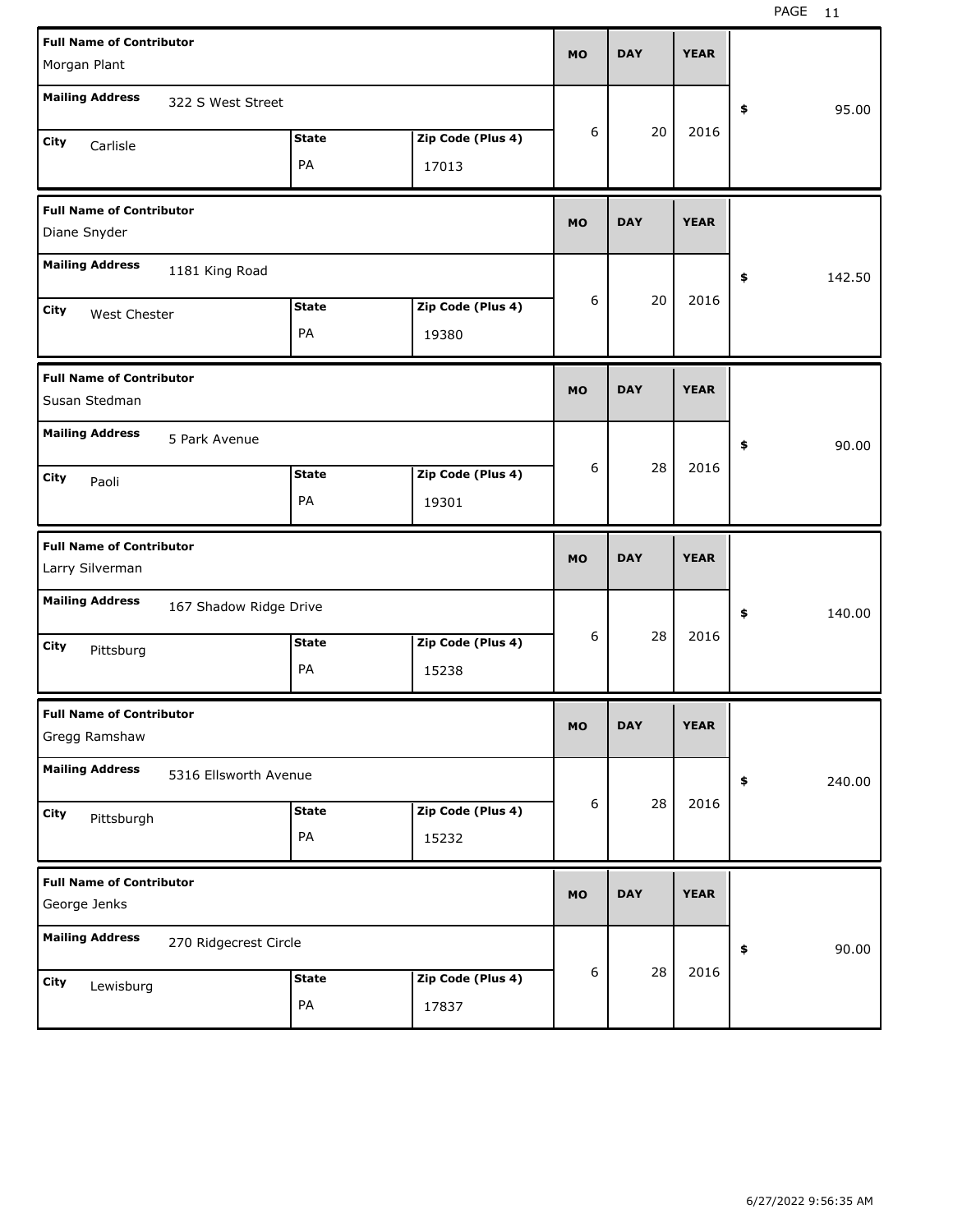| <b>Full Name of Contributor</b><br>nancy Dougherty     |                            | <b>MO</b> | <b>DAY</b>   | <b>YEAR</b> |              |
|--------------------------------------------------------|----------------------------|-----------|--------------|-------------|--------------|
| <b>Mailing Address</b><br>5248 Spruce Street           |                            |           |              |             | \$<br>90.00  |
| <b>State</b><br>City<br>Schnecksville<br>PA            | Zip Code (Plus 4)<br>18078 | 6         | 28           | 2016        |              |
| <b>Full Name of Contributor</b><br>Richard McNeer      |                            | <b>MO</b> | <b>DAY</b>   | <b>YEAR</b> |              |
| <b>Mailing Address</b><br>723 Ivy Street               |                            |           |              |             | \$<br>200.00 |
| <b>State</b><br>City<br>Pittsburgh<br>PA               | Zip Code (Plus 4)<br>15232 | 7         | $\mathbf{1}$ | 2016        |              |
| <b>Full Name of Contributor</b><br>Janet Squires       |                            | <b>MO</b> | <b>DAY</b>   | <b>YEAR</b> |              |
| <b>Mailing Address</b><br>4301 Bidgelow Blvd           |                            |           |              |             | \$<br>200.00 |
| <b>State</b><br>City<br>Pittsburgh<br>PA               | Zip Code (Plus 4)<br>15213 | 7         | $\mathbf{1}$ | 2016        |              |
|                                                        |                            |           |              |             |              |
| <b>Full Name of Contributor</b><br>ary Vallance Franco |                            | <b>MO</b> | <b>DAY</b>   | <b>YEAR</b> |              |
| <b>Mailing Address</b><br>PO Box 195                   |                            |           |              |             | \$<br>135.00 |
| <b>State</b><br>City<br>Plainfield<br>PA               | Zip Code (Plus 4)<br>17081 | 7         | $\mathbf{1}$ | 2016        |              |
| <b>Full Name of Contributor</b><br>Susan Mae Reider    |                            | <b>MO</b> | <b>DAY</b>   | <b>YEAR</b> |              |
| <b>Mailing Address</b><br>86 Cambridge Drive           |                            |           |              |             | 250.00<br>\$ |
| <b>State</b><br>City<br>Hershey<br>PA                  | Zip Code (Plus 4)<br>17033 | 7         | 18           | 2016        |              |
| <b>Full Name of Contributor</b><br>Tamara Stine        |                            | <b>MO</b> | <b>DAY</b>   | <b>YEAR</b> |              |
| <b>Mailing Address</b><br>4231 Orchard hill Road       |                            | 7         | 18           | 2016        | 250.00<br>\$ |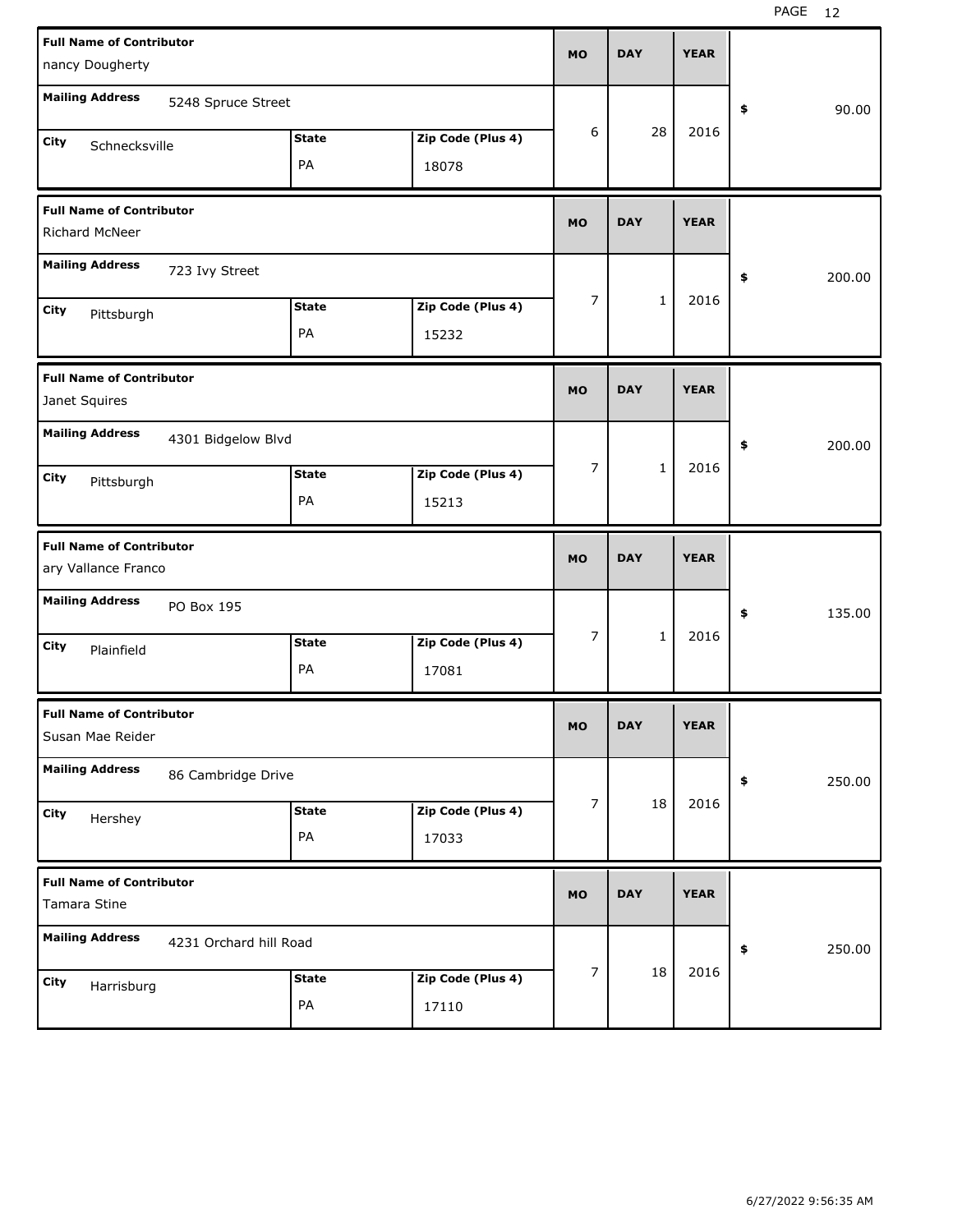| <b>Full Name of Contributor</b><br>Sturla for Representative |                       |                            | <b>MO</b>      | <b>DAY</b>              | <b>YEAR</b> |                     |
|--------------------------------------------------------------|-----------------------|----------------------------|----------------|-------------------------|-------------|---------------------|
| <b>Mailing Address</b>                                       | 323 N West End Avenue |                            |                |                         |             | \$<br>250.00        |
| City<br>Lancaster                                            | <b>State</b><br>PA    | Zip Code (Plus 4)<br>17603 | $\overline{7}$ | 28                      | 2016        |                     |
| <b>Full Name of Contributor</b><br>Nancy Colman              |                       |                            | <b>MO</b>      | <b>DAY</b>              | <b>YEAR</b> |                     |
| <b>Mailing Address</b>                                       | 2204 Pine Street      |                            |                |                         |             | \$<br>190.00        |
| City<br>Philadelphia                                         | <b>State</b><br>PA    | Zip Code (Plus 4)<br>19103 | 8              | 4                       | 2016        |                     |
| <b>Full Name of Contributor</b><br>Frank Custer              |                       |                            | <b>MO</b>      | <b>DAY</b>              | <b>YEAR</b> |                     |
| <b>Mailing Address</b>                                       | 1419 Gwynedale Way    |                            |                |                         |             | 90.00<br>\$         |
| City<br>Lansdale                                             | <b>State</b><br>PA    | Zip Code (Plus 4)<br>19446 | 8              | 4                       | 2016        |                     |
|                                                              |                       |                            |                |                         |             |                     |
| <b>Full Name of Contributor</b><br>Dana Devon                |                       |                            | <b>MO</b>      | <b>DAY</b>              | <b>YEAR</b> |                     |
| <b>Mailing Address</b>                                       | 220 St Georges Road   |                            |                |                         |             | \$<br>90.00         |
| City<br>Ardmore                                              | <b>State</b><br>PA    | Zip Code (Plus 4)<br>19003 | 8              | 4                       | 2016        |                     |
| <b>Full Name of Contributor</b><br>Aleigha Cavalier          |                       |                            | <b>MO</b>      | <b>DAY</b>              | <b>YEAR</b> |                     |
| <b>Mailing Address</b>                                       | 112 Washington Place  |                            |                |                         |             | 90.00<br>$\pmb{\$}$ |
| City<br>Pittsburgh                                           | <b>State</b><br>PA    | Zip Code (Plus 4)<br>15219 | 8              | $\overline{\mathbf{4}}$ | 2016        |                     |
| <b>Full Name of Contributor</b><br>Daniel Muroff             |                       |                            | <b>MO</b>      | <b>DAY</b>              | <b>YEAR</b> |                     |
| <b>Mailing Address</b>                                       | 328 Wadsworth Avenue  |                            |                |                         | 2016        | 90.00<br>\$         |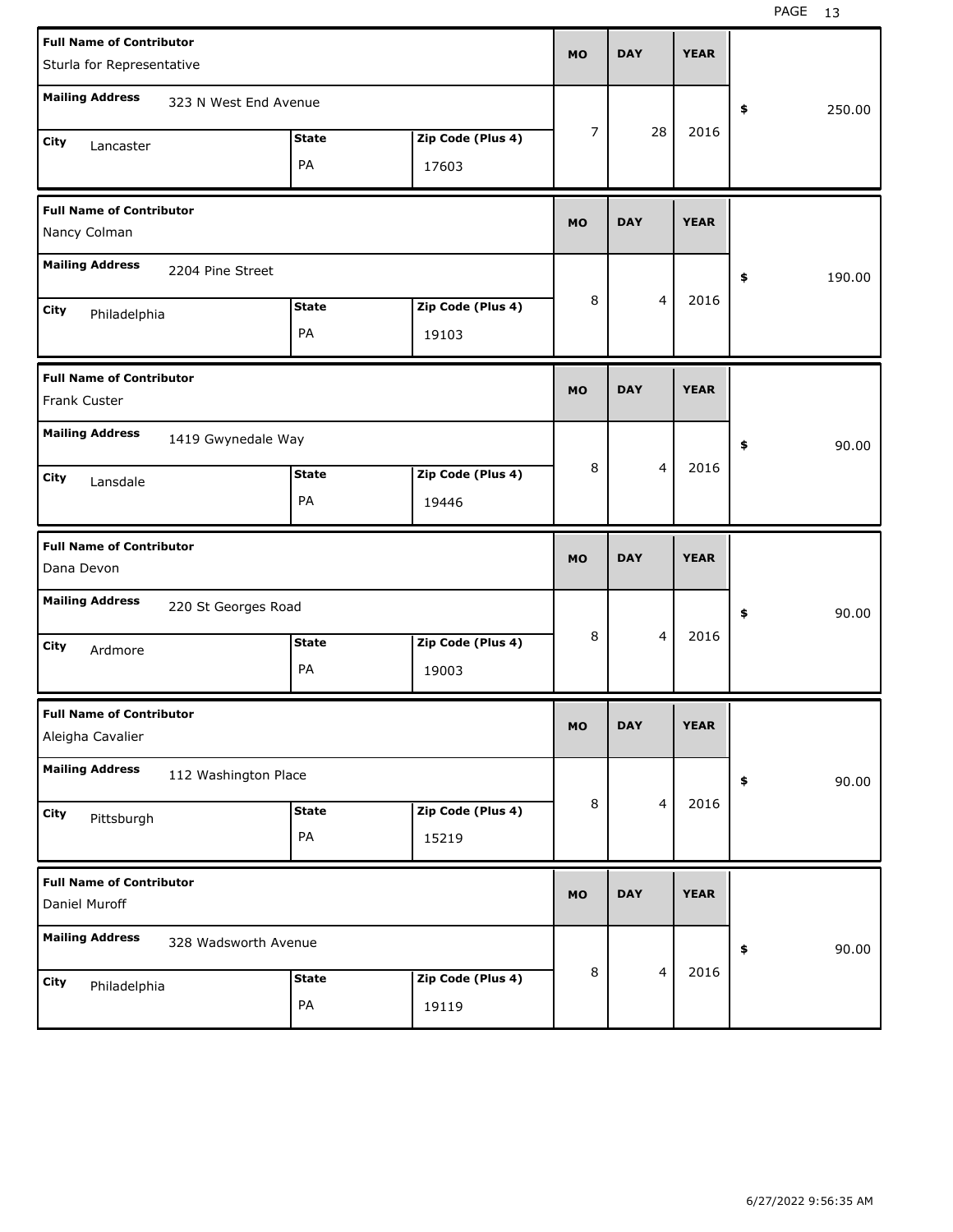| <b>Full Name of Contributor</b>                     |              |                   | <b>MO</b> | <b>DAY</b> |                | <b>YEAR</b> |              |
|-----------------------------------------------------|--------------|-------------------|-----------|------------|----------------|-------------|--------------|
| Sarah Boateng                                       |              |                   |           |            |                |             |              |
| <b>Mailing Address</b><br>3616 N 2nd Street         |              |                   |           |            |                |             | \$<br>75.00  |
| City<br>Harrisburg                                  | <b>State</b> | Zip Code (Plus 4) | 8         |            | 4              | 2016        |              |
|                                                     | PA           | 17110             |           |            |                |             |              |
| <b>Full Name of Contributor</b><br>erica Seaborne   |              |                   | <b>MO</b> | <b>DAY</b> |                | <b>YEAR</b> |              |
| <b>Mailing Address</b><br>1010 pine Street, Apt 2   |              |                   |           |            |                |             | \$<br>75.00  |
| City<br>Philadelphia                                | <b>State</b> | Zip Code (Plus 4) | 8         |            | 4              | 2016        |              |
|                                                     | PA           | 19107             |           |            |                |             |              |
| <b>Full Name of Contributor</b><br>Kathryn Harrison |              |                   | <b>MO</b> | <b>DAY</b> |                | <b>YEAR</b> |              |
| <b>Mailing Address</b><br>3459 Butler Street        |              |                   |           |            |                |             | \$<br>75.00  |
| City<br>Pittsburgh                                  | <b>State</b> | Zip Code (Plus 4) | 8         |            | 4              | 2016        |              |
|                                                     | PA           | 15201             |           |            |                |             |              |
|                                                     |              |                   |           |            |                |             |              |
| <b>Full Name of Contributor</b><br>Sherry Shaeffer  |              |                   | <b>MO</b> | <b>DAY</b> |                | <b>YEAR</b> |              |
| <b>Mailing Address</b><br>1429 Gentlesmen's Way     |              |                   |           |            |                |             | \$<br>150.00 |
| City<br>Dresher                                     | <b>State</b> | Zip Code (Plus 4) | 8         |            | 4              | 2016        |              |
|                                                     | PA           | 19025             |           |            |                |             |              |
| <b>Full Name of Contributor</b><br>Karen Ritter     |              |                   | <b>MO</b> | <b>DAY</b> |                | <b>YEAR</b> |              |
| <b>Mailing Address</b><br>1810 Franklin Way         |              |                   |           |            |                |             | \$<br>75.00  |
| City                                                | State        | Zip Code (Plus 4) | 8         |            | $\overline{4}$ | 2016        |              |
| Quakertown                                          | PA           | 18951             |           |            |                |             |              |
| <b>Full Name of Contributor</b><br>Lynne Jacobs     |              |                   | <b>MO</b> | <b>DAY</b> |                | <b>YEAR</b> |              |
| <b>Mailing Address</b><br>7734 Devon Street         |              |                   |           |            |                |             | \$<br>150.00 |
| City<br>Philadelphia                                | <b>State</b> | Zip Code (Plus 4) | 8         |            | $\overline{4}$ | 2016        |              |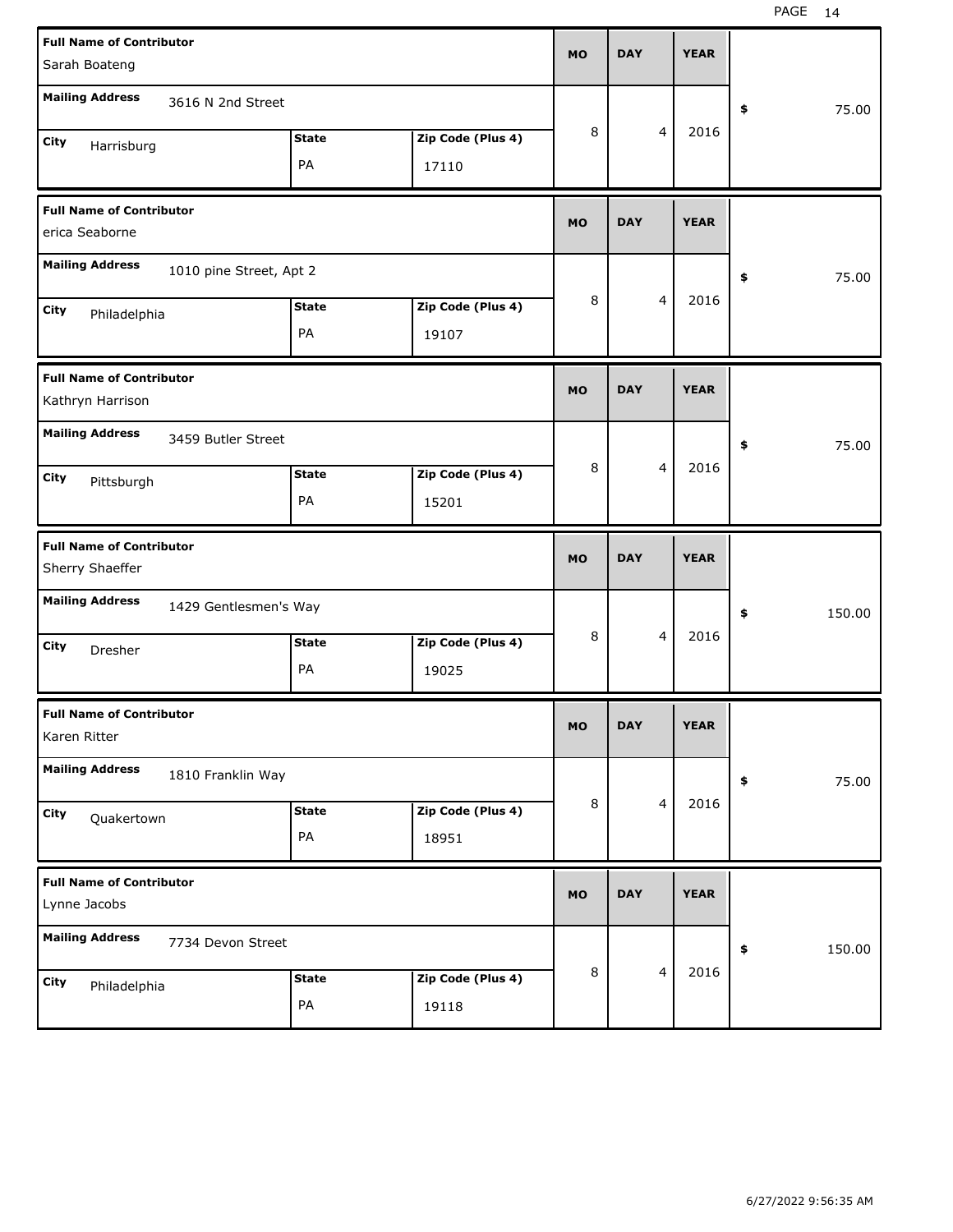| <b>Full Name of Contributor</b>                            |                              |                   | <b>MO</b> | <b>DAY</b> | <b>YEAR</b> |              |
|------------------------------------------------------------|------------------------------|-------------------|-----------|------------|-------------|--------------|
| Anne Gemmell                                               |                              |                   |           |            |             |              |
| <b>Mailing Address</b><br>765 S 6th Street                 |                              |                   |           |            |             | 75.00<br>\$  |
| City<br>Philadelphia                                       | <b>State</b>                 | Zip Code (Plus 4) | 8         | 4          | 2016        |              |
|                                                            | PA                           | 19147             |           |            |             |              |
| <b>Full Name of Contributor</b><br>Elizabeth Stokes        |                              |                   | <b>MO</b> | <b>DAY</b> | <b>YEAR</b> |              |
| <b>Mailing Address</b><br>Unknown                          |                              |                   |           |            |             |              |
|                                                            |                              |                   | 9         | 8          | 2016        | \$<br>187.50 |
| City<br>Unknown                                            | <b>State</b>                 | Zip Code (Plus 4) |           |            |             |              |
|                                                            | PA                           | 17102             |           |            |             |              |
| <b>Full Name of Contributor</b><br>Leta Fredricks          |                              |                   | <b>MO</b> | <b>DAY</b> | <b>YEAR</b> |              |
| <b>Mailing Address</b>                                     | 300 St Mark Avenue, Apt 2202 |                   |           |            |             | \$<br>90.00  |
| City<br>Lititz                                             | <b>State</b>                 | Zip Code (Plus 4) | 9         | 8          | 2016        |              |
|                                                            | PA                           | 17543             |           |            |             |              |
|                                                            |                              |                   |           |            |             |              |
| <b>Full Name of Contributor</b><br>Jonathan Baron          |                              |                   | <b>MO</b> | <b>DAY</b> | <b>YEAR</b> |              |
| <b>Mailing Address</b><br>440 S Broad Street 901           |                              |                   |           |            |             | 75.00<br>\$  |
| City                                                       | <b>State</b>                 | Zip Code (Plus 4) | 9         | 8          | 2016        |              |
| Philadelphia                                               | PA                           | 19146             |           |            |             |              |
| <b>Full Name of Contributor</b><br>Keith Miller            |                              |                   | <b>MO</b> | <b>DAY</b> | <b>YEAR</b> |              |
| <b>Mailing Address</b><br>2923 Hannah Avenue               |                              |                   |           |            |             | 62.50<br>\$  |
| City                                                       | <b>State</b>                 | Zip Code (Plus 4) | 9         | 8          | 2016        |              |
| <b>East Norriton</b>                                       | PA                           | 19401             |           |            |             |              |
| <b>Full Name of Contributor</b><br>Helen Cunningam Newbold |                              |                   | <b>MO</b> | <b>DAY</b> | <b>YEAR</b> |              |
| <b>Mailing Address</b><br>112 Cuthbert Street              |                              |                   |           |            |             | 112.50<br>\$ |
| City<br>Philadelphia                                       | <b>State</b>                 | Zip Code (Plus 4) | 9         | 8          | 2016        |              |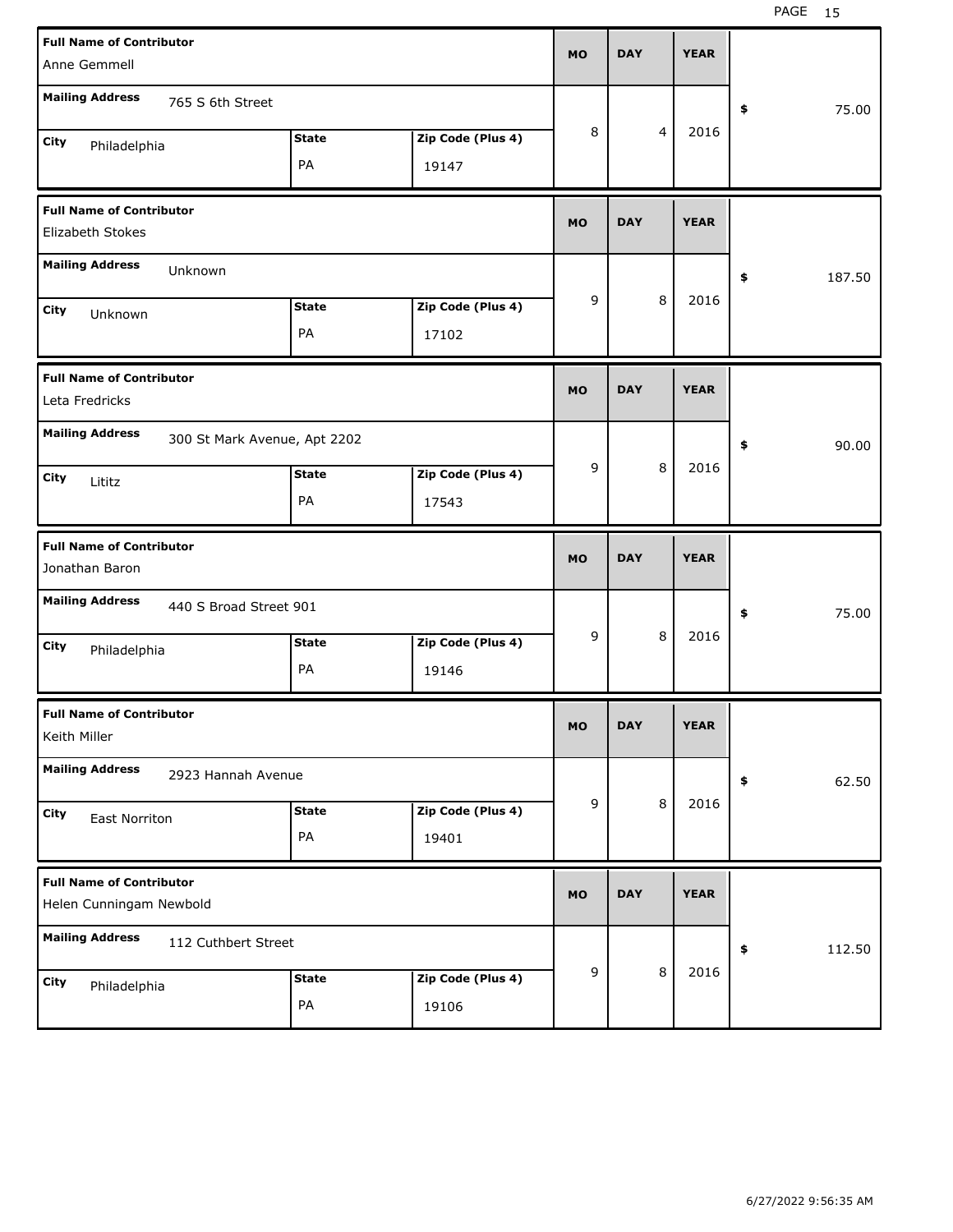| <b>Full Name of Contributor</b><br>Bernard Goldstein  |                    |                    |                            | <b>MO</b>   | <b>DAY</b> |         | <b>YEAR</b> |              |
|-------------------------------------------------------|--------------------|--------------------|----------------------------|-------------|------------|---------|-------------|--------------|
| <b>Mailing Address</b>                                | 412 Noble Street   |                    |                            |             |            |         |             | \$<br>56.25  |
| City<br>Pittsburgh                                    |                    | <b>State</b><br>PA | Zip Code (Plus 4)<br>15232 | 9           |            | 8       | 2016        |              |
| <b>Full Name of Contributor</b><br>Sara Bunnell       |                    |                    |                            | <b>MO</b>   | <b>DAY</b> |         | <b>YEAR</b> |              |
| <b>Mailing Address</b>                                | Unknown            |                    |                            |             |            |         |             | \$<br>75.00  |
| City<br>Unknown                                       |                    | <b>State</b><br>PA | Zip Code (Plus 4)<br>17102 | 9           |            | 8       | 2016        |              |
| <b>Full Name of Contributor</b><br>sabine S Cranmer   |                    |                    |                            | <b>MO</b>   | <b>DAY</b> |         | <b>YEAR</b> |              |
| <b>Mailing Address</b>                                | Unknown            |                    |                            |             |            |         |             | \$<br>75.00  |
| City<br>Media                                         |                    | <b>State</b><br>PA | Zip Code (Plus 4)<br>19063 | 9           |            | 8       | 2016        |              |
|                                                       |                    |                    |                            |             |            |         |             |              |
| <b>Full Name of Contributor</b><br>Darrin Pochan 0712 |                    |                    |                            | <b>MO</b>   | <b>DAY</b> |         | <b>YEAR</b> |              |
| <b>Mailing Address</b>                                | 21 White Oak Road  |                    |                            |             |            |         |             | \$<br>90.00  |
| City<br>Landenberg                                    |                    | <b>State</b><br>PA | Zip Code (Plus 4)<br>19350 | 9           |            | 8       | 2016        |              |
| <b>Full Name of Contributor</b><br>Jane Dellheim      |                    |                    |                            | <b>MO</b>   | <b>DAY</b> |         | <b>YEAR</b> |              |
| <b>Mailing Address</b>                                | 1336 Medford Road  |                    |                            |             |            |         |             | \$<br>240.00 |
| City<br>Wynnewood                                     |                    | <b>State</b><br>PA | Zip Code (Plus 4)<br>19096 | $\mathsf g$ |            | $\,8\,$ | 2016        |              |
| <b>Full Name of Contributor</b><br>Marilyn Scher      |                    |                    |                            | <b>MO</b>   | <b>DAY</b> |         | <b>YEAR</b> |              |
| <b>Mailing Address</b>                                | 505 S Sydbury Lane |                    |                            | $\mathsf g$ |            | $\,8\,$ | 2016        | \$<br>90.00  |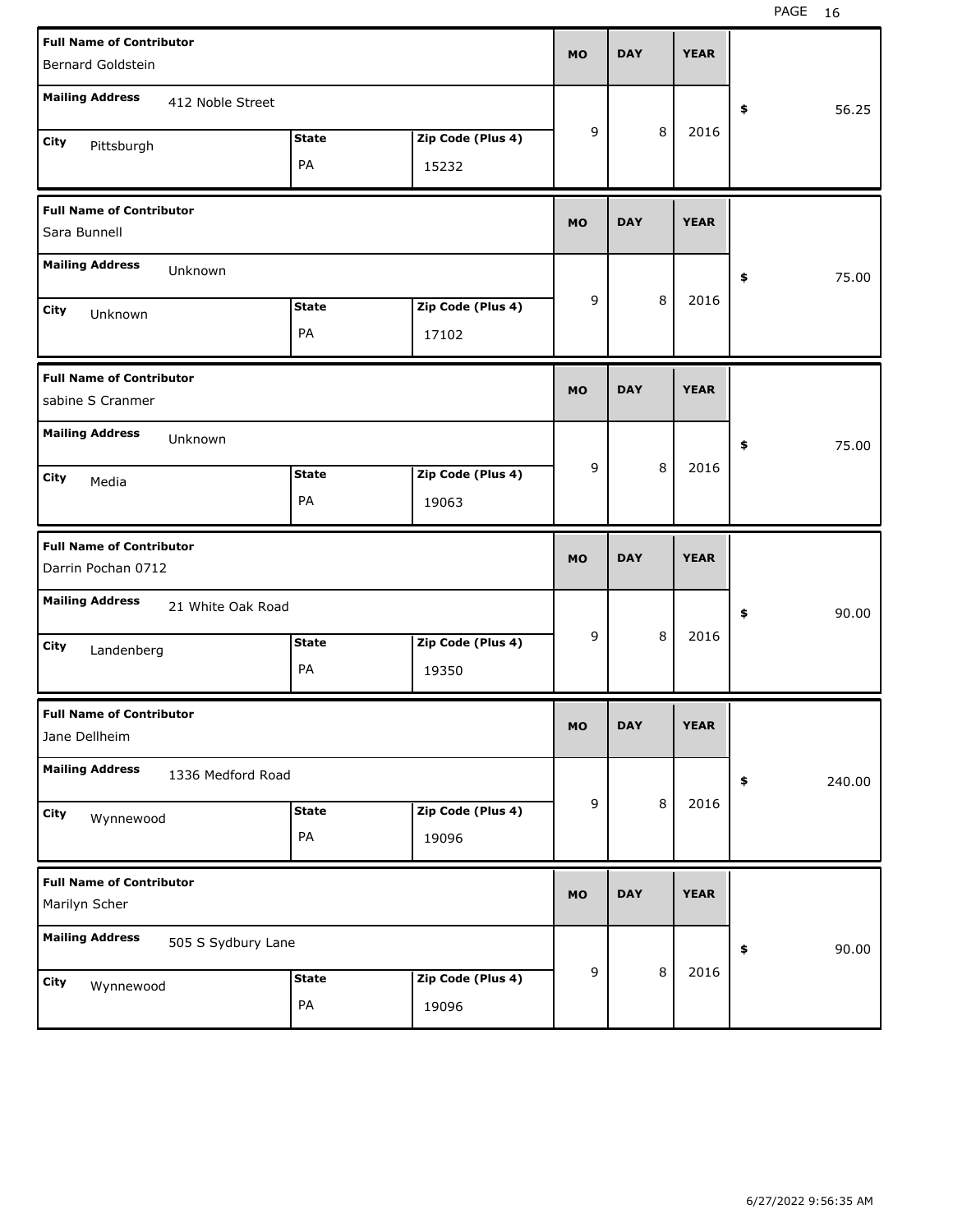| <b>Full Name of Contributor</b><br>David Hewitt             |                    |                            | <b>MO</b> | <b>DAY</b> |         | <b>YEAR</b> |              |
|-------------------------------------------------------------|--------------------|----------------------------|-----------|------------|---------|-------------|--------------|
| <b>Mailing Address</b><br>446 Kendal Drive                  |                    |                            |           |            |         |             | \$<br>90.00  |
| City<br>Kennett Square                                      | <b>State</b><br>PA | Zip Code (Plus 4)<br>19348 | 9         |            | 8       | 2016        |              |
| <b>Full Name of Contributor</b><br>Douglas S Holsclaw Jr MD |                    |                            | <b>MO</b> | <b>DAY</b> |         | <b>YEAR</b> |              |
| <b>Mailing Address</b><br>42 Llanberris Road                |                    |                            |           |            |         |             | \$<br>225.00 |
| City<br>Bala Cynwyd                                         | <b>State</b><br>PA | Zip Code (Plus 4)<br>19004 | 9         |            | 8       | 2016        |              |
| <b>Full Name of Contributor</b><br>Shirley F mason          |                    |                            | <b>MO</b> | <b>DAY</b> |         | <b>YEAR</b> |              |
| <b>Mailing Address</b><br>313 Applebrook Drive              |                    |                            |           |            |         |             | \$<br>225.00 |
| City<br>Malvern                                             | <b>State</b><br>PA | Zip Code (Plus 4)<br>19355 | 9         |            | 8       | 2016        |              |
|                                                             |                    |                            |           |            |         |             |              |
| <b>Full Name of Contributor</b><br>Ana Maria V Zaugg        |                    |                            | <b>MO</b> | <b>DAY</b> |         | <b>YEAR</b> |              |
| <b>Mailing Address</b><br>5280 Militia Hill Road            |                    |                            |           |            |         |             | \$<br>150.00 |
| City<br><b>Plymouth Meeting</b>                             | <b>State</b><br>PA | Zip Code (Plus 4)<br>19462 | 9         |            | 8       | 2016        |              |
| <b>Full Name of Contributor</b><br>William H Brown III      |                    |                            | <b>MO</b> | <b>DAY</b> |         | <b>YEAR</b> |              |
| <b>Mailing Address</b><br>513 Waldron Park Drive            |                    |                            |           |            |         |             | \$<br>75.00  |
| City<br>Haverford                                           | <b>State</b><br>PA | Zip Code (Plus 4)<br>19041 | 9         |            | $\,8\,$ | 2016        |              |
| <b>Full Name of Contributor</b><br>Joan Meyer               |                    |                            | <b>MO</b> | <b>DAY</b> |         | <b>YEAR</b> |              |
| <b>Mailing Address</b><br>104 Colwyn lane                   |                    |                            | 9         |            | 8       | 2016        | \$<br>75.00  |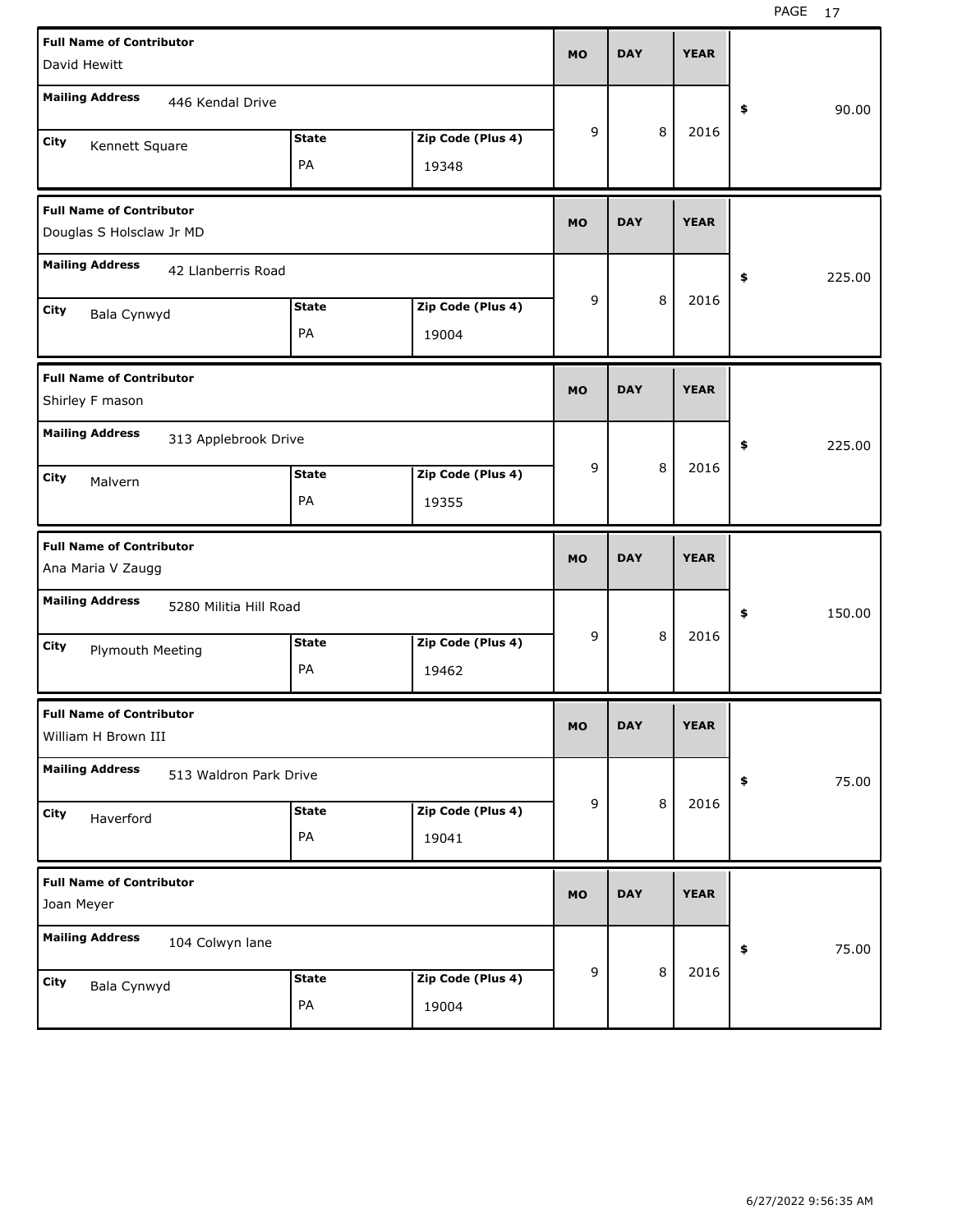| <b>Full Name of Contributor</b>                               |                          |              |                   |           |            |   |             |              |
|---------------------------------------------------------------|--------------------------|--------------|-------------------|-----------|------------|---|-------------|--------------|
| Josephine Klein                                               |                          |              |                   | <b>MO</b> | <b>DAY</b> |   | <b>YEAR</b> |              |
| <b>Mailing Address</b>                                        | 1400 Waverly Rd #20      |              |                   |           |            |   |             | \$<br>75.00  |
| City<br>Gladwyne                                              |                          | <b>State</b> | Zip Code (Plus 4) | 9         |            | 8 | 2016        |              |
|                                                               |                          | PA           | 19035             |           |            |   |             |              |
| <b>Full Name of Contributor</b><br>Sara Nerken                |                          |              |                   | <b>MO</b> | <b>DAY</b> |   | <b>YEAR</b> |              |
| <b>Mailing Address</b>                                        | 1000 Remington Road      |              |                   |           |            |   |             | \$<br>187.50 |
| City<br>Wynnewood                                             |                          | <b>State</b> | Zip Code (Plus 4) | 9         |            | 8 | 2016        |              |
|                                                               |                          | PA           | 19096             |           |            |   |             |              |
| <b>Full Name of Contributor</b><br>marion Faber               |                          |              |                   | <b>MO</b> | <b>DAY</b> |   | <b>YEAR</b> |              |
| <b>Mailing Address</b>                                        | 234 Benjamin West Avenue |              |                   |           |            |   |             | \$<br>75.00  |
| City<br>Swarthmore                                            |                          | <b>State</b> | Zip Code (Plus 4) | 9         |            | 8 | 2016        |              |
|                                                               |                          | PA           | 19081             |           |            |   |             |              |
|                                                               |                          |              |                   |           |            |   |             |              |
| <b>Full Name of Contributor</b><br>Biopharm Project Solutions |                          |              |                   | <b>MO</b> | <b>DAY</b> |   | <b>YEAR</b> |              |
| <b>Mailing Address</b>                                        | 119 Jaffrey Road         |              |                   |           |            |   |             | \$<br>75.00  |
| City<br>Malvern                                               |                          | <b>State</b> | Zip Code (Plus 4) | 9         |            | 8 | 2016        |              |
|                                                               |                          | PA           | 19355             |           |            |   |             |              |
| <b>Full Name of Contributor</b><br>James C Lutz               |                          |              |                   | MO        | <b>DAY</b> |   | <b>YEAR</b> |              |
| <b>Mailing Address</b>                                        | 197 Lynnebrooke lane     |              |                   |           |            |   |             | \$<br>150.00 |
| City                                                          |                          | <b>State</b> | Zip Code (Plus 4) | 9         |            | 8 | 2016        |              |
| Philadelphia                                                  |                          | PA           | 19118             |           |            |   |             |              |
| <b>Full Name of Contributor</b><br>Susan Joyce Lipton         |                          |              |                   | MO        | <b>DAY</b> |   | <b>YEAR</b> |              |
| <b>Mailing Address</b>                                        | 525 Bryne Mawr Avenue    |              |                   |           |            |   |             | \$<br>56.25  |
| City<br>Swarthmore                                            |                          | <b>State</b> | Zip Code (Plus 4) | 9         |            | 8 | 2016        |              |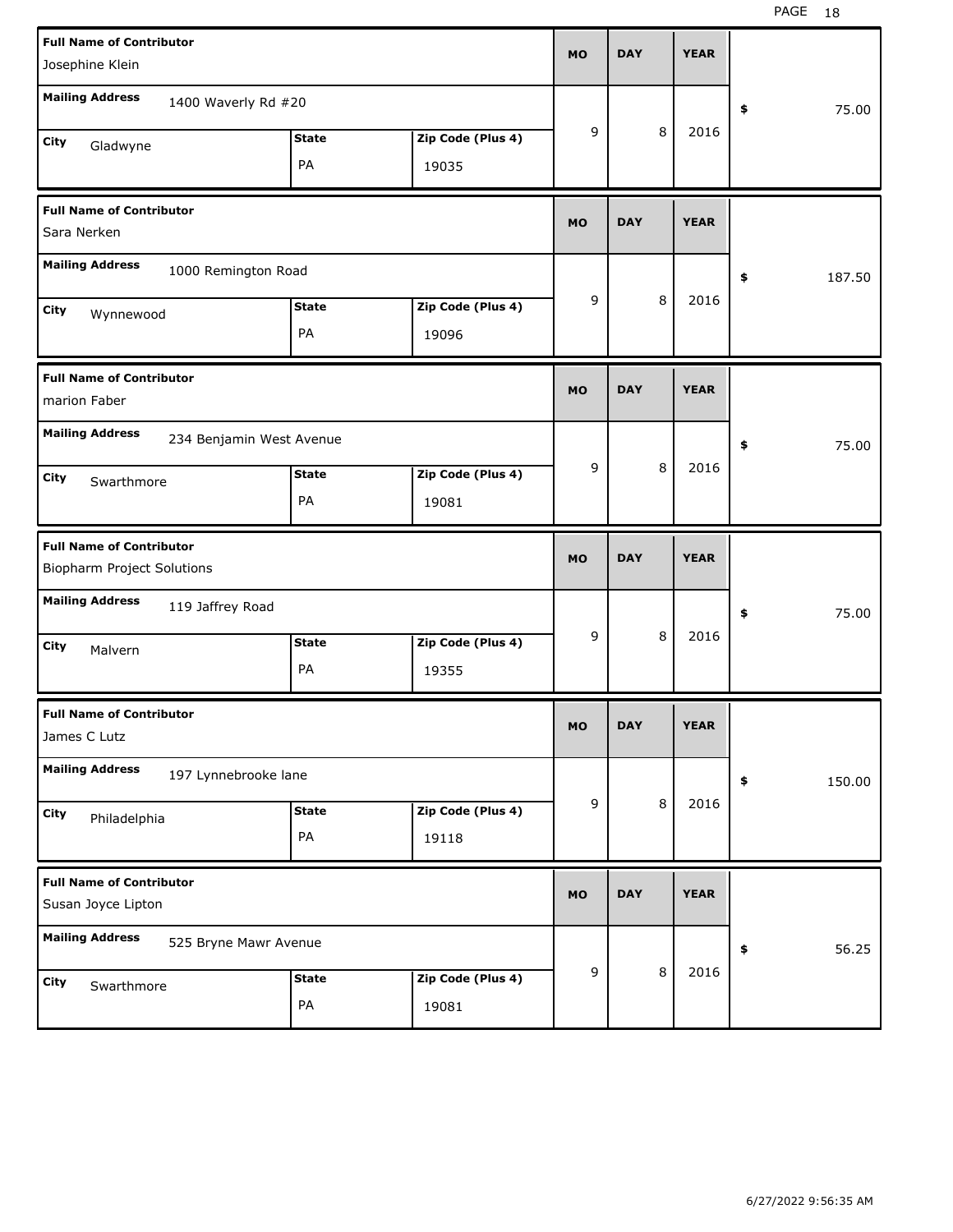| <b>Full Name of Contributor</b><br>Holly Urbine  |                           |              |                   | <b>MO</b> | <b>DAY</b> |   | <b>YEAR</b> |             |
|--------------------------------------------------|---------------------------|--------------|-------------------|-----------|------------|---|-------------|-------------|
|                                                  |                           |              |                   |           |            |   |             |             |
| <b>Mailing Address</b>                           | 170 Sunset Road           |              |                   |           |            |   |             | \$<br>75.00 |
| City<br>oxford                                   |                           | <b>State</b> | Zip Code (Plus 4) | 9         |            | 8 | 2016        |             |
|                                                  |                           | PA           | 19363             |           |            |   |             |             |
| <b>Full Name of Contributor</b><br>Ellen Deutsch |                           |              |                   | <b>MO</b> | <b>DAY</b> |   | <b>YEAR</b> |             |
| <b>Mailing Address</b>                           | 465 Bancroft Road         |              |                   |           |            |   |             | \$<br>75.00 |
| City<br>Media                                    |                           | <b>State</b> | Zip Code (Plus 4) | 9         |            | 8 | 2016        |             |
|                                                  |                           | PA           | 19063             |           |            |   |             |             |
| <b>Full Name of Contributor</b><br>Sarah Werntz  |                           |              |                   | <b>MO</b> | <b>DAY</b> |   | <b>YEAR</b> |             |
| <b>Mailing Address</b>                           | 301 Norristown Road       |              |                   |           |            |   |             | \$<br>75.00 |
| City<br>Ambler                                   |                           | <b>State</b> | Zip Code (Plus 4) | 9         |            | 8 | 2016        |             |
|                                                  |                           | PA           | 19002             |           |            |   |             |             |
|                                                  |                           |              |                   |           |            |   |             |             |
| <b>Full Name of Contributor</b><br>Gertrude Reed |                           |              |                   | <b>MO</b> | <b>DAY</b> |   | <b>YEAR</b> |             |
| <b>Mailing Address</b>                           | 417 Crosslands Drive      |              |                   |           |            |   |             | \$<br>56.25 |
| City                                             |                           | <b>State</b> | Zip Code (Plus 4) | 9         |            | 8 | 2016        |             |
| Kennett Square                                   |                           | PA           | 19348             |           |            |   |             |             |
| <b>Full Name of Contributor</b><br>Carole Cohn   |                           |              |                   | <b>MO</b> | <b>DAY</b> |   | <b>YEAR</b> |             |
| <b>Mailing Address</b>                           | 200 W Washington Square   |              |                   |           |            |   |             | \$<br>75.00 |
| City                                             |                           | <b>State</b> | Zip Code (Plus 4) | 9         |            | 8 | 2016        |             |
| Philadelphia                                     |                           | PA           | 19106             |           |            |   |             |             |
| <b>Full Name of Contributor</b><br>Marvin Marsh  |                           |              |                   | <b>MO</b> | <b>DAY</b> |   | <b>YEAR</b> |             |
| <b>Mailing Address</b>                           | 20232 Valley Forge Circle |              |                   |           |            |   |             | \$<br>93.75 |
| City<br>Kin of Prussia                           |                           | <b>State</b> | Zip Code (Plus 4) | 9         |            | 8 | 2016        |             |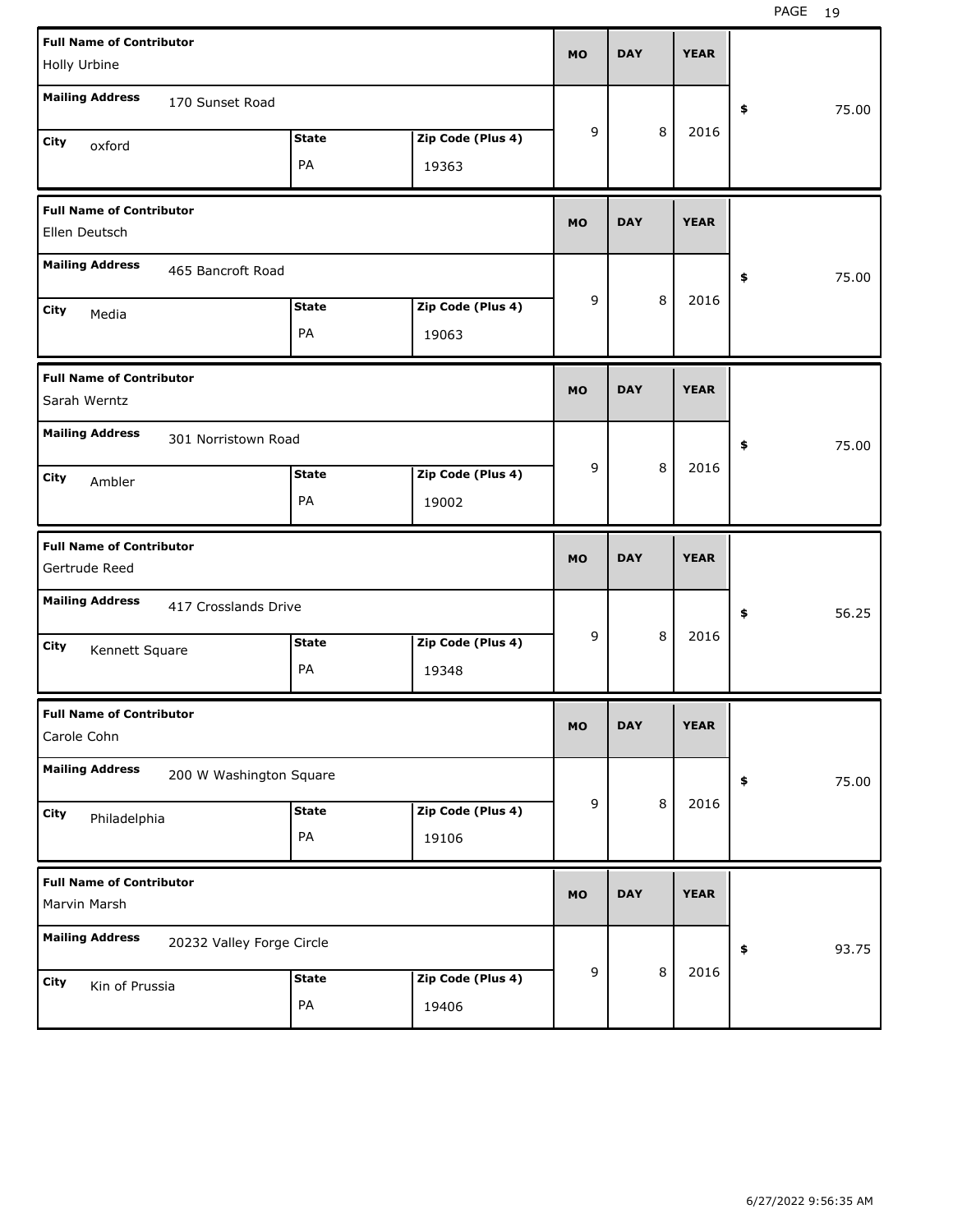| <b>Full Name of Contributor</b><br>Martha Turner MD |                            |                    |                            | <b>MO</b> | <b>DAY</b> |                         | <b>YEAR</b> |              |
|-----------------------------------------------------|----------------------------|--------------------|----------------------------|-----------|------------|-------------------------|-------------|--------------|
| <b>Mailing Address</b>                              | 215 South Spring Mill Road |                    |                            |           |            |                         |             | \$<br>75.00  |
| City<br>Villanova                                   |                            | <b>State</b><br>PA | Zip Code (Plus 4)<br>19085 | 9         |            | 8                       | 2016        |              |
| <b>Full Name of Contributor</b><br>Deborah Kahn     |                            |                    |                            | <b>MO</b> | <b>DAY</b> |                         | <b>YEAR</b> |              |
| <b>Mailing Address</b>                              | 9 Odgen Avenue             |                    |                            |           |            |                         |             | \$<br>240.00 |
| City<br>Swarthmore                                  |                            | <b>State</b><br>PA | Zip Code (Plus 4)<br>19081 | 9         |            | 8                       | 2016        |              |
| <b>Full Name of Contributor</b><br>Lindsy Farina    |                            |                    |                            | <b>MO</b> | <b>DAY</b> |                         | <b>YEAR</b> |              |
| <b>Mailing Address</b>                              | 2501 meredith Street       |                    |                            |           |            |                         |             | \$<br>75.00  |
| City<br>Philadelphia                                |                            | <b>State</b><br>PA | Zip Code (Plus 4)<br>19130 | 8         |            | $\overline{4}$          | 2016        |              |
|                                                     |                            |                    |                            |           |            |                         |             |              |
| <b>Full Name of Contributor</b><br>Beth Snyder DMD  |                            |                    |                            | <b>MO</b> | <b>DAY</b> |                         | <b>YEAR</b> |              |
| <b>Mailing Address</b>                              | 252 West Swamp Road        |                    |                            |           |            |                         |             | \$<br>75.00  |
| City<br>Doylestown                                  |                            | <b>State</b><br>PA | Zip Code (Plus 4)<br>18901 | 8         |            | $\overline{4}$          | 2016        |              |
| <b>Full Name of Contributor</b><br>Heather Boyd     |                            |                    |                            | <b>MO</b> | <b>DAY</b> |                         | <b>YEAR</b> |              |
| <b>Mailing Address</b>                              | 315 Upland Way             |                    |                            |           |            |                         |             | \$<br>190.00 |
| City<br>Drexel Hill                                 |                            | <b>State</b><br>PA | Zip Code (Plus 4)<br>19026 | 8         |            | $\overline{\mathbf{4}}$ | 2016        |              |
| <b>Full Name of Contributor</b><br>Debra Darcangelo |                            |                    |                            | <b>MO</b> | <b>DAY</b> |                         | <b>YEAR</b> |              |
| <b>Mailing Address</b>                              | 249 Jackson Street         |                    |                            | 8         |            | $\overline{\mathbf{4}}$ | 2016        | \$<br>190.00 |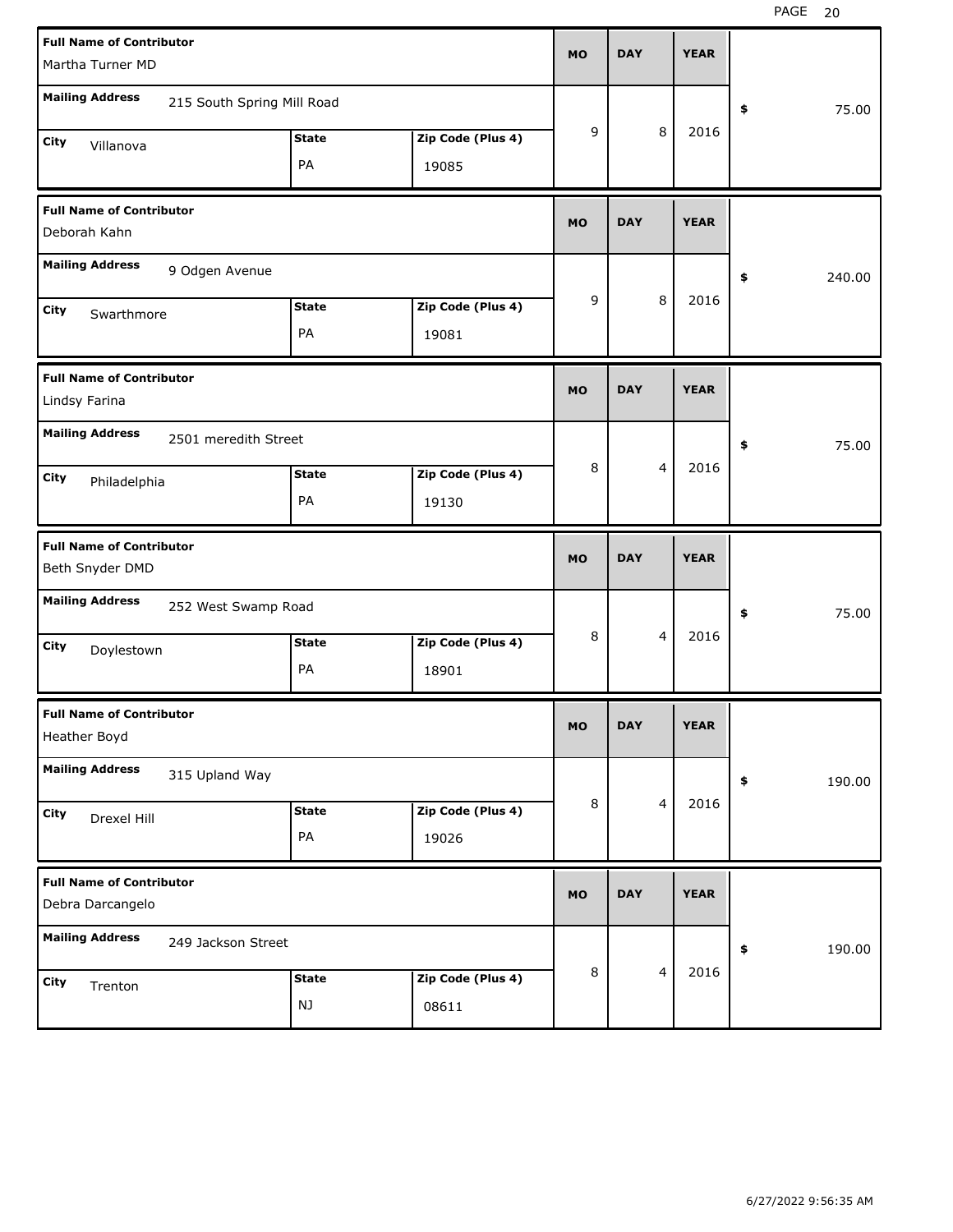| <b>Full Name of Contributor</b><br>Abigail Gardner                       | <b>MO</b> | <b>DAY</b> |                         | <b>YEAR</b> |              |
|--------------------------------------------------------------------------|-----------|------------|-------------------------|-------------|--------------|
| <b>Mailing Address</b><br>220 Grant Street                               |           |            |                         |             | \$<br>90.00  |
| Zip Code (Plus 4)<br><b>State</b><br>City<br>Pittsburgh<br>PA<br>15219   | 8         |            | $\overline{4}$          | 2016        |              |
| <b>Full Name of Contributor</b><br>Nancy Altemus                         | <b>MO</b> | <b>DAY</b> |                         | <b>YEAR</b> |              |
| <b>Mailing Address</b><br>23 South 23rd Street                           |           |            |                         |             | \$<br>90.00  |
| Zip Code (Plus 4)<br><b>State</b><br>City<br>Philadelphia<br>PA<br>19103 | 8         |            | $\overline{4}$          | 2016        |              |
| <b>Full Name of Contributor</b><br>Kathleen Blandford                    | <b>MO</b> | <b>DAY</b> |                         | <b>YEAR</b> |              |
| <b>Mailing Address</b><br>921 Melrose Avenue                             |           |            |                         |             | \$<br>90.00  |
| Zip Code (Plus 4)<br><b>State</b><br>City<br>Melrose park<br>PA<br>19027 | 8         |            | $\overline{4}$          | 2016        |              |
|                                                                          |           |            |                         |             |              |
| <b>Full Name of Contributor</b><br>Alexander Reber                       | <b>MO</b> | <b>DAY</b> |                         | <b>YEAR</b> |              |
| <b>Mailing Address</b><br>277 Union Street                               |           |            |                         |             | \$<br>190.00 |
| Zip Code (Plus 4)<br><b>State</b><br>City<br>Millersburg<br>PA<br>17061  | 8         |            | $\overline{4}$          | 2016        |              |
| <b>Full Name of Contributor</b><br>Paige Johnson                         | <b>MO</b> | <b>DAY</b> |                         | <b>YEAR</b> |              |
| <b>Mailing Address</b><br>100 South Boylan Avenue                        |           |            |                         |             | \$<br>75.00  |
| Zip Code (Plus 4)<br><b>State</b><br>City<br>Raleigh<br>$NC$<br>27603    | $\,8\,$   |            | $\overline{\mathbf{4}}$ | 2016        |              |
| <b>Full Name of Contributor</b><br>Martha Simelaro                       | <b>MO</b> | <b>DAY</b> |                         | <b>YEAR</b> |              |
| <b>Mailing Address</b><br>1419 Gwynedale Way                             | $\,8\,$   |            | $\overline{\mathbf{4}}$ | 2016        | \$<br>75.00  |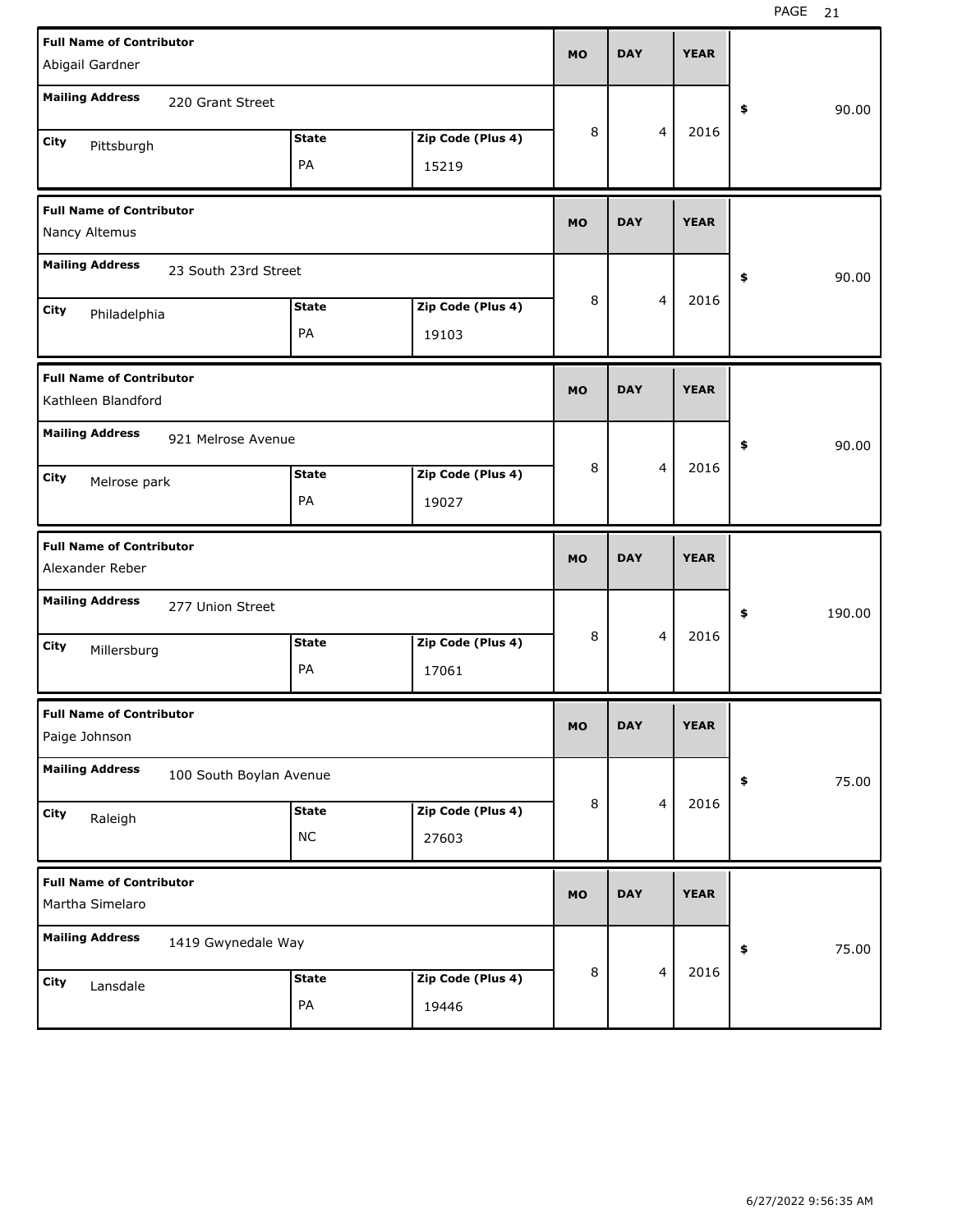| <b>Full Name of Contributor</b><br>Jill Whitecomb           |                            | <b>MO</b> | <b>DAY</b> |   | <b>YEAR</b> |              |
|-------------------------------------------------------------|----------------------------|-----------|------------|---|-------------|--------------|
| <b>Mailing Address</b><br>154 Sullivan Road                 |                            |           |            |   |             | \$<br>150.00 |
| <b>State</b><br>City<br>Wayne<br>PA                         | Zip Code (Plus 4)<br>19087 | 8         |            | 4 | 2016        |              |
| <b>Full Name of Contributor</b><br><b>Steve Rosard</b>      |                            | <b>MO</b> | <b>DAY</b> |   | <b>YEAR</b> |              |
| <b>Mailing Address</b><br>22 S Front Street, Unit 703       |                            |           |            |   |             | \$<br>150.00 |
| <b>State</b><br>City<br>Philadelphia<br>PA                  | Zip Code (Plus 4)<br>19106 | 8         |            | 4 | 2016        |              |
| <b>Full Name of Contributor</b><br>Lisa Witomski            |                            | <b>MO</b> | <b>DAY</b> |   | <b>YEAR</b> |              |
| <b>Mailing Address</b><br>601 Madison Street                |                            |           |            |   |             | \$<br>150.00 |
| <b>State</b><br>City<br>Chester<br>PA                       | Zip Code (Plus 4)<br>19013 | 8         |            | 4 | 2016        |              |
|                                                             |                            |           |            |   |             |              |
| <b>Full Name of Contributor</b><br>Rosemary Wuenschel       |                            | <b>MO</b> | <b>DAY</b> |   | <b>YEAR</b> |              |
| <b>Mailing Address</b><br>26 North Lincoln Avenue           |                            |           |            |   |             | \$<br>150.00 |
| <b>State</b><br>City<br>Newtown<br>PA                       | Zip Code (Plus 4)<br>18940 | 8         |            | 4 | 2016        |              |
| <b>Full Name of Contributor</b><br>Katherine Wooten-Bielski |                            | МO        | <b>DAY</b> |   | <b>YEAR</b> |              |
| <b>Mailing Address</b><br>2953 Normandy Road                |                            |           |            |   |             | \$<br>150.00 |
| <b>State</b><br>City<br>Ardmore<br>$\mathsf{PA}$            | Zip Code (Plus 4)<br>19003 | 8         |            | 4 | 2016        |              |
| <b>Full Name of Contributor</b><br>Theordore Zeitzer        |                            | <b>MO</b> | <b>DAY</b> |   | <b>YEAR</b> |              |
| <b>Mailing Address</b><br>228 Spruce Street                 |                            | 8         |            | 4 | 2016        | \$<br>75.00  |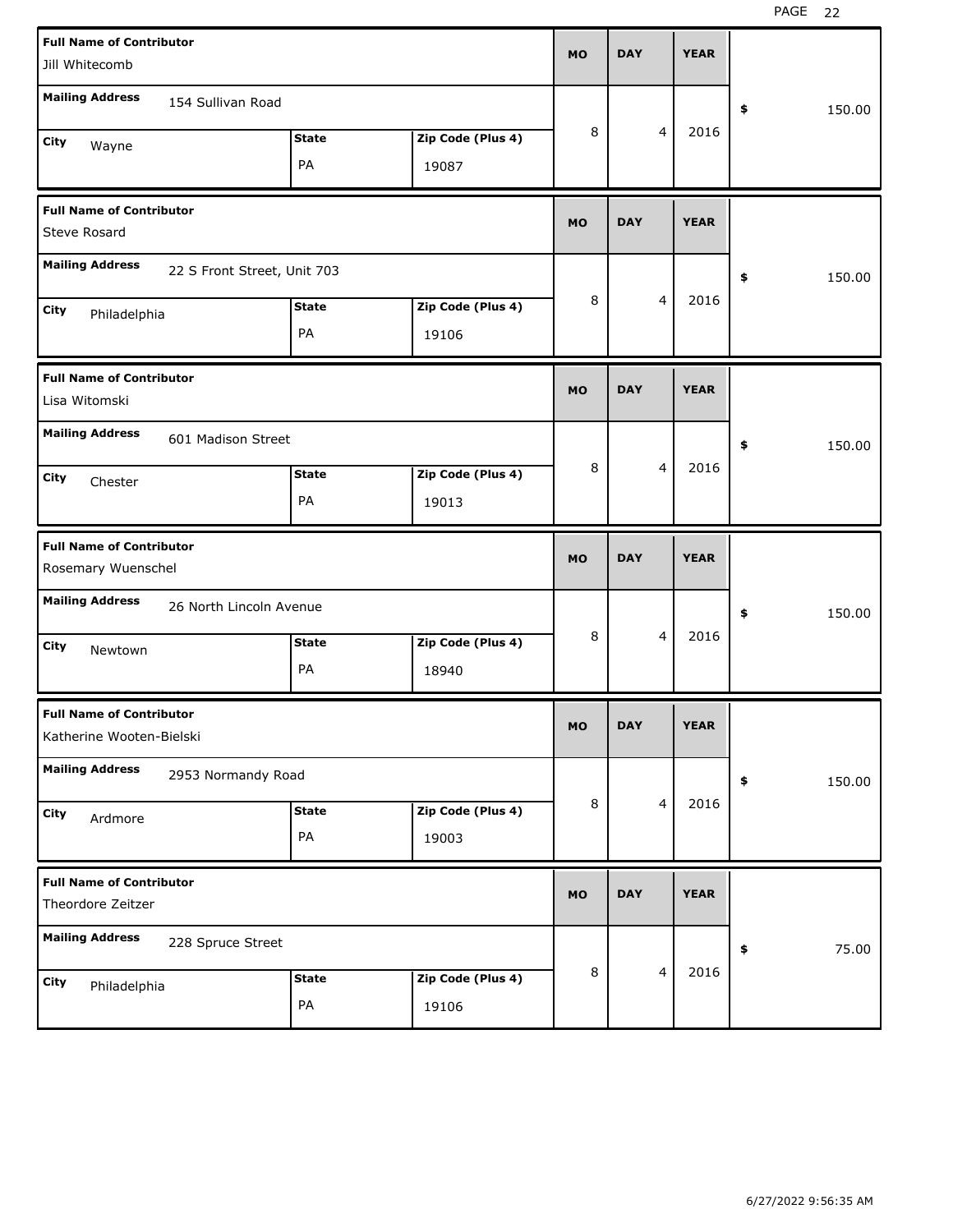| <b>Full Name of Contributor</b><br>Stacy Schott        |                        |                           |                            | <b>MO</b> | <b>DAY</b> |                         | <b>YEAR</b> |              |
|--------------------------------------------------------|------------------------|---------------------------|----------------------------|-----------|------------|-------------------------|-------------|--------------|
| <b>Mailing Address</b>                                 | 886 N Woodstock Street |                           |                            |           |            |                         |             | \$<br>150.00 |
| City<br>Philadelphia                                   |                        | <b>State</b><br>PA        | Zip Code (Plus 4)<br>19130 | 8         |            | 4                       | 2016        |              |
| <b>Full Name of Contributor</b><br>Susannah Goldstein  |                        |                           |                            | <b>MO</b> | <b>DAY</b> |                         | <b>YEAR</b> |              |
| <b>Mailing Address</b>                                 | 5900 Arlington Avenue  |                           |                            |           |            |                         |             | \$<br>75.00  |
| City<br><b>Bronx</b>                                   |                        | <b>State</b><br><b>NY</b> | Zip Code (Plus 4)<br>10471 | 8         |            | $\overline{\mathbf{4}}$ | 2016        |              |
| <b>Full Name of Contributor</b><br>Cheryl Simons       |                        |                           |                            | <b>MO</b> | <b>DAY</b> |                         | <b>YEAR</b> |              |
| <b>Mailing Address</b>                                 | 1209 Hemlock Farms     |                           |                            |           |            |                         |             | \$<br>75.00  |
| City<br>Lords Valley                                   |                        | <b>State</b><br>PA        | Zip Code (Plus 4)<br>18428 | 8         |            | $\overline{\mathbf{4}}$ | 2016        |              |
|                                                        |                        |                           |                            |           |            |                         |             |              |
| <b>Full Name of Contributor</b><br>Kathleen Beaver     |                        |                           |                            | <b>MO</b> | <b>DAY</b> |                         | <b>YEAR</b> |              |
| <b>Mailing Address</b>                                 | 286 Saint james Place  |                           |                            |           |            |                         |             | \$<br>150.00 |
| City<br>Philadelphia                                   |                        | <b>State</b><br>PA        | Zip Code (Plus 4)<br>19106 | 8         |            | $\overline{\mathbf{4}}$ | 2016        |              |
| <b>Full Name of Contributor</b><br>Christian Soltysiak |                        |                           |                            | <b>MO</b> | <b>DAY</b> |                         | <b>YEAR</b> |              |
| <b>Mailing Address</b>                                 | 100 West Avenue        |                           |                            |           |            |                         |             | \$<br>75.00  |
| City<br>Jenkintown                                     |                        | <b>State</b><br>PA        | Zip Code (Plus 4)<br>19046 | 8         |            | 4                       | 2016        |              |
| <b>Full Name of Contributor</b><br>Michael Golden      |                        |                           |                            | <b>MO</b> | <b>DAY</b> |                         | <b>YEAR</b> |              |
| <b>Mailing Address</b>                                 | 661 S Highland Avenue  |                           |                            |           |            | 4                       | 2016        | \$<br>150.00 |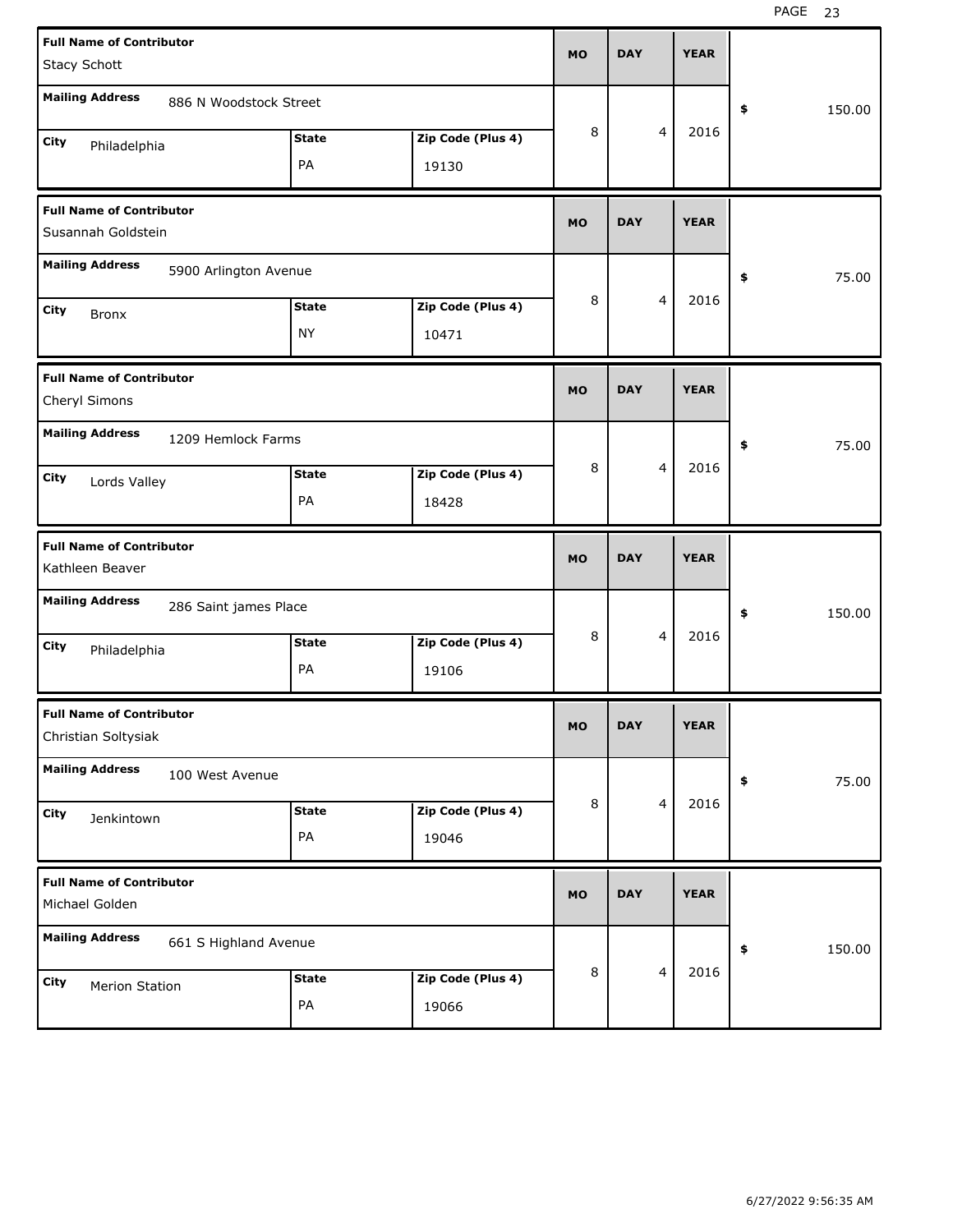| <b>Full Name of Contributor</b><br>Michele Reimer            |                            |                    |                            | <b>MO</b> | <b>DAY</b> |                         | <b>YEAR</b> |              |
|--------------------------------------------------------------|----------------------------|--------------------|----------------------------|-----------|------------|-------------------------|-------------|--------------|
| <b>Mailing Address</b>                                       | 541 Ballytore Road         |                    |                            |           |            |                         |             | \$<br>175.00 |
| City<br>Wynnewood                                            |                            | <b>State</b><br>PA | Zip Code (Plus 4)<br>19096 | 8         |            | $\overline{4}$          | 2016        |              |
| <b>Full Name of Contributor</b><br>David Landau              |                            |                    |                            | <b>MO</b> | <b>DAY</b> |                         | <b>YEAR</b> |              |
| <b>Mailing Address</b>                                       | 11 oak Knoll Drive         |                    |                            |           |            |                         |             | \$<br>75.00  |
| City<br>Wallingford                                          |                            | <b>State</b><br>PA | Zip Code (Plus 4)<br>19086 | 8         |            | $\overline{4}$          | 2016        |              |
| <b>Full Name of Contributor</b><br>Michael Coleman           |                            |                    |                            | <b>MO</b> | <b>DAY</b> |                         | <b>YEAR</b> |              |
| <b>Mailing Address</b>                                       | 2110 Delancey Street       |                    |                            |           |            |                         |             | \$<br>75.00  |
| City<br>Philadelphia                                         |                            | <b>State</b><br>PA | Zip Code (Plus 4)<br>19103 | 8         |            | $\overline{4}$          | 2016        |              |
|                                                              |                            |                    |                            |           |            |                         |             |              |
| <b>Full Name of Contributor</b><br>James Greenwood           |                            |                    |                            | <b>MO</b> | <b>DAY</b> |                         | <b>YEAR</b> |              |
| <b>Mailing Address</b>                                       | 1516 Pebbletown Drive      |                    |                            |           |            |                         |             | \$<br>150.00 |
| City<br>New Hope                                             |                            | <b>State</b><br>PA | Zip Code (Plus 4)<br>18938 | 8         |            | $\overline{4}$          | 2016        |              |
| <b>Full Name of Contributor</b><br>Tam W St.Claire           |                            |                    |                            | <b>MO</b> | <b>DAY</b> |                         | <b>YEAR</b> |              |
| <b>Mailing Address</b>                                       | 1650 Franklin Drive        |                    |                            |           |            |                         |             | \$<br>75.00  |
| City<br>Furlong                                              |                            | <b>State</b><br>PA | Zip Code (Plus 4)<br>18925 | 8         |            | $\overline{\mathbf{4}}$ | 2016        |              |
| <b>Full Name of Contributor</b><br>Caroline Wischmann Rasner |                            |                    |                            | <b>MO</b> | <b>DAY</b> |                         | <b>YEAR</b> |              |
| <b>Mailing Address</b>                                       | 511 S 21st Street, Apt 401 |                    |                            |           |            | $\overline{\mathbf{4}}$ | 2016        | \$<br>75.00  |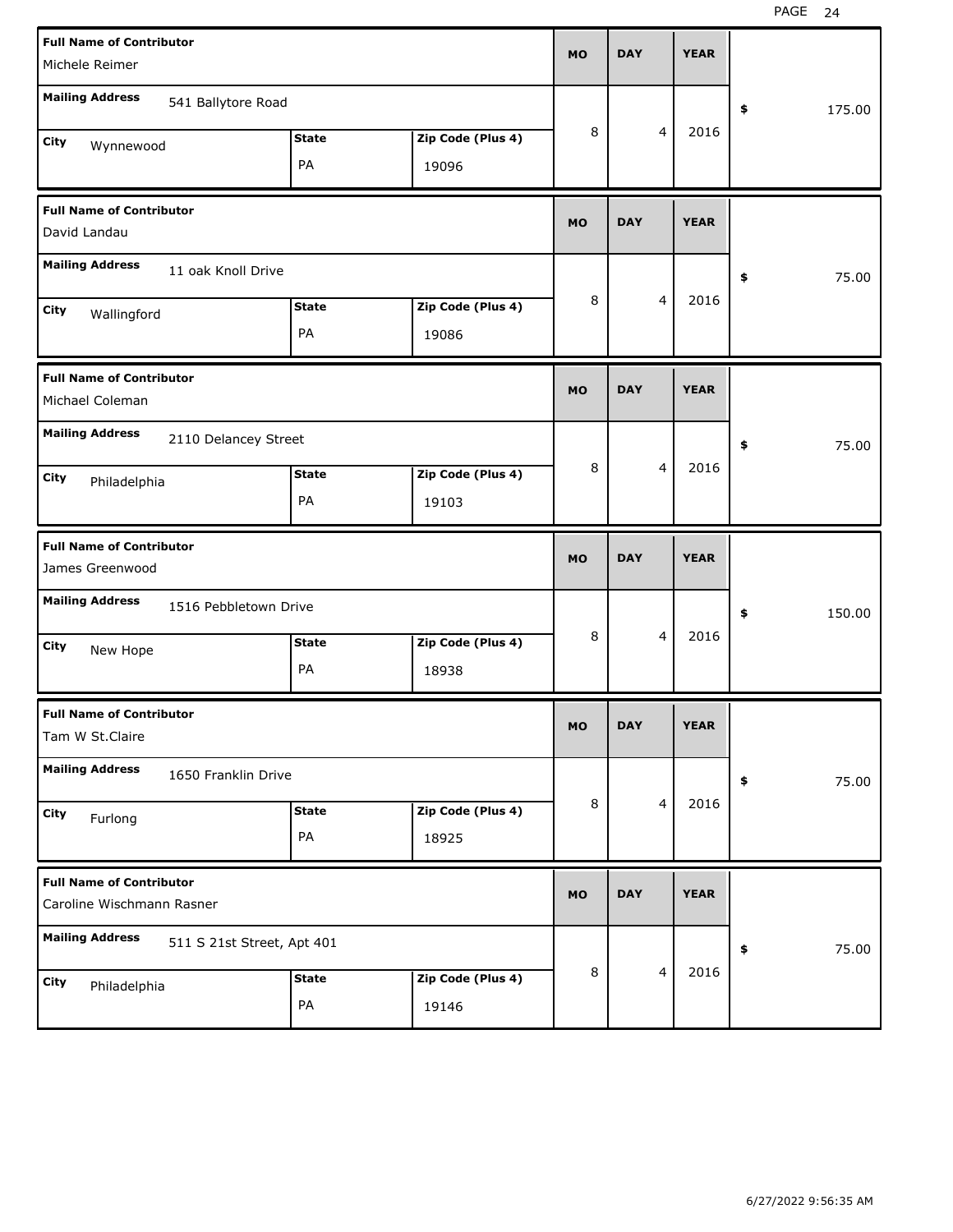| <b>Full Name of Contributor</b> |                                  |              |                   | <b>MO</b> | <b>DAY</b> |   | <b>YEAR</b> |            |        |
|---------------------------------|----------------------------------|--------------|-------------------|-----------|------------|---|-------------|------------|--------|
| Mary B Gutman                   |                                  |              |                   |           |            |   |             |            |        |
| <b>Mailing Address</b>          | 261 Old York Road, Suite 603C    |              |                   |           |            |   |             | \$         | 75.00  |
| City<br>Jenkintown              |                                  | <b>State</b> | Zip Code (Plus 4) | 8         |            | 4 | 2016        |            |        |
|                                 |                                  | PA           | 19046             |           |            |   |             |            |        |
| <b>Full Name of Contributor</b> |                                  |              |                   | <b>MO</b> | <b>DAY</b> |   | <b>YEAR</b> |            |        |
| Alan Yockey                     |                                  |              |                   |           |            |   |             |            |        |
| <b>Mailing Address</b>          | 64 Jolin Road                    |              |                   |           |            |   |             | \$         | 150.00 |
| City<br>Paoli                   |                                  | <b>State</b> | Zip Code (Plus 4) | 8         |            | 4 | 2016        |            |        |
|                                 |                                  | PA           | 19301             |           |            |   |             |            |        |
| <b>Full Name of Contributor</b> |                                  |              |                   | <b>MO</b> | <b>DAY</b> |   | <b>YEAR</b> |            |        |
| Joan Moore                      |                                  |              |                   |           |            |   |             |            |        |
| <b>Mailing Address</b>          | 34 Moore's Lane                  |              |                   |           |            |   |             | \$         | 75.00  |
| City<br>Elverson                |                                  | <b>State</b> | Zip Code (Plus 4) | 8         |            | 4 | 2016        |            |        |
|                                 |                                  | PA           | 19520             |           |            |   |             |            |        |
|                                 |                                  |              |                   |           |            |   |             |            |        |
| <b>Full Name of Contributor</b> |                                  |              |                   | <b>MO</b> | <b>DAY</b> |   | <b>YEAR</b> |            |        |
| William Morrill                 |                                  |              |                   |           |            |   |             |            |        |
| <b>Mailing Address</b>          | 1382 Newtown Langhorne Apt N-206 |              |                   |           |            |   |             | \$         | 75.00  |
| City                            |                                  | <b>State</b> | Zip Code (Plus 4) | 8         |            | 4 | 2016        |            |        |
| Newtown                         |                                  | PA           | 18940             |           |            |   |             |            |        |
| <b>Full Name of Contributor</b> |                                  |              |                   |           |            |   |             |            |        |
| Jean Bodine                     |                                  |              |                   | <b>MO</b> | <b>DAY</b> |   | <b>YEAR</b> |            |        |
| <b>Mailing Address</b>          | 74 pasture Lane, Apt 117         |              |                   |           |            |   |             | $\pmb{\$}$ | 112.50 |
| City                            |                                  | <b>State</b> | Zip Code (Plus 4) | 8         |            | 4 | 2016        |            |        |
| Bryn mawr                       |                                  | PA           | 19010             |           |            |   |             |            |        |
| <b>Full Name of Contributor</b> |                                  |              |                   |           |            |   |             |            |        |
| John Baky                       |                                  |              |                   | <b>MO</b> | <b>DAY</b> |   | <b>YEAR</b> |            |        |
| <b>Mailing Address</b>          | 930 Montgomery Avenue            |              |                   |           |            |   |             | \$         | 75.00  |
| City<br>Bryn Mawr               |                                  | <b>State</b> | Zip Code (Plus 4) | 8         |            | 4 | 2016        |            |        |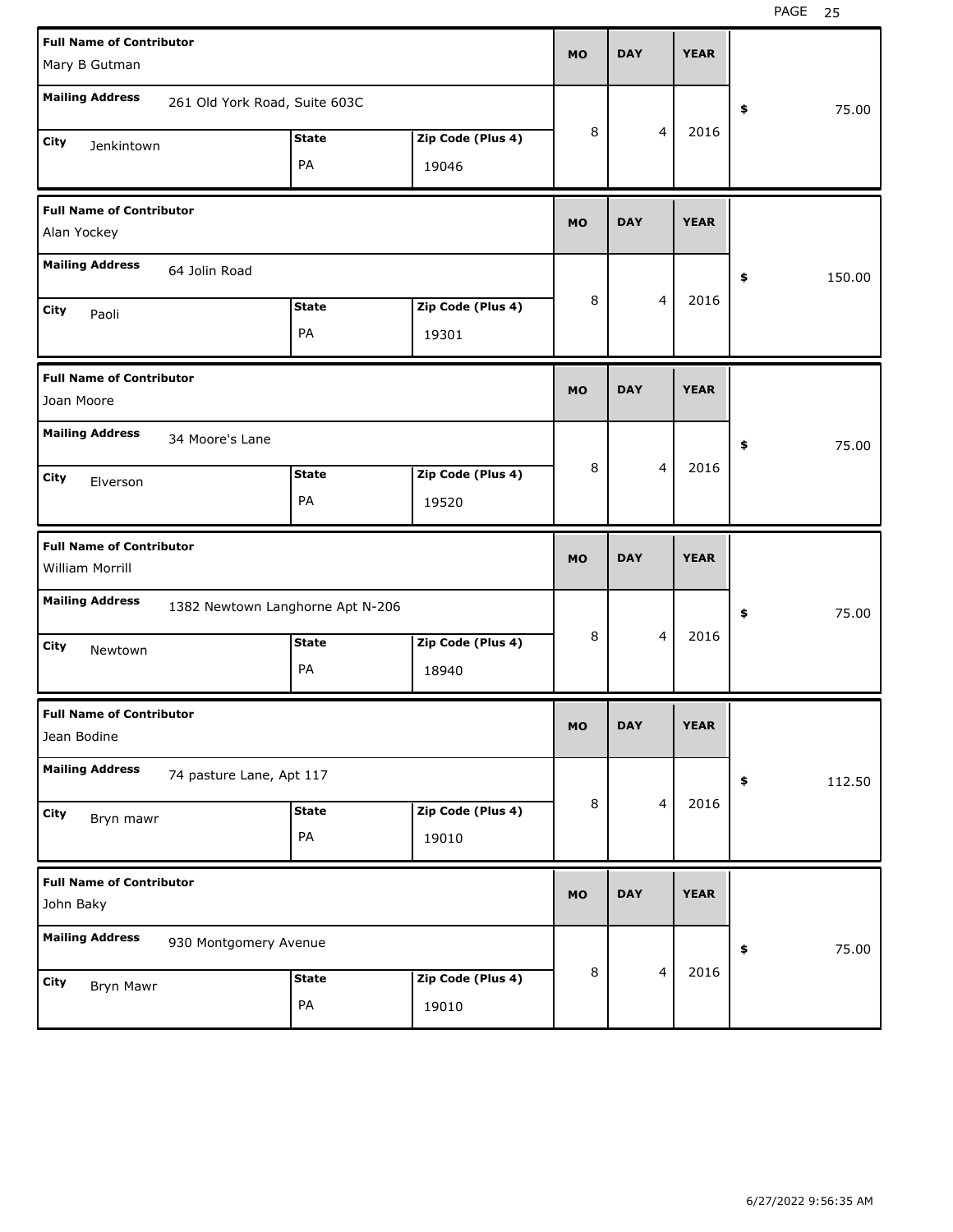| <b>Full Name of Contributor</b><br>Laslo Boyd     |                            |                   | <b>MO</b> | <b>DAY</b> | <b>YEAR</b> |              |
|---------------------------------------------------|----------------------------|-------------------|-----------|------------|-------------|--------------|
| <b>Mailing Address</b>                            |                            |                   |           |            |             |              |
| 1737 Chestnut Street                              |                            |                   | 8         | 4          | 2016        | \$<br>150.00 |
| City<br>Philadelphia                              | <b>State</b>               | Zip Code (Plus 4) |           |            |             |              |
|                                                   | PA                         | 19103             |           |            |             |              |
| <b>Full Name of Contributor</b><br>Barbara Attie  |                            |                   | <b>MO</b> | <b>DAY</b> | <b>YEAR</b> |              |
| <b>Mailing Address</b><br>16 Levering Circle      |                            |                   |           |            |             | \$<br>75.00  |
| City<br>Bala Cynwyd                               | <b>State</b>               | Zip Code (Plus 4) | 8         | 4          | 2016        |              |
|                                                   | PA                         | 19004             |           |            |             |              |
| <b>Full Name of Contributor</b>                   |                            |                   | <b>MO</b> | <b>DAY</b> | <b>YEAR</b> |              |
| Lynne Cutler                                      |                            |                   |           |            |             |              |
| <b>Mailing Address</b>                            | 3 N Columbus Blvd, Apt 410 |                   |           |            |             | \$<br>75.00  |
| City<br>Philadelphia                              | <b>State</b>               | Zip Code (Plus 4) | 8         | 4          | 2016        |              |
|                                                   | PA                         | 19106             |           |            |             |              |
|                                                   |                            |                   |           |            |             |              |
| <b>Full Name of Contributor</b><br>Miriam Chaloff |                            |                   | <b>MO</b> | <b>DAY</b> | <b>YEAR</b> |              |
| <b>Mailing Address</b><br>17 Timber Knoll Drive   |                            |                   |           |            |             | \$<br>150.00 |
| City                                              | <b>State</b>               | Zip Code (Plus 4) | 8         | 4          | 2016        |              |
| <b>Washington Crossing</b>                        | PA                         | 18977             |           |            |             |              |
| <b>Full Name of Contributor</b><br>Greg Stafford  |                            |                   | MO        | <b>DAY</b> | <b>YEAR</b> |              |
| <b>Mailing Address</b><br>610 S 48th Street       |                            |                   |           |            |             | \$<br>150.00 |
| City                                              | <b>State</b>               | Zip Code (Plus 4) | 8         | 4          | 2016        |              |
| Philadelphia                                      | PA                         | 19143             |           |            |             |              |
| <b>Full Name of Contributor</b><br>Craig Gripp    |                            |                   | <b>MO</b> | <b>DAY</b> | <b>YEAR</b> |              |
| <b>Mailing Address</b><br>2205 Aspen Street       |                            |                   |           |            |             | \$<br>75.00  |
| City<br>Philadelphia                              | <b>State</b>               | Zip Code (Plus 4) | 8         | 4          | 2016        |              |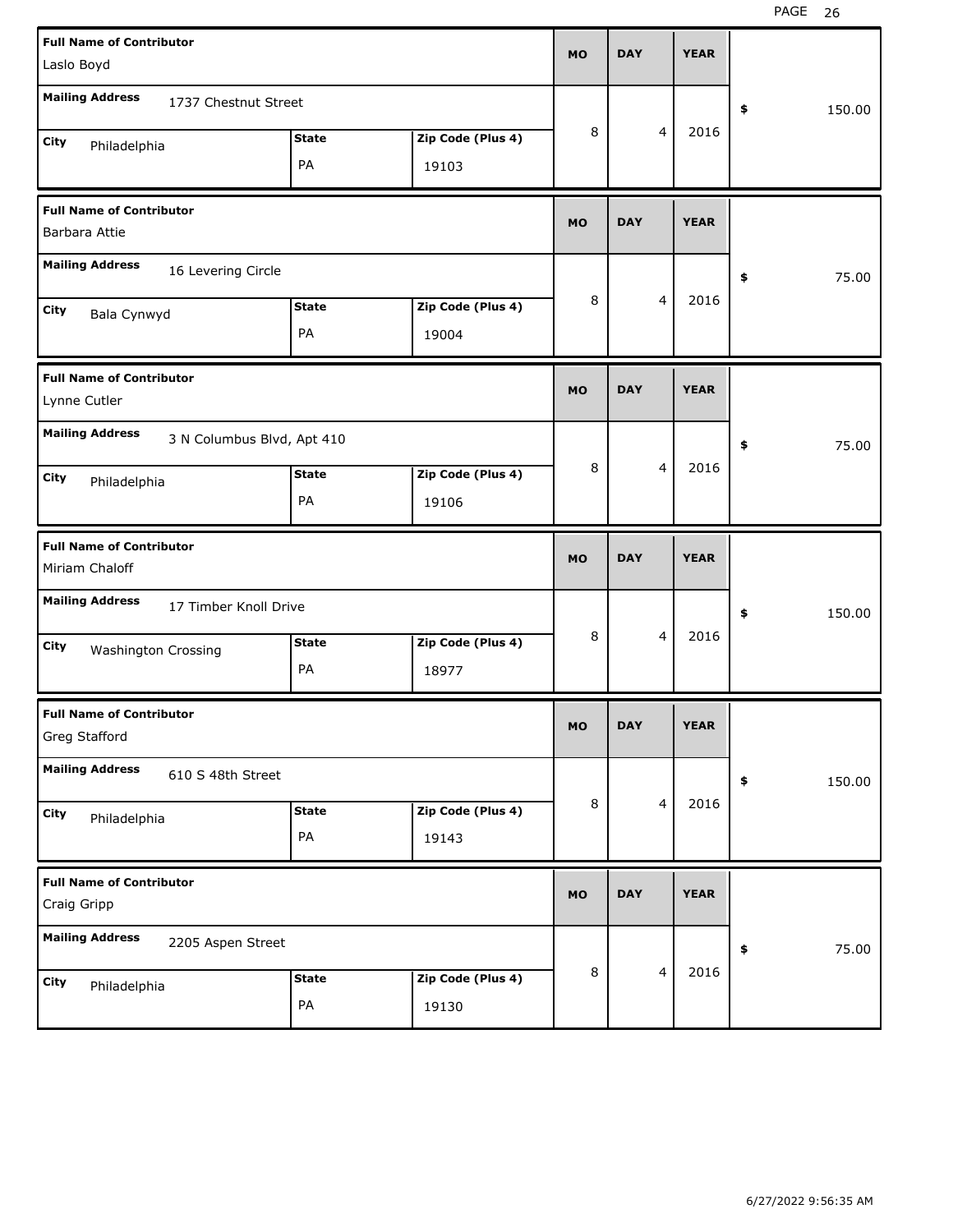| <b>Full Name of Contributor</b>                         |              |                   | <b>MO</b> | <b>DAY</b> |                | <b>YEAR</b> |             |
|---------------------------------------------------------|--------------|-------------------|-----------|------------|----------------|-------------|-------------|
| Michel Durst                                            |              |                   |           |            |                |             |             |
| <b>Mailing Address</b><br>2023 Spruce Street            |              |                   |           |            |                |             | \$<br>75.00 |
| City<br>Philadelphia                                    | <b>State</b> | Zip Code (Plus 4) | 8         |            | $\overline{4}$ | 2016        |             |
|                                                         | PA           | 19103             |           |            |                |             |             |
| <b>Full Name of Contributor</b><br>Vanessa Van Der have |              |                   | <b>MO</b> | <b>DAY</b> |                | <b>YEAR</b> |             |
| <b>Mailing Address</b>                                  |              |                   |           |            |                |             |             |
| 16829 Melbourne Drive                                   |              |                   |           |            |                |             | \$<br>75.00 |
| City<br>Laurel                                          | <b>State</b> | Zip Code (Plus 4) | 8         |            | $\overline{4}$ | 2016        |             |
|                                                         | MD           | 20707             |           |            |                |             |             |
| <b>Full Name of Contributor</b>                         |              |                   |           | <b>DAY</b> |                | <b>YEAR</b> |             |
| Carol Tracy                                             |              |                   | <b>MO</b> |            |                |             |             |
| <b>Mailing Address</b><br>4727 Hazel Avenue             |              |                   |           |            |                |             | \$<br>75.00 |
| City<br>Philadelphia                                    | <b>State</b> | Zip Code (Plus 4) | 8         |            | $\overline{4}$ | 2016        |             |
|                                                         | PA           | 19143             |           |            |                |             |             |
|                                                         |              |                   |           |            |                |             |             |
| <b>Full Name of Contributor</b>                         |              |                   | <b>MO</b> | <b>DAY</b> |                | <b>YEAR</b> |             |
| Denise Dodaro                                           |              |                   |           |            |                |             |             |
| <b>Mailing Address</b><br>3120 S 13th Street            |              |                   |           |            |                |             | \$<br>75.00 |
| City<br>Philadelphia                                    | <b>State</b> | Zip Code (Plus 4) | 8         |            | $\overline{4}$ | 2016        |             |
|                                                         | PA           | 19148             |           |            |                |             |             |
| <b>Full Name of Contributor</b>                         |              |                   |           |            |                |             |             |
| Jack Levin                                              |              |                   | <b>MO</b> | <b>DAY</b> |                | <b>YEAR</b> |             |
| <b>Mailing Address</b><br>8109 Brookside Road           |              |                   |           |            |                |             | \$<br>75.00 |
| City<br><b>Elkins Park</b>                              | <b>State</b> | Zip Code (Plus 4) | 8         |            | $\overline{a}$ | 2016        |             |
|                                                         | PA           | 19027             |           |            |                |             |             |
| <b>Full Name of Contributor</b>                         |              |                   |           |            |                |             |             |
| Job Itzkowitz                                           |              |                   | <b>MO</b> | <b>DAY</b> |                | <b>YEAR</b> |             |
| <b>Mailing Address</b><br>1402 S 15th Street            |              |                   |           |            |                |             | \$<br>75.00 |
| City<br>Philadelphia                                    | <b>State</b> | Zip Code (Plus 4) | 8         |            | $\overline{4}$ | 2016        |             |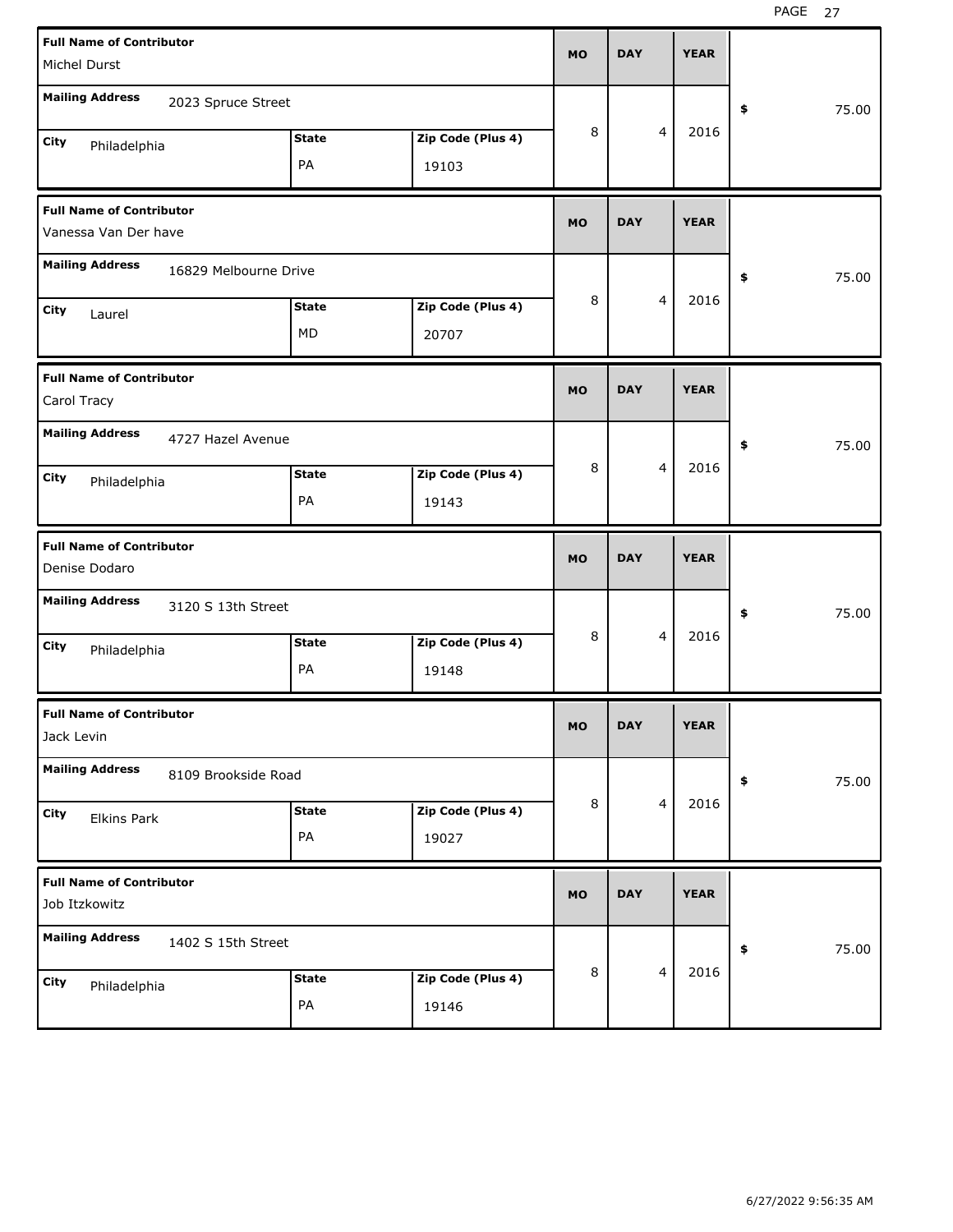PAGE 28

| <b>Full Name of Contributor</b>                       |                          |              |                   |           |            |                |             |              |
|-------------------------------------------------------|--------------------------|--------------|-------------------|-----------|------------|----------------|-------------|--------------|
| Mat Warner                                            |                          |              |                   | <b>MO</b> | <b>DAY</b> |                | <b>YEAR</b> |              |
| <b>Mailing Address</b>                                | 209 Cuthbert Street, 303 |              |                   |           |            |                |             | \$<br>75.00  |
| City<br>Philadelphia                                  |                          | <b>State</b> | Zip Code (Plus 4) | 8         |            | 4              | 2016        |              |
|                                                       |                          | PA           | 19106             |           |            |                |             |              |
| <b>Full Name of Contributor</b><br>Janet Goldwater    |                          |              |                   | <b>MO</b> | <b>DAY</b> |                | <b>YEAR</b> |              |
| <b>Mailing Address</b>                                | 2003 Wallace Street      |              |                   |           |            |                |             | \$<br>75.00  |
| City<br>Philadelphia                                  |                          | <b>State</b> | Zip Code (Plus 4) | 8         |            | 4              | 2016        |              |
|                                                       |                          | PA           | 19130             |           |            |                |             |              |
| <b>Full Name of Contributor</b><br>Helen Bosley       |                          |              |                   | <b>MO</b> | <b>DAY</b> |                | <b>YEAR</b> |              |
| <b>Mailing Address</b>                                | 546 Palmer Farm Drive    |              |                   |           |            |                |             | \$<br>60.00  |
| City<br>Yardley                                       |                          | <b>State</b> | Zip Code (Plus 4) | 8         |            | 4              | 2016        |              |
|                                                       |                          | PA           | 19067             |           |            |                |             |              |
|                                                       |                          |              |                   |           |            |                |             |              |
| <b>Full Name of Contributor</b><br>Morgan Plant       |                          |              |                   | <b>MO</b> | <b>DAY</b> |                | <b>YEAR</b> |              |
| <b>Mailing Address</b>                                | 322 S West Street        |              |                   |           |            |                |             | \$<br>75.00  |
| City<br>Carlisle                                      |                          | <b>State</b> | Zip Code (Plus 4) | 8         |            | 4              | 2016        |              |
|                                                       |                          | PA           | 17013             |           |            |                |             |              |
| <b>Full Name of Contributor</b><br>Peter Ennis        |                          |              |                   | <b>MO</b> | <b>DAY</b> |                | <b>YEAR</b> |              |
| <b>Mailing Address</b>                                | 1332 Denniston Street    |              |                   |           |            |                |             | \$<br>56.25  |
| City                                                  |                          | <b>State</b> | Zip Code (Plus 4) | 8         |            | $\overline{4}$ | 2016        |              |
| Pittsburgh                                            |                          | PA           | 15217             |           |            |                |             |              |
| <b>Full Name of Contributor</b><br>Sheila Don Roseman |                          |              |                   | <b>MO</b> | <b>DAY</b> |                | <b>YEAR</b> |              |
| <b>Mailing Address</b>                                | 6261 Jackson Drive       |              |                   |           |            |                |             | \$<br>187.50 |
| City<br>East Petersburg                               |                          | <b>State</b> | Zip Code (Plus 4) | 8         |            | 4              | 2016        |              |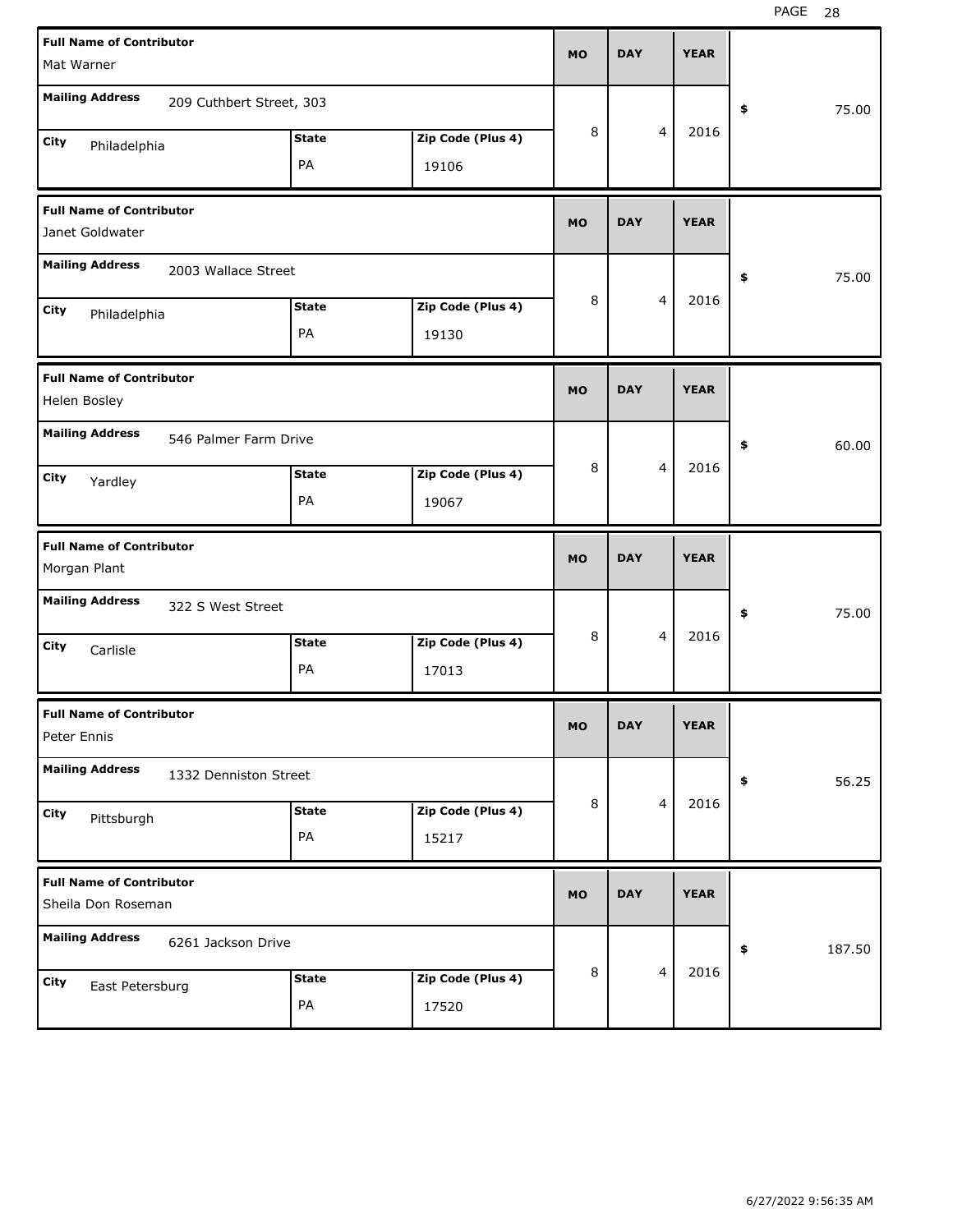| <b>Full Name of Contributor</b><br>Herman Richey                             |                    |                            | <b>MO</b>   | <b>DAY</b>     | <b>YEAR</b> |                                      |
|------------------------------------------------------------------------------|--------------------|----------------------------|-------------|----------------|-------------|--------------------------------------|
| <b>Mailing Address</b><br>500 E Marylyn Avenue                               |                    |                            |             |                |             | \$<br>75.00                          |
| City<br>State College                                                        | <b>State</b><br>PA | Zip Code (Plus 4)<br>16801 | 8           | $\overline{4}$ | 2016        |                                      |
| <b>Full Name of Contributor</b><br>Beth Olanoff                              |                    |                            | <b>MO</b>   | <b>DAY</b>     | <b>YEAR</b> |                                      |
| <b>Mailing Address</b><br>121 N Sugan Road<br>City<br>New Hope               | <b>State</b><br>PA | Zip Code (Plus 4)<br>18938 | 8           | 22             | 2016        | \$<br>100.00                         |
| <b>Full Name of Contributor</b><br>Helen Bosley                              |                    |                            | <b>MO</b>   | <b>DAY</b>     | <b>YEAR</b> |                                      |
| <b>Mailing Address</b><br>546 Palmer Farm Drive                              |                    |                            |             |                |             | \$<br>60.00                          |
| City<br>Yardley                                                              | <b>State</b><br>PA | Zip Code (Plus 4)<br>19067 | 9           | 8              | 2016        |                                      |
| <b>Full Name of Contributor</b><br>Morgan Plant                              |                    |                            | <b>MO</b>   | <b>DAY</b>     | <b>YEAR</b> |                                      |
| <b>Mailing Address</b><br>322 S West Street                                  |                    |                            |             |                |             | \$<br>75.00                          |
| City<br>Carlisle                                                             | <b>State</b><br>PA | Zip Code (Plus 4)<br>17013 | 9           | 8              | 2016        |                                      |
| <b>Full Name of Contributor</b><br>Antionette Farrar Seymor                  |                    |                            | <b>MO</b>   | <b>DAY</b>     | <b>YEAR</b> |                                      |
| <b>Mailing Address</b><br>Unknown                                            |                    |                            |             |                |             | \$<br>187.50                         |
| City<br>Unknown                                                              | <b>State</b><br>PA | Zip Code (Plus 4)<br>17102 | $\mathsf g$ | $\,8\,$        | 2016        |                                      |
| Enter Grand Total of Part A on Schedule I, Detailed Summary Page, Section 2. |                    |                            |             |                |             | \$<br><b>PAGE TOTAL</b><br>19,211.75 |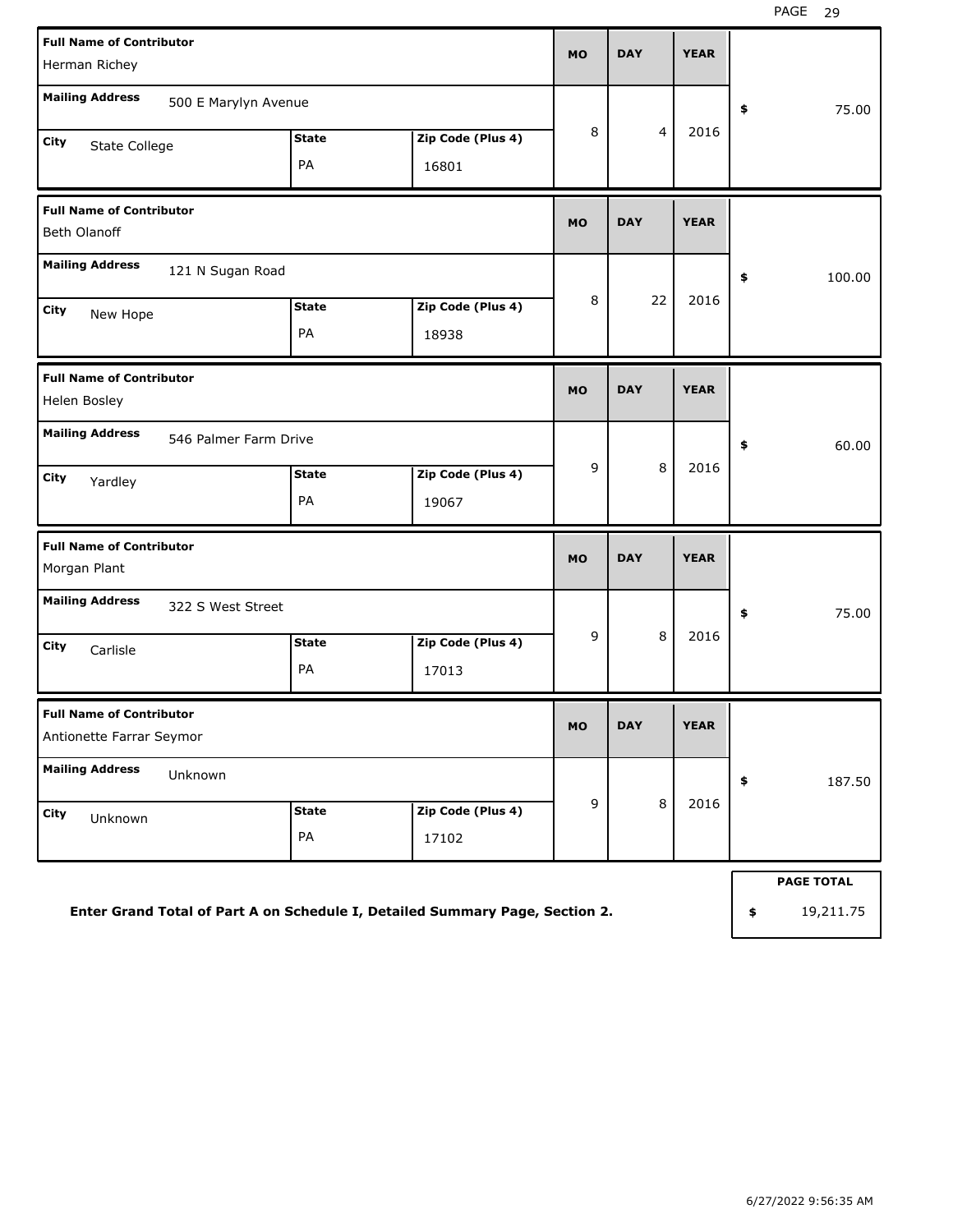## **PART C Contributions Received From Political Committees**

**OVER \$250.00**

 **Use this Part to itemize only contributions received from Political committees with an aggregate value from Over \$250.00 in the reporting period.**

| Name of Filing Committee or Candidate                                        | <b>Reporting Period</b> |                   |             |            |             |    |                   |
|------------------------------------------------------------------------------|-------------------------|-------------------|-------------|------------|-------------|----|-------------------|
|                                                                              |                         | From:             |             |            | To:         |    |                   |
|                                                                              |                         |                   | <b>DATE</b> |            |             |    | <b>AMOUNT</b>     |
| <b>Full Name of Contributing Committee</b>                                   |                         |                   | <b>MO</b>   | <b>DAY</b> | <b>YEAR</b> |    |                   |
| <b>Mailing Address</b>                                                       |                         |                   |             |            |             | \$ | 0.00              |
| City                                                                         | <b>State</b>            | Zip Code (Plus 4) |             |            |             |    |                   |
|                                                                              |                         |                   |             |            |             |    | <b>PAGE TOTAL</b> |
| Enter Grand Total of Part C on Schedule I, Detailed Summary Page, Section 3. |                         |                   |             |            |             | \$ | 0.00              |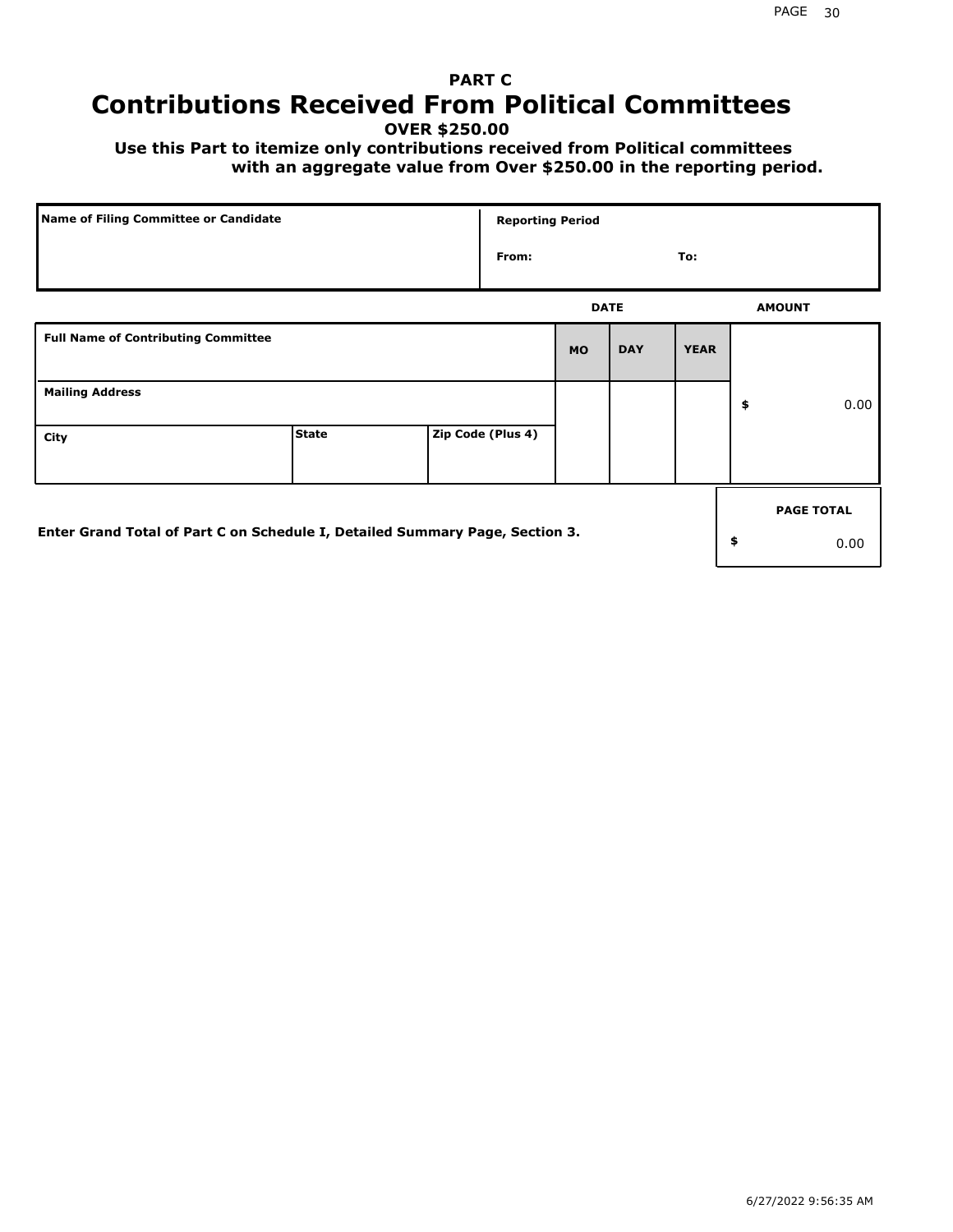## **PART D ALL OTHER CONTRIBUTIONS**

### **OVER \$250.00**

### **Use this Part to itemize all other contributions with an aggregate value of**

 **over \$250.00 in the reporting period.**

 **(Exclude contributions from political committees reported in Part C.)** 

| Name of Filing Committee or Candidate                                 |              |  |                   |       | <b>Reporting Period</b> |                 |                       |                   |
|-----------------------------------------------------------------------|--------------|--|-------------------|-------|-------------------------|-----------------|-----------------------|-------------------|
| PLANNED PARENTHOOD PA INC                                             |              |  |                   | From: |                         | $5/17/2016$ To: |                       | 9/19/2016         |
|                                                                       |              |  |                   |       |                         | <b>DATE</b>     |                       | <b>AMOUNT</b>     |
| <b>Full Name of Contributor</b><br>Nora Winkelman                     |              |  |                   |       | <b>MO</b>               | <b>DAY</b>      | <b>YEAR</b>           |                   |
| <b>Mailing</b><br>1018 Green Street<br><b>Address</b>                 |              |  |                   |       |                         |                 |                       | 1,000.00<br>\$    |
| <b>City</b><br>Harrisburg                                             | <b>State</b> |  | Zip Code (Plus 4) |       | 5                       | 24              | 2016                  |                   |
|                                                                       | PA           |  | 17102             |       |                         |                 |                       |                   |
| <b>Employer Name</b><br>PA House Democratic Caucas                    |              |  |                   |       | <b>Occupation</b>       |                 | Chief Counsel         |                   |
| <b>Employer Mailing Address/Principal Place of</b><br><b>Business</b> |              |  | City              |       |                         | <b>State</b>    |                       | Zip Code (Plus 4) |
| Harrisburg                                                            |              |  | Harrisburg        |       |                         | PA              |                       | 17102             |
| <b>Full Name of Contributor</b><br><b>Thomas Previc</b>               |              |  |                   |       | <b>MO</b>               | <b>DAY</b>      | <b>YEAR</b>           |                   |
| <b>Mailing</b><br>250 N 17th Street<br><b>Address</b>                 |              |  |                   |       |                         |                 |                       | \$<br>500.00      |
| City<br>Camp Hill                                                     | <b>State</b> |  | Zip Code (Plus 4) |       | 5                       | 24              | 2016                  |                   |
|                                                                       | <b>PA</b>    |  | 17011             |       |                         |                 |                       |                   |
| <b>Employer Name</b><br>PA Assoc for Justice                          |              |  |                   |       | <b>Occupation</b>       |                 | <b>Public Affairs</b> |                   |
| <b>Employer Mailing Address/Principal Place of</b><br><b>Business</b> |              |  | City              |       |                         | <b>State</b>    |                       | Zip Code (Plus 4) |
| 121 S Broad Street                                                    |              |  | Philadelphia      |       |                         | PA              |                       | 19107             |
| <b>Full Name of Contributor</b><br>Randi Blackman Teplitz             |              |  |                   |       | <b>MO</b>               | <b>DAY</b>      | <b>YEAR</b>           |                   |
| <b>Mailing</b><br>1513 Smikehouse Lane<br><b>Address</b>              |              |  |                   |       |                         |                 |                       | 500.00<br>\$      |
| City<br>Harrisburg                                                    | <b>State</b> |  | Zip Code (Plus 4) |       | 6                       | 3               | 2016                  |                   |
|                                                                       | PA           |  | 17110             |       |                         |                 |                       |                   |
| <b>Employer Name</b><br>Central Penn College                          |              |  |                   |       | <b>Occupation</b>       |                 | Professor             |                   |
| <b>Employer Mailing Address/Principal Place of</b><br><b>Business</b> |              |  | City              |       |                         | <b>State</b>    |                       | Zip Code (Plus 4) |
| 600 Valley Road                                                       |              |  | Summerdale        |       |                         | PA              |                       | 17093             |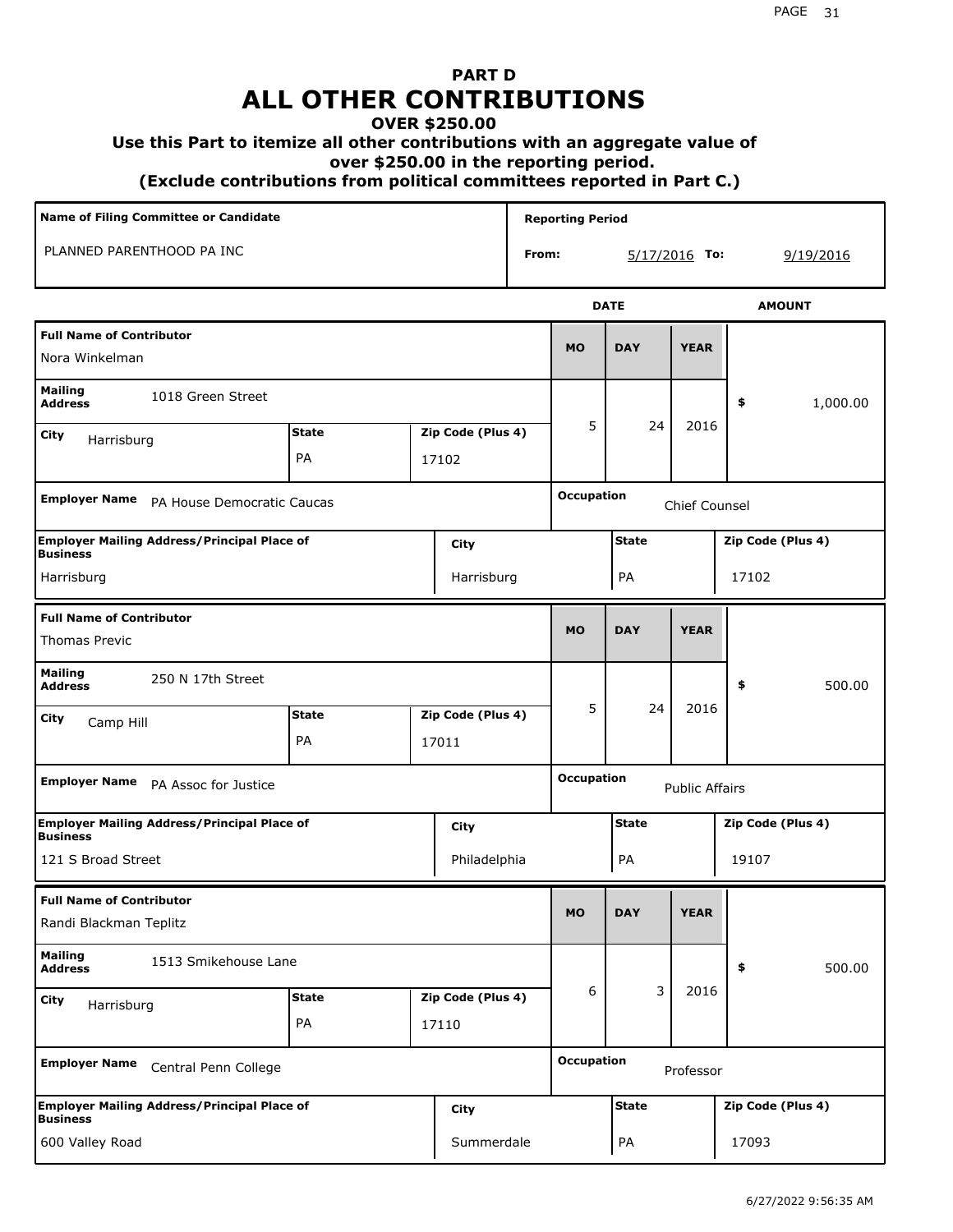| <b>Full Name of Contributor</b>                           |                                                    |              |                   |                   |              |   |             |                    |          |
|-----------------------------------------------------------|----------------------------------------------------|--------------|-------------------|-------------------|--------------|---|-------------|--------------------|----------|
| Jesica Ritchie                                            |                                                    |              |                   | <b>MO</b>         | <b>DAY</b>   |   | <b>YEAR</b> |                    |          |
| <b>Mailing</b><br><b>Address</b>                          | 1893 Meadow Ridge Drive                            |              |                   |                   |              |   |             | \$                 | 500.00   |
| City<br>Hummelstown                                       |                                                    | <b>State</b> | Zip Code (Plus 4) | 6                 |              | 3 | 2016        |                    |          |
|                                                           |                                                    | PA           | 17026             |                   |              |   |             |                    |          |
| <b>Employer Name</b>                                      | Unknown                                            |              |                   | <b>Occupation</b> |              |   | Unknown     |                    |          |
| <b>Business</b>                                           | <b>Employer Mailing Address/Principal Place of</b> |              | City              |                   | <b>State</b> |   |             | Zip Code (Plus 4)  |          |
| Unknown                                                   |                                                    |              | Harrisburg        |                   | PA           |   |             | 17102              |          |
| <b>Full Name of Contributor</b><br>Versant Strategies PAC |                                                    |              |                   | <b>MO</b>         | <b>DAY</b>   |   | <b>YEAR</b> |                    |          |
| <b>Mailing</b><br><b>Address</b>                          | 116 Pine Street, FI#5                              |              |                   |                   |              |   |             | \$                 | 500.00   |
| City                                                      |                                                    | <b>State</b> | Zip Code (Plus 4) | 6                 |              | 3 | 2016        |                    |          |
| harrisburg                                                |                                                    | PA           | 17101             |                   |              |   |             |                    |          |
|                                                           |                                                    |              |                   |                   |              |   |             |                    |          |
| <b>Employer Name</b>                                      | Versant Strategies                                 |              |                   | <b>Occupation</b> |              |   |             | Versant Strategies |          |
| <b>Business</b>                                           | <b>Employer Mailing Address/Principal Place of</b> |              | City              |                   | <b>State</b> |   |             | Zip Code (Plus 4)  |          |
| 116 Pine Street, FI #5                                    |                                                    |              | Harrisburg        |                   | PA           |   |             | 17101              |          |
|                                                           |                                                    |              |                   |                   |              |   |             |                    |          |
| <b>Full Name of Contributor</b><br>Patricia Buckley       |                                                    |              |                   | <b>MO</b>         | <b>DAY</b>   |   | <b>YEAR</b> |                    |          |
| <b>Mailing</b><br><b>Address</b>                          | 2403 Midland Road                                  |              |                   |                   |              |   |             | \$                 | 500.00   |
| City                                                      |                                                    | <b>State</b> | Zip Code (Plus 4) | 6                 |              | 3 | 2016        |                    |          |
| Harrisburg                                                |                                                    | PA           | 17104             |                   |              |   |             |                    |          |
| <b>Employer Name</b>                                      | patricia Buckley                                   |              |                   | <b>Occupation</b> |              |   | Retired     |                    |          |
|                                                           | <b>Employer Mailing Address/Principal Place of</b> |              | <b>City</b>       |                   | <b>State</b> |   |             | Zip Code (Plus 4)  |          |
| <b>Business</b><br>2403 Midland Road                      |                                                    |              | Harrisburg        |                   | PA           |   |             | 17104              |          |
| <b>Full Name of Contributor</b><br>Louis J Appell, Jr     |                                                    |              |                   | <b>MO</b>         | <b>DAY</b>   |   | <b>YEAR</b> |                    |          |
| <b>Mailing</b><br><b>Address</b>                          | PO Box 2026                                        |              |                   |                   |              |   |             | \$                 | 1,000.00 |
|                                                           |                                                    | <b>State</b> | Zip Code (Plus 4) | 6                 |              | 3 | 2016        |                    |          |
| City<br>York                                              |                                                    | PA           | 17405             |                   |              |   |             |                    |          |
| <b>Employer Name</b>                                      | Deceased                                           |              |                   | <b>Occupation</b> |              |   | Deceased    |                    |          |
| <b>Business</b>                                           | <b>Employer Mailing Address/Principal Place of</b> |              | <b>City</b>       |                   | <b>State</b> |   |             | Zip Code (Plus 4)  |          |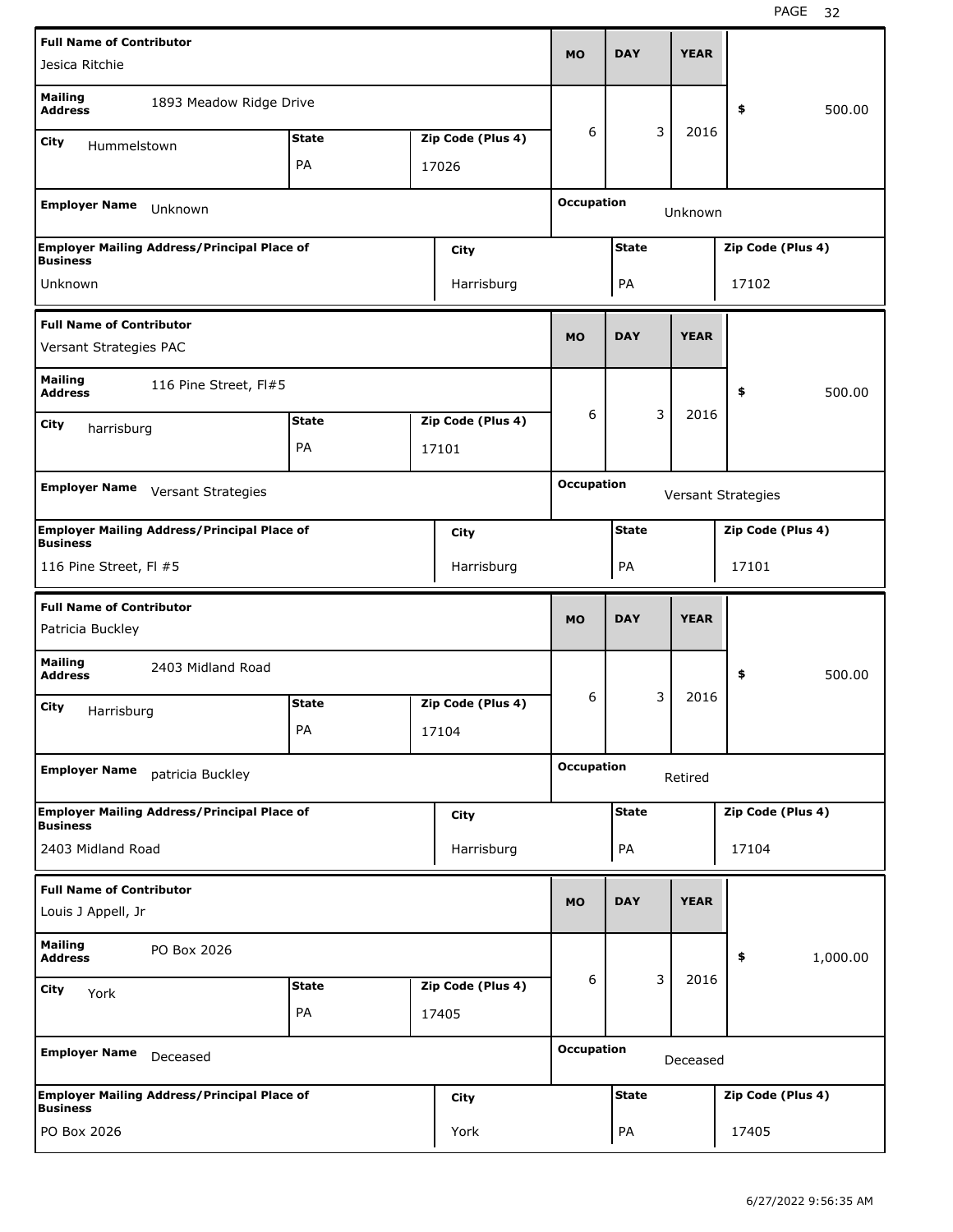| <b>Full Name of Contributor</b>                       |                                                    |              |                   |                   | <b>DAY</b>   | <b>YEAR</b>          |                              |        |
|-------------------------------------------------------|----------------------------------------------------|--------------|-------------------|-------------------|--------------|----------------------|------------------------------|--------|
| Mary Isenhour                                         |                                                    |              |                   | <b>MO</b>         |              |                      |                              |        |
| <b>Mailing</b><br><b>Address</b>                      | 3968 Green Street                                  |              |                   |                   |              |                      | \$                           | 500.00 |
| City<br>Harrisburg                                    |                                                    | <b>State</b> | Zip Code (Plus 4) | 6                 | 14           | 2016                 |                              |        |
|                                                       |                                                    | PA           | 17110             |                   |              |                      |                              |        |
|                                                       |                                                    |              |                   | <b>Occupation</b> |              |                      |                              |        |
| <b>Employer Name</b>                                  | Office of the Governor                             |              |                   |                   |              | Chief of Staff       |                              |        |
| <b>Business</b>                                       | <b>Employer Mailing Address/Principal Place of</b> |              | City              |                   | <b>State</b> |                      | Zip Code (Plus 4)            |        |
| 508 Main Capitol Bldg                                 |                                                    |              | Harrisburg        |                   | PA           |                      | 17120                        |        |
| <b>Full Name of Contributor</b>                       |                                                    |              |                   |                   |              |                      |                              |        |
| Paula Bussard                                         |                                                    |              |                   | <b>MO</b>         | <b>DAY</b>   | <b>YEAR</b>          |                              |        |
| <b>Mailing</b><br><b>Address</b>                      | 99 E Yellowbreeches Road                           |              |                   |                   |              |                      | \$                           | 500.00 |
| City<br>Carlisle                                      |                                                    | <b>State</b> | Zip Code (Plus 4) | 6                 | 14           | 2016                 |                              |        |
|                                                       |                                                    | PA           | 17015             |                   |              |                      |                              |        |
|                                                       |                                                    |              |                   | <b>Occupation</b> |              |                      |                              |        |
| <b>Employer Name</b>                                  | <b>HAP</b>                                         |              |                   |                   |              | <b>Health Policy</b> |                              |        |
| <b>Business</b>                                       | <b>Employer Mailing Address/Principal Place of</b> |              | <b>City</b>       |                   | <b>State</b> |                      | Zip Code (Plus 4)            |        |
| 30 North Third Street                                 |                                                    |              | Harrisburg        |                   | PA           |                      | 17102                        |        |
|                                                       |                                                    |              |                   |                   |              |                      |                              |        |
|                                                       |                                                    |              |                   |                   |              |                      |                              |        |
| <b>Full Name of Contributor</b><br>Elizabeth Zampogna |                                                    |              |                   | <b>MO</b>         | <b>DAY</b>   | <b>YEAR</b>          |                              |        |
| <b>Mailing</b><br><b>Address</b>                      | 710 Vista Drive                                    |              |                   |                   |              |                      | \$                           | 300.00 |
| City<br>Camp Hill                                     |                                                    | <b>State</b> | Zip Code (Plus 4) | 6                 | 14           | 2016                 |                              |        |
|                                                       |                                                    | PA           | 17011             |                   |              |                      |                              |        |
| <b>Employer Name</b>                                  | <b>PSEA</b>                                        |              |                   | <b>Occupation</b> |              |                      | Asst. Director of Government |        |
|                                                       | <b>Employer Mailing Address/Principal Place of</b> |              | <b>City</b>       |                   | <b>State</b> |                      | Zip Code (Plus 4)            |        |
| <b>Business</b><br>400 North Third Street             |                                                    |              | Harrisburg        |                   | PA           |                      | 17105                        |        |
| <b>Full Name of Contributor</b>                       |                                                    |              |                   |                   |              |                      |                              |        |
| Mary Elizabeth Steck                                  |                                                    |              |                   | <b>MO</b>         | <b>DAY</b>   | <b>YEAR</b>          |                              |        |
| <b>Mailing</b><br><b>Address</b>                      | 4462 Dunmore Drive                                 |              |                   |                   |              |                      | \$                           | 500.00 |
| <b>City</b><br>Harrisburg                             |                                                    | <b>State</b> | Zip Code (Plus 4) | 6                 | 14           | 2016                 |                              |        |
|                                                       |                                                    | PA           | 17112             |                   |              |                      |                              |        |
| <b>Employer Name</b>                                  | Unknown                                            |              |                   | <b>Occupation</b> |              | Unknown              |                              |        |
| <b>Business</b>                                       | <b>Employer Mailing Address/Principal Place of</b> |              | <b>City</b>       |                   | <b>State</b> |                      | Zip Code (Plus 4)            |        |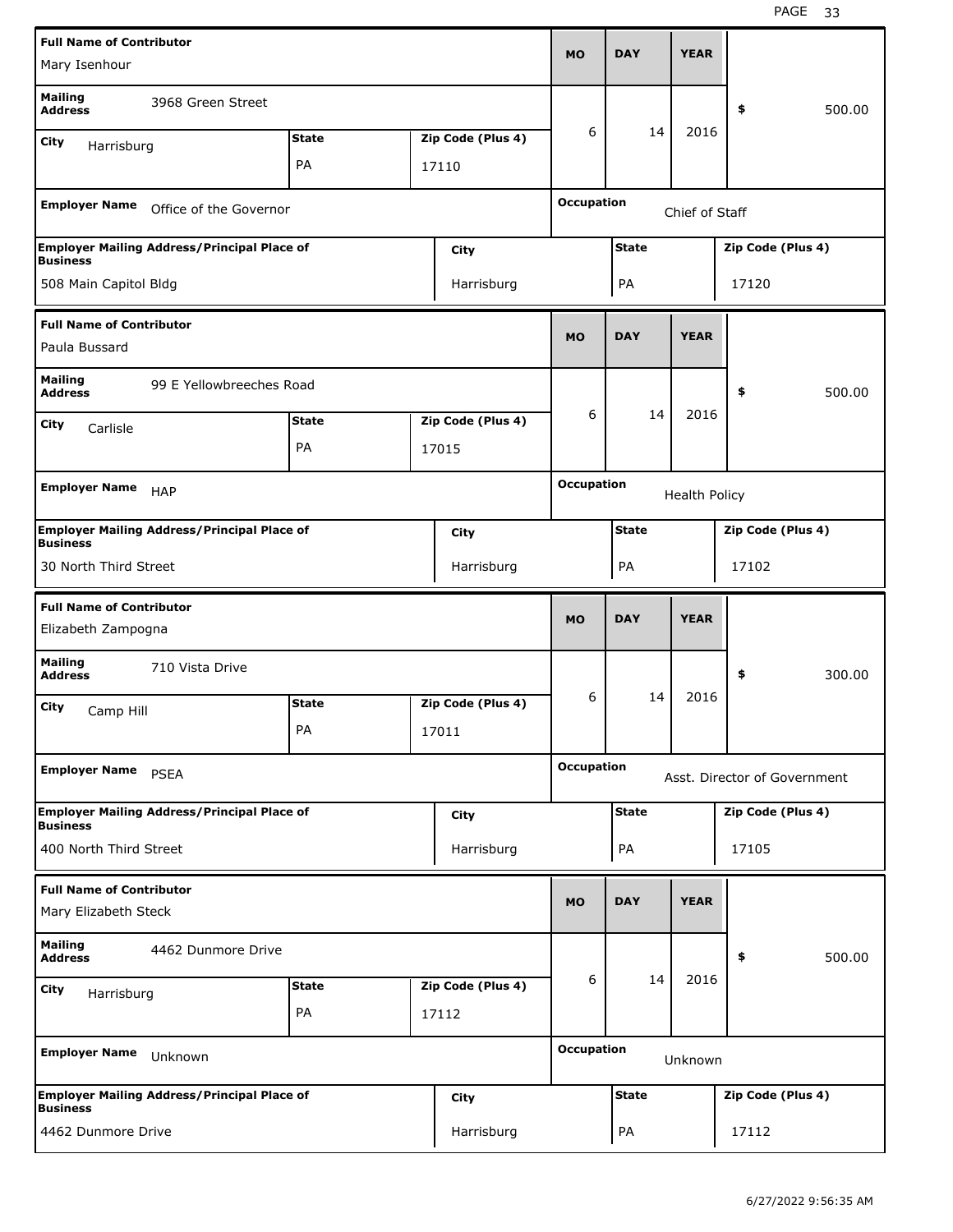| <b>Full Name of Contributor</b>                                       |              |                   |                   |              |             |                       |          |
|-----------------------------------------------------------------------|--------------|-------------------|-------------------|--------------|-------------|-----------------------|----------|
| <b>Samuel Milkes</b>                                                  |              |                   | <b>MO</b>         | <b>DAY</b>   | <b>YEAR</b> |                       |          |
| <b>Mailing</b><br>16 Cave Hill Drive<br><b>Address</b>                |              |                   |                   |              |             | \$                    | 500.00   |
| City<br>Carlisle                                                      | <b>State</b> | Zip Code (Plus 4) | 6                 | 14           | 2016        |                       |          |
|                                                                       | PA           | 17013             |                   |              |             |                       |          |
| <b>Employer Name</b><br>Unknown                                       |              |                   | <b>Occupation</b> |              | Unknown     |                       |          |
| <b>Employer Mailing Address/Principal Place of</b><br><b>Business</b> |              | City              |                   | <b>State</b> |             | Zip Code (Plus 4)     |          |
| 16 Cave Hill Drive                                                    |              | Carlisle          |                   | PA           |             | 17013                 |          |
| <b>Full Name of Contributor</b><br>SEIU PA State Council              |              |                   | <b>MO</b>         | <b>DAY</b>   | <b>YEAR</b> |                       |          |
| <b>Mailing</b><br>155 N 2nd Street, 2nd Floor<br><b>Address</b>       |              |                   |                   |              |             | \$                    | 1,000.00 |
| City<br>Harrisburg                                                    | <b>State</b> | Zip Code (Plus 4) | 6                 | 14           | 2016        |                       |          |
|                                                                       | PA           | 17102             |                   |              |             |                       |          |
|                                                                       |              |                   | <b>Occupation</b> |              |             |                       |          |
| <b>Employer Name</b><br>SEIU PA State Council                         |              |                   |                   |              |             | SEIU PA State Council |          |
| <b>Employer Mailing Address/Principal Place of</b><br><b>Business</b> |              | City              |                   | <b>State</b> |             | Zip Code (Plus 4)     |          |
| 155 N 2nd Street, 2nd Floor                                           |              | Harrisburg        |                   | PA           |             | 17102                 |          |
|                                                                       |              |                   |                   |              |             |                       |          |
|                                                                       |              |                   |                   |              |             |                       |          |
| <b>Full Name of Contributor</b><br>John Neely                         |              |                   | <b>MO</b>         | <b>DAY</b>   | <b>YEAR</b> |                       |          |
| <b>Mailing</b><br>1144 Greenwood Drive<br><b>Address</b>              |              |                   |                   |              |             | \$                    | 500.00   |
| City                                                                  | <b>State</b> | Zip Code (Plus 4) | 6                 | 14           | 2016        |                       |          |
| Hummelstown                                                           | PА           | 17036             |                   |              |             |                       |          |
| <b>Employer Name</b><br>Retired                                       |              |                   | <b>Occupation</b> |              | Retired     |                       |          |
| <b>Employer Mailing Address/Principal Place of</b>                    |              | City              |                   | <b>State</b> |             | Zip Code (Plus 4)     |          |
| <b>Business</b><br>1144 Greenwood Drive                               |              | Hummelstown       |                   | PA           |             | 17036                 |          |
| <b>Full Name of Contributor</b>                                       |              |                   |                   |              |             |                       |          |
| Depasquale for PA                                                     |              |                   | <b>MO</b>         | <b>DAY</b>   | <b>YEAR</b> |                       |          |
| <b>Mailing</b><br>PO Box 1822<br><b>Address</b>                       |              |                   |                   |              |             | \$                    | 500.00   |
| City<br>york                                                          | <b>State</b> | Zip Code (Plus 4) | 6                 | 22           | 2016        |                       |          |
|                                                                       | PA           | 17405             |                   |              |             |                       |          |
| <b>Employer Name</b><br>Depasquale for PA                             |              |                   | <b>Occupation</b> |              |             | Depasquale for PA     |          |
| <b>Employer Mailing Address/Principal Place of</b><br><b>Business</b> |              | City              |                   | <b>State</b> |             | Zip Code (Plus 4)     |          |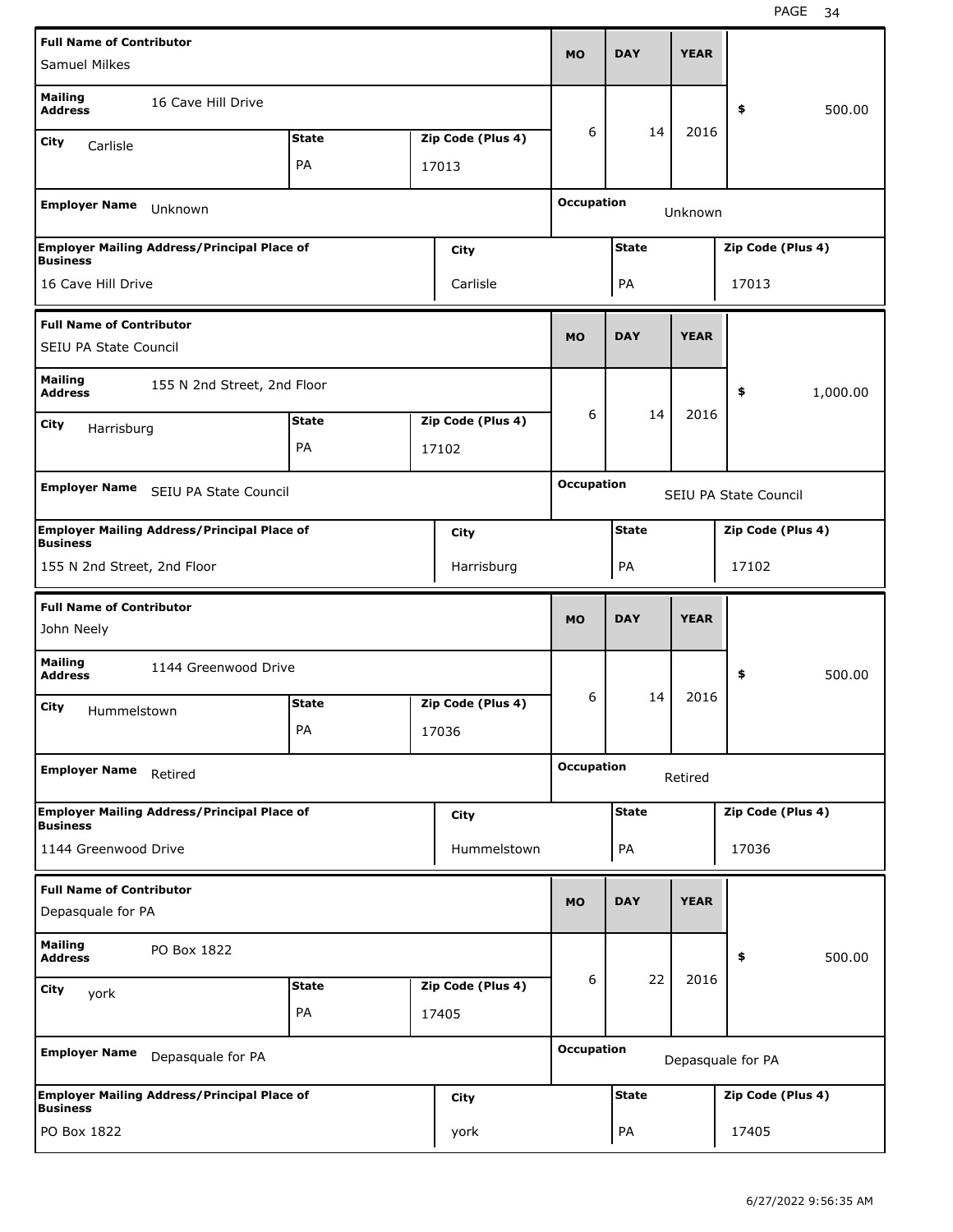| <b>Full Name of Contributor</b>             |                                                    |              |                   | <b>MO</b>         | <b>DAY</b>   | <b>YEAR</b> |                   |        |
|---------------------------------------------|----------------------------------------------------|--------------|-------------------|-------------------|--------------|-------------|-------------------|--------|
| Amy Putnam                                  |                                                    |              |                   |                   |              |             |                   |        |
| <b>Mailing</b><br><b>Address</b>            | 2016 Alexis Drive                                  |              |                   |                   |              |             | \$                | 500.00 |
| City<br>Harrisburg                          |                                                    | <b>State</b> | Zip Code (Plus 4) | 6                 | 20           | 2016        |                   |        |
|                                             |                                                    | PA           | 17110             |                   |              |             |                   |        |
| <b>Employer Name</b>                        | Unknown                                            |              |                   | <b>Occupation</b> |              | Unknown     |                   |        |
|                                             |                                                    |              |                   |                   |              |             |                   |        |
| <b>Business</b>                             | <b>Employer Mailing Address/Principal Place of</b> |              | City              |                   | <b>State</b> |             | Zip Code (Plus 4) |        |
| 2016 Alexis Drive                           |                                                    |              | harrisburg        |                   | PA           |             | 17110             |        |
| <b>Full Name of Contributor</b>             |                                                    |              |                   |                   |              |             |                   |        |
| Alan palmer                                 |                                                    |              |                   | <b>MO</b>         | <b>DAY</b>   | <b>YEAR</b> |                   |        |
| <b>Mailing</b><br><b>Address</b>            | 805 Spruce Avenue                                  |              |                   |                   |              |             | \$                | 490.00 |
| <b>City</b><br><b>West Chester</b>          |                                                    | <b>State</b> | Zip Code (Plus 4) | 6                 | 20           | 2016        |                   |        |
|                                             |                                                    | PA           | 19382             |                   |              |             |                   |        |
|                                             |                                                    |              |                   |                   |              |             |                   |        |
| <b>Employer Name</b>                        | Retired                                            |              |                   | <b>Occupation</b> |              | Retired     |                   |        |
| <b>Business</b>                             | <b>Employer Mailing Address/Principal Place of</b> |              | City              |                   | <b>State</b> |             | Zip Code (Plus 4) |        |
| 805 Spruce Avenue                           |                                                    |              | West Chester      |                   | PA           |             | 19382             |        |
|                                             |                                                    |              |                   |                   |              |             |                   |        |
| <b>Full Name of Contributor</b>             |                                                    |              |                   |                   |              |             |                   |        |
| William Bloom                               |                                                    |              |                   | <b>MO</b>         | <b>DAY</b>   | <b>YEAR</b> |                   |        |
| <b>Mailing</b><br><b>Address</b>            | 100 Pine Avenue                                    |              |                   |                   |              |             | \$                | 590.00 |
| City                                        |                                                    | <b>State</b> | Zip Code (Plus 4) | 6                 | 20           | 2016        |                   |        |
| Kane                                        |                                                    | PA           | 16735             |                   |              |             |                   |        |
| <b>Employer Name</b>                        | Unknown                                            |              |                   | <b>Occupation</b> |              | Unknown     |                   |        |
|                                             |                                                    |              |                   |                   | <b>State</b> |             |                   |        |
| <b>Business</b>                             | <b>Employer Mailing Address/Principal Place of</b> |              | City              |                   |              |             | Zip Code (Plus 4) |        |
| 100 Pine Avenue                             |                                                    |              | Kane              |                   | PA           |             | 16735             |        |
| <b>Full Name of Contributor</b>             |                                                    |              |                   |                   |              |             |                   |        |
| Cynthia Chuang                              |                                                    |              |                   | <b>MO</b>         | <b>DAY</b>   | <b>YEAR</b> |                   |        |
| <b>Mailing</b><br><b>Address</b>            | 340 E Chocolate Avenue                             |              |                   |                   |              |             | \$                | 500.00 |
|                                             |                                                    | <b>State</b> | Zip Code (Plus 4) | 6                 | 20           | 2016        |                   |        |
| <b>City</b><br>Hershey                      |                                                    | PA           | 17033             |                   |              |             |                   |        |
| <b>Employer Name</b>                        | Penn State Hershey Internal Medicin                |              |                   | <b>Occupation</b> |              | Doctor      |                   |        |
|                                             | <b>Employer Mailing Address/Principal Place of</b> |              |                   |                   | <b>State</b> |             | Zip Code (Plus 4) |        |
| <b>Business</b><br>35 Hope Drive, Suite 104 |                                                    |              | City<br>Hershey   |                   | PA           |             | 17033             |        |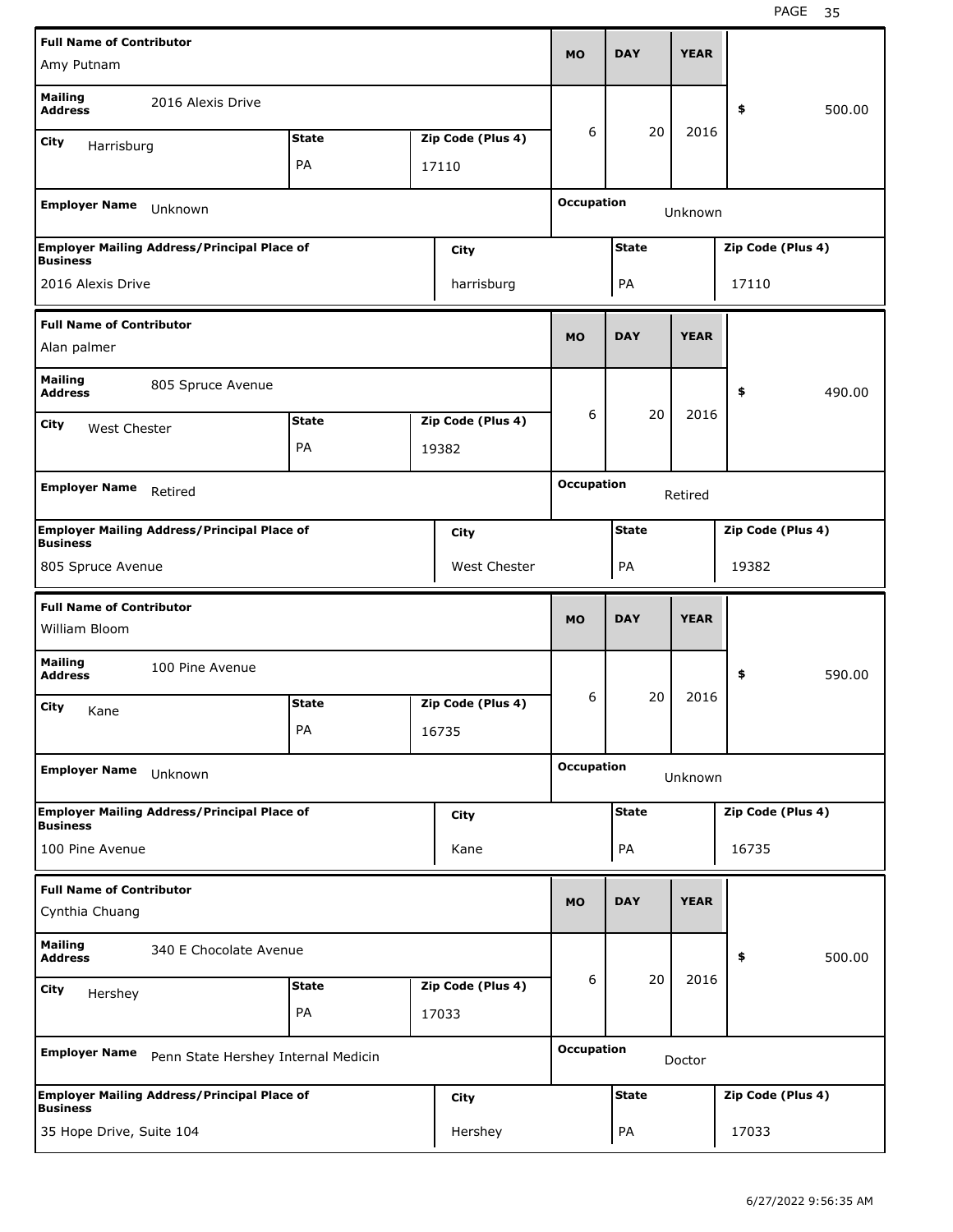| <b>Full Name of Contributor</b>                    |                                                    |              |                   |                   |              | <b>YEAR</b> |                   |                                |
|----------------------------------------------------|----------------------------------------------------|--------------|-------------------|-------------------|--------------|-------------|-------------------|--------------------------------|
| Greta Aul                                          |                                                    |              |                   | <b>MO</b>         | <b>DAY</b>   |             |                   |                                |
| <b>Mailing</b><br><b>Address</b>                   | 917 Columbia Avenue                                |              |                   |                   |              |             | \$                | 990.00                         |
| City<br>Lancaster                                  |                                                    | <b>State</b> | Zip Code (Plus 4) | 6                 | 20           | 2016        |                   |                                |
|                                                    |                                                    | PA           | 17603             |                   |              |             |                   |                                |
|                                                    |                                                    |              |                   | <b>Occupation</b> |              |             |                   |                                |
| <b>Employer Name</b>                               | Appel & Yost                                       |              |                   |                   |              | Attorney    |                   |                                |
|                                                    | <b>Employer Mailing Address/Principal Place of</b> |              | City              |                   | <b>State</b> |             | Zip Code (Plus 4) |                                |
| <b>Business</b><br>33 North Duke Street            |                                                    |              | Lancaster         |                   | PA           |             | 17602             |                                |
|                                                    |                                                    |              |                   |                   |              |             |                   |                                |
| <b>Full Name of Contributor</b>                    |                                                    |              |                   | <b>MO</b>         | <b>DAY</b>   | <b>YEAR</b> |                   |                                |
| Valerie Arkoosh                                    |                                                    |              |                   |                   |              |             |                   |                                |
| <b>Mailing</b><br><b>Address</b>                   | 530 Spring lane                                    |              |                   |                   |              |             | \$                | 1,990.00                       |
| City<br>Wyndmoor                                   |                                                    | <b>State</b> | Zip Code (Plus 4) | 6                 | 20           | 2016        |                   |                                |
|                                                    |                                                    | PA           | 19038             |                   |              |             |                   |                                |
|                                                    |                                                    |              |                   |                   |              |             |                   |                                |
| <b>Employer Name</b>                               | Montgomery County Board of Commisioners            |              |                   | <b>Occupation</b> |              | Vice Chair  |                   |                                |
| <b>Business</b>                                    | <b>Employer Mailing Address/Principal Place of</b> |              | City              |                   | <b>State</b> |             | Zip Code (Plus 4) |                                |
| PO Box 311                                         |                                                    |              | Norristown        |                   | PA           |             | 19404             |                                |
|                                                    |                                                    |              |                   |                   |              |             |                   |                                |
|                                                    |                                                    |              |                   |                   |              |             |                   |                                |
| <b>Full Name of Contributor</b>                    |                                                    |              |                   | <b>MO</b>         | <b>DAY</b>   | <b>YEAR</b> |                   |                                |
| Bryna Silver                                       |                                                    |              |                   |                   |              |             |                   |                                |
| <b>Mailing</b><br><b>Address</b>                   | 244 Philip Pl                                      |              |                   |                   |              |             | \$                | 990.00                         |
| City<br>Philadelphia                               |                                                    | <b>State</b> | Zip Code (Plus 4) | 6                 | 20           | 2016        |                   |                                |
|                                                    |                                                    | PA           | 19106             |                   |              |             |                   |                                |
|                                                    |                                                    |              |                   | <b>Occupation</b> |              |             |                   |                                |
| <b>Employer Name</b>                               | Attorney                                           |              |                   |                   |              | Attorney    |                   |                                |
| <b>Business</b>                                    | <b>Employer Mailing Address/Principal Place of</b> |              | City              |                   | <b>State</b> |             | Zip Code (Plus 4) |                                |
| 1101 Market Street #2600                           |                                                    |              | Philadelphia      |                   | PA           |             | 19107             |                                |
|                                                    |                                                    |              |                   |                   |              |             |                   |                                |
| <b>Full Name of Contributor</b><br>Kimberly Oxholm |                                                    |              |                   | <b>MO</b>         | <b>DAY</b>   | <b>YEAR</b> |                   |                                |
| <b>Mailing</b><br>Address                          | 3411 Chestnut Street, Apt 740                      |              |                   |                   |              |             | \$                | 4,990.00                       |
|                                                    |                                                    | <b>State</b> | Zip Code (Plus 4) | 6                 | 20           | 2016        |                   |                                |
| City<br>Philadelphia                               |                                                    | PA           | 19104             |                   |              |             |                   |                                |
|                                                    |                                                    |              |                   |                   |              |             |                   |                                |
| <b>Employer Name</b>                               | Planned Parenthood Southest                        |              |                   | <b>Occupation</b> |              |             |                   | Reproductive & Envirnmental Ri |
| <b>Business</b>                                    | <b>Employer Mailing Address/Principal Place of</b> |              | City              |                   | <b>State</b> |             | Zip Code (Plus 4) |                                |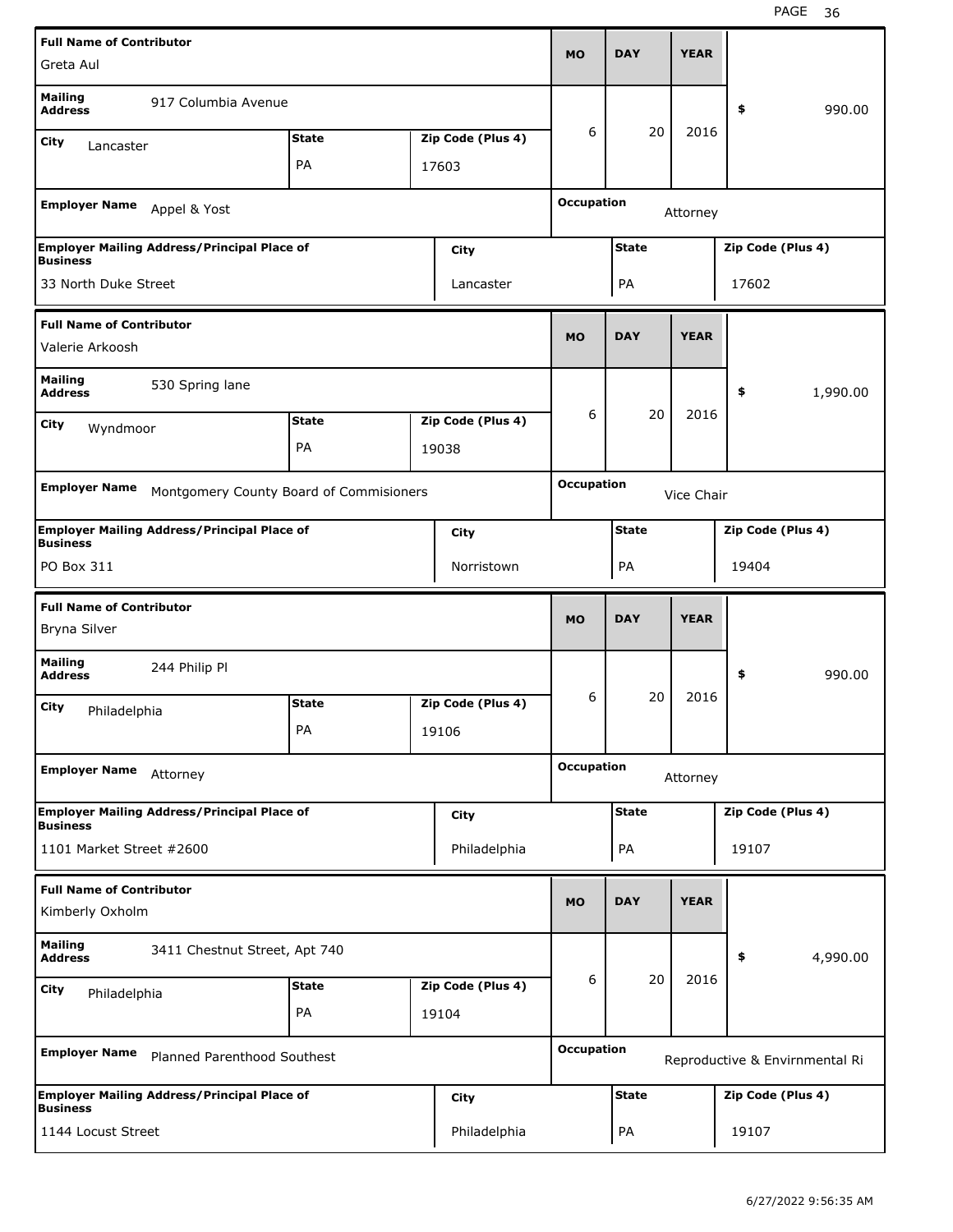| <b>Full Name of Contributor</b>                          |                                                    |              |                   |                   |              |             |                        |        |
|----------------------------------------------------------|----------------------------------------------------|--------------|-------------------|-------------------|--------------|-------------|------------------------|--------|
| Christine Jacobs                                         |                                                    |              |                   | <b>MO</b>         | <b>DAY</b>   | <b>YEAR</b> |                        |        |
| <b>Mailing</b><br><b>Address</b>                         | 240 Spruce Street                                  |              |                   |                   |              |             | \$                     | 490.00 |
| <b>City</b><br>Philadelphia                              |                                                    | <b>State</b> | Zip Code (Plus 4) | 6                 | 20           | 2016        |                        |        |
|                                                          |                                                    | PA           | 19106             |                   |              |             |                        |        |
| <b>Employer Name</b>                                     | the Leading Women Project                          |              |                   | <b>Occupation</b> |              |             | Founding partner       |        |
|                                                          | <b>Employer Mailing Address/Principal Place of</b> |              | City              |                   | <b>State</b> |             | Zip Code (Plus 4)      |        |
| <b>Business</b><br>PO Box 1124                           |                                                    |              | Charlestown       |                   | RI           |             | 02813                  |        |
| <b>Full Name of Contributor</b><br>Kelvin Kean           |                                                    |              |                   | <b>MO</b>         | <b>DAY</b>   | <b>YEAR</b> |                        |        |
| <b>Mailing</b>                                           |                                                    |              |                   |                   |              |             |                        |        |
| <b>Address</b>                                           | 321 James Mill Road                                |              |                   |                   |              |             | \$                     | 590.00 |
| City<br>Elverson                                         |                                                    | <b>State</b> | Zip Code (Plus 4) | 6                 | 20           | 2016        |                        |        |
|                                                          |                                                    | PA           | 19520             |                   |              |             |                        |        |
| <b>Employer Name</b>                                     | Unknown                                            |              |                   | <b>Occupation</b> |              | Unknown     |                        |        |
| <b>Business</b>                                          | <b>Employer Mailing Address/Principal Place of</b> |              | City              |                   | <b>State</b> |             | Zip Code (Plus 4)      |        |
| 321 James Mill Road                                      |                                                    |              | Elverson          |                   | PA           |             | 19520                  |        |
|                                                          |                                                    |              |                   |                   |              |             |                        |        |
|                                                          |                                                    |              |                   |                   |              |             |                        |        |
| <b>Full Name of Contributor</b><br><b>Stuart Olmsted</b> |                                                    |              |                   | <b>MO</b>         | <b>DAY</b>   | <b>YEAR</b> |                        |        |
| <b>Mailing</b><br><b>Address</b>                         | 1005 Lancaster Avenue                              |              |                   |                   |              |             | \$                     | 500.00 |
| City<br>Pittsburgh                                       |                                                    | <b>State</b> | Zip Code (Plus 4) | 6                 | 20           | 2016        |                        |        |
|                                                          |                                                    | PA           | 15218             |                   |              |             |                        |        |
| <b>Employer Name</b>                                     | RAND Corp                                          |              |                   | <b>Occupation</b> |              |             | Director of Operations |        |
|                                                          | <b>Employer Mailing Address/Principal Place of</b> |              | <b>City</b>       |                   | <b>State</b> |             | Zip Code (Plus 4)      |        |
| <b>Business</b><br>4570 Fifth Avenue #600                |                                                    |              | Pittsburgh        |                   | PA           |             | 15213                  |        |
| <b>Full Name of Contributor</b><br>Susanne Wean          |                                                    |              |                   | <b>MO</b>         | <b>DAY</b>   | <b>YEAR</b> |                        |        |
| <b>Mailing</b><br><b>Address</b>                         | 280 Millview Drive                                 |              |                   |                   |              |             | \$                     | 475.00 |
| <b>City</b>                                              |                                                    | <b>State</b> | Zip Code (Plus 4) | 6                 | 20           | 2016        |                        |        |
| Pittsburgh                                               |                                                    | PA           | 15238             |                   |              |             |                        |        |
| <b>Employer Name</b>                                     | Double Eagle Foundation                            |              |                   | <b>Occupation</b> | <b>VP</b>    |             |                        |        |
| <b>Business</b>                                          | <b>Employer Mailing Address/Principal Place of</b> |              | <b>City</b>       |                   | <b>State</b> |             | Zip Code (Plus 4)      |        |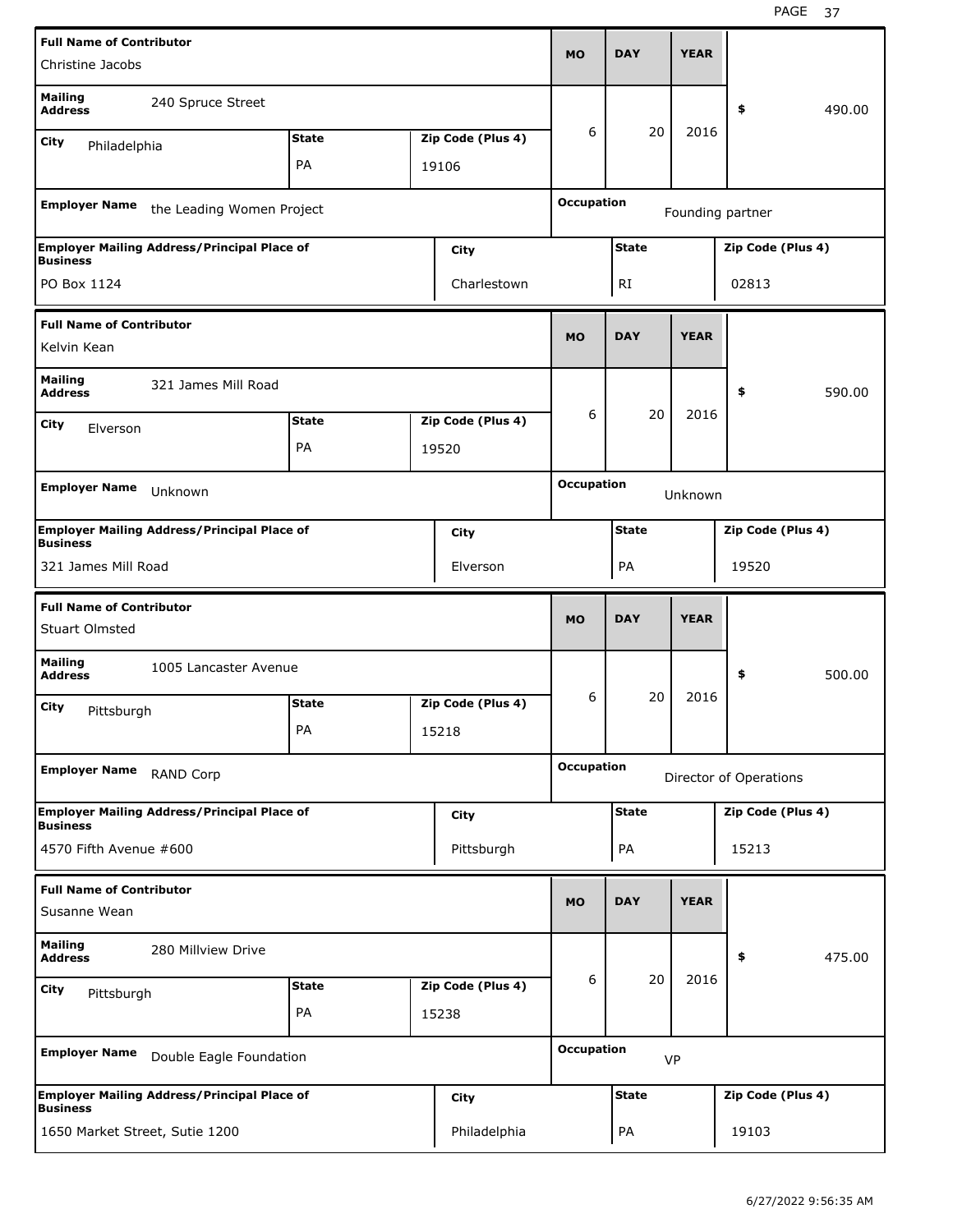| <b>Full Name of Contributor</b>                      |                                                    |              |                   |                   |              | <b>YEAR</b> |                   |          |
|------------------------------------------------------|----------------------------------------------------|--------------|-------------------|-------------------|--------------|-------------|-------------------|----------|
| James Spencer                                        |                                                    |              |                   | <b>MO</b>         | <b>DAY</b>   |             |                   |          |
| Mailing<br><b>Address</b>                            | 5131 Dembroke place                                |              |                   |                   |              |             | \$                | 9,990.00 |
| City<br>Pittsburgh                                   |                                                    | <b>State</b> | Zip Code (Plus 4) | 6                 | 28           | 2016        |                   |          |
|                                                      |                                                    | PA           | 15232             |                   |              |             |                   |          |
|                                                      |                                                    |              |                   | <b>Occupation</b> |              |             |                   |          |
| <b>Employer Name</b>                                 | EverPower Wind Holding                             |              |                   |                   |              | CEO         |                   |          |
| <b>Business</b>                                      | <b>Employer Mailing Address/Principal Place of</b> |              | City              |                   | <b>State</b> |             | Zip Code (Plus 4) |          |
| 1251 Waterfront Pl                                   |                                                    |              | Pittsburgh        |                   | PA           |             | 15222             |          |
| <b>Full Name of Contributor</b>                      |                                                    |              |                   |                   |              |             |                   |          |
| Linda Glickstein                                     |                                                    |              |                   | <b>MO</b>         | <b>DAY</b>   | <b>YEAR</b> |                   |          |
| <b>Mailing</b><br><b>Address</b>                     | 504 West Mermaid lane                              |              |                   |                   |              |             | \$                | 2,490.00 |
| City                                                 |                                                    | <b>State</b> | Zip Code (Plus 4) | 6                 | 28           | 2016        |                   |          |
| Philadelphia                                         |                                                    | PA           | 19118             |                   |              |             |                   |          |
|                                                      |                                                    |              |                   |                   |              |             |                   |          |
| <b>Employer Name</b>                                 | The Discerning Traveler                            |              |                   | <b>Occupation</b> |              | Publisher   |                   |          |
| <b>Business</b>                                      | <b>Employer Mailing Address/Principal Place of</b> |              | City              |                   | <b>State</b> |             | Zip Code (Plus 4) |          |
| 504 West Mermaid lane                                |                                                    |              | Philadelphia      |                   | PA           |             | 19118             |          |
|                                                      |                                                    |              |                   |                   |              |             |                   |          |
| <b>Full Name of Contributor</b>                      |                                                    |              |                   |                   |              |             |                   |          |
| Andrea O Geaghty                                     |                                                    |              |                   | <b>MO</b>         | <b>DAY</b>   | <b>YEAR</b> |                   |          |
| <b>Mailing</b><br><b>Address</b>                     | 6930 Rosewood Street                               |              |                   |                   |              |             | \$                | 1,000.00 |
| City                                                 |                                                    | <b>State</b> | Zip Code (Plus 4) | 7                 | 1            | 2016        |                   |          |
| Pittsburgh                                           |                                                    | PA           | 15208             |                   |              |             |                   |          |
| <b>Employer Name</b>                                 | Meyer, Unkovic                                     |              |                   | <b>Occupation</b> |              | Partner     |                   |          |
|                                                      | <b>Employer Mailing Address/Principal Place of</b> |              | City              |                   | <b>State</b> |             | Zip Code (Plus 4) |          |
| <b>Business</b><br>535 Smithfield St #1300           |                                                    |              | Pittsburgh        |                   | PA           |             | 15222             |          |
|                                                      |                                                    |              |                   |                   |              |             |                   |          |
| <b>Full Name of Contributor</b><br>William Warren Jr |                                                    |              |                   | <b>MO</b>         | <b>DAY</b>   | <b>YEAR</b> |                   |          |
| <b>Mailing</b><br>Address                            | 508 Bridgeview Drive                               |              |                   |                   |              |             | \$                | 1,000.00 |
| City                                                 |                                                    | <b>State</b> | Zip Code (Plus 4) | $\overline{7}$    | $\mathbf{1}$ | 2016        |                   |          |
| Lemoyne                                              |                                                    | PA           | 17043             |                   |              |             |                   |          |
| <b>Employer Name</b>                                 | Saul Ewing LLP                                     |              |                   | <b>Occupation</b> |              | Partner     |                   |          |
| <b>Business</b>                                      | <b>Employer Mailing Address/Principal Place of</b> |              | City              |                   | <b>State</b> |             | Zip Code (Plus 4) |          |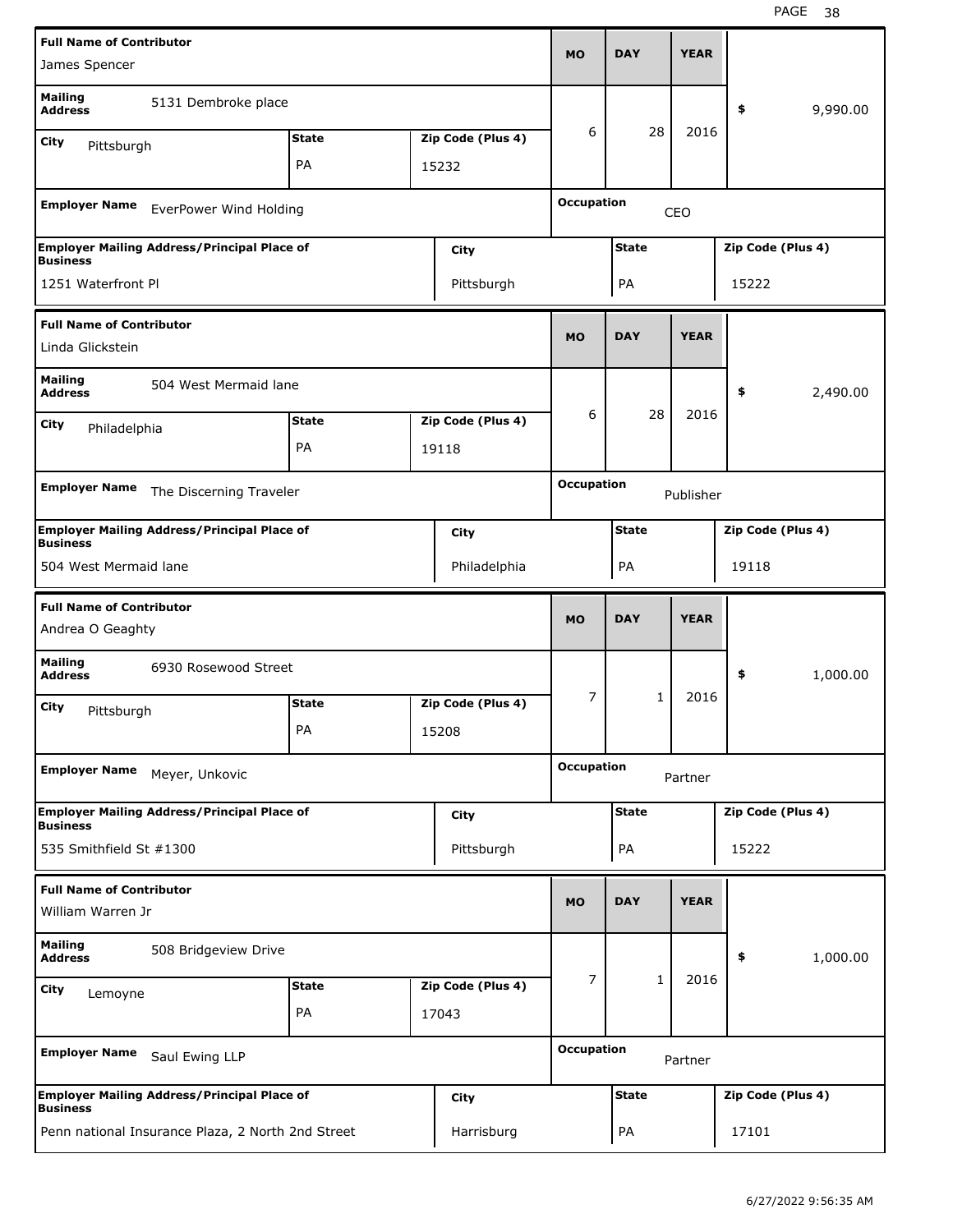| <b>Full Name of Contributor</b>                       |                                                    |              |                   |                   |              |             |                    |                             |
|-------------------------------------------------------|----------------------------------------------------|--------------|-------------------|-------------------|--------------|-------------|--------------------|-----------------------------|
| Greenlee partners State PAC                           |                                                    |              |                   | <b>MO</b>         | <b>DAY</b>   | <b>YEAR</b> |                    |                             |
| <b>Mailing</b><br><b>Address</b>                      | PO Box 291                                         |              |                   |                   |              |             | \$                 | 500.00                      |
| City<br>Harrisburg                                    |                                                    | <b>State</b> | Zip Code (Plus 4) | 7                 | $\mathbf{1}$ | 2016        |                    |                             |
|                                                       |                                                    | PA           | 17108             |                   |              |             |                    |                             |
| <b>Employer Name</b>                                  | Greenlee partners State PAC                        |              |                   | <b>Occupation</b> |              |             |                    | Greenlee partners State PAC |
| <b>Business</b>                                       | <b>Employer Mailing Address/Principal Place of</b> |              | City              |                   | <b>State</b> |             | Zip Code (Plus 4)  |                             |
| PO Box 291                                            |                                                    |              | Harrisburg        |                   | PA           |             | 17108              |                             |
| <b>Full Name of Contributor</b>                       |                                                    |              |                   |                   |              |             |                    |                             |
| Margaret Tarpey                                       |                                                    |              |                   | <b>MO</b>         | <b>DAY</b>   | <b>YEAR</b> |                    |                             |
| <b>Mailing</b><br><b>Address</b>                      | 5801 Wilkins Avenue                                |              |                   |                   |              |             | \$                 | 750.00                      |
| City<br>Pittsburg                                     |                                                    | <b>State</b> | Zip Code (Plus 4) | 7                 | $\mathbf{1}$ | 2016        |                    |                             |
|                                                       |                                                    | PA           | 15217             |                   |              |             |                    |                             |
| <b>Employer Name</b>                                  | University of Pittsburgh                           |              |                   | <b>Occupation</b> |              | Professor   |                    |                             |
| <b>Business</b>                                       | <b>Employer Mailing Address/Principal Place of</b> |              | City              |                   | <b>State</b> |             | Zip Code (Plus 4)  |                             |
| 200 Lothrop Street                                    |                                                    |              | Pittsburgh        |                   | PA           |             | 15213              |                             |
| <b>Full Name of Contributor</b><br>T.B. Hagen         |                                                    |              |                   | <b>MO</b>         | <b>DAY</b>   | <b>YEAR</b> |                    |                             |
|                                                       |                                                    |              |                   |                   |              |             |                    |                             |
| <b>Mailing</b><br><b>Address</b>                      | Unnkown                                            |              |                   |                   |              |             | \$                 | 25,000.00                   |
| City                                                  |                                                    | <b>State</b> | Zip Code (Plus 4) | 7                 | 1            | 2016        |                    |                             |
| Harrisburg                                            |                                                    | PA           | 17102             |                   |              |             |                    |                             |
| <b>Employer Name</b>                                  | Erie Indemnity Fo                                  |              |                   | <b>Occupation</b> |              | President   |                    |                             |
| <b>Business</b>                                       | <b>Employer Mailing Address/Principal Place of</b> |              | <b>City</b>       |                   | <b>State</b> |             | Zip Code (Plus 4)  |                             |
| Unknown                                               |                                                    |              | Unknown           |                   | PA           |             | 17102              |                             |
| <b>Full Name of Contributor</b><br>FEINBERG SHOPP PAC |                                                    |              |                   | <b>MO</b>         | <b>DAY</b>   | <b>YEAR</b> |                    |                             |
| <b>Mailing</b><br><b>Address</b>                      | 240 N 3RD ST STE 800                               |              |                   |                   |              |             | \$                 | 1,000.00                    |
|                                                       |                                                    | <b>State</b> | Zip Code (Plus 4) | 7                 | 18           | 2016        |                    |                             |
| City<br>HARRISBURG                                    |                                                    | PA           | 171010000         |                   |              |             |                    |                             |
| <b>Employer Name</b>                                  | Feinberg Shopp PAC                                 |              |                   | <b>Occupation</b> |              |             | Feinberg Shopp PAC |                             |
| <b>Business</b>                                       | <b>Employer Mailing Address/Principal Place of</b> |              | City              |                   | <b>State</b> |             | Zip Code (Plus 4)  |                             |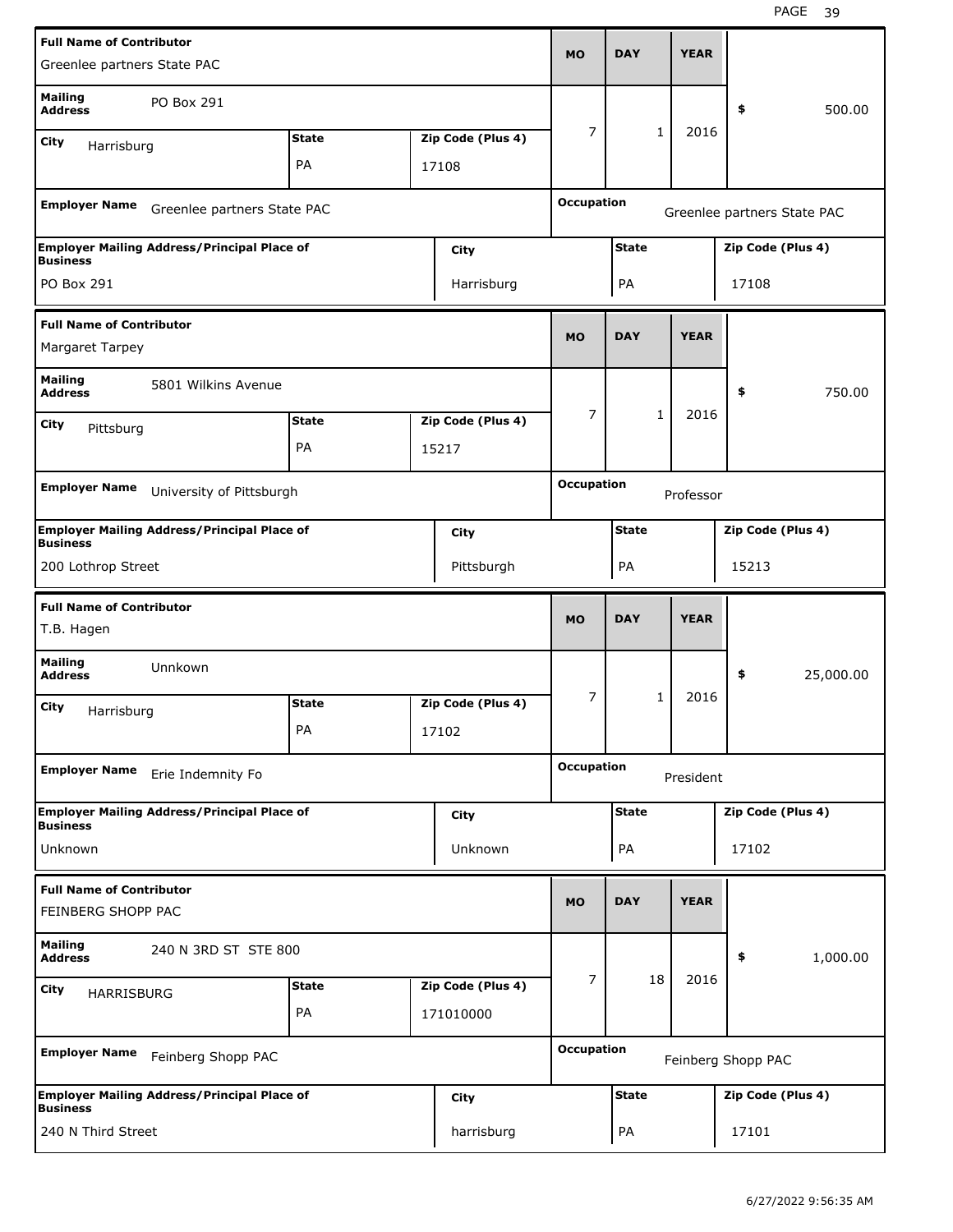| <b>Full Name of Contributor</b>                                     |                                                    |              |                   | <b>MO</b>         | <b>DAY</b>     | <b>YEAR</b> |                         |                                  |
|---------------------------------------------------------------------|----------------------------------------------------|--------------|-------------------|-------------------|----------------|-------------|-------------------------|----------------------------------|
| usty Elias Kirk                                                     |                                                    |              |                   |                   |                |             |                         |                                  |
| <b>Mailing</b><br><b>Address</b>                                    | Unknown                                            |              |                   |                   |                |             | \$                      | 2,500.00                         |
| City<br>Unknown                                                     |                                                    | <b>State</b> | Zip Code (Plus 4) | 7                 | 18             | 2016        |                         |                                  |
|                                                                     |                                                    | PA           | 17102             |                   |                |             |                         |                                  |
| <b>Employer Name</b>                                                | Reed Smith                                         |              |                   | <b>Occupation</b> |                | Attorney    |                         |                                  |
| <b>Business</b>                                                     | <b>Employer Mailing Address/Principal Place of</b> |              | City              |                   | <b>State</b>   |             | Zip Code (Plus 4)       |                                  |
| 225 Fifth Avenue                                                    |                                                    |              | Pittsburgh        |                   | PA             |             | 15222                   |                                  |
| <b>Full Name of Contributor</b><br><b>Mack Sumner Communication</b> |                                                    |              |                   | <b>MO</b>         | <b>DAY</b>     | <b>YEAR</b> |                         |                                  |
| <b>Mailing</b><br><b>Address</b>                                    | 2001 N Beauregard Street, Suite 420                |              |                   |                   |                |             | \$                      | 1,000.00                         |
| City<br>Alexandria                                                  |                                                    | <b>State</b> | Zip Code (Plus 4) | 7                 | 28             | 2016        |                         |                                  |
|                                                                     |                                                    | VA           | 22311             |                   |                |             |                         |                                  |
| <b>Employer Name</b>                                                |                                                    |              |                   | <b>Occupation</b> |                |             |                         |                                  |
|                                                                     | <b>Mack Sumner Communication</b>                   |              |                   |                   |                |             |                         | <b>Mack Sumner Communication</b> |
| <b>Business</b>                                                     | <b>Employer Mailing Address/Principal Place of</b> |              | City              |                   | <b>State</b>   |             | Zip Code (Plus 4)       |                                  |
|                                                                     | 2001 N Beauregard Street, Suite 420                |              | Alexandria        |                   | VA             |             | 22311                   |                                  |
|                                                                     |                                                    |              |                   |                   |                |             |                         |                                  |
| <b>Full Name of Contributor</b><br>Beth Snyder                      |                                                    |              |                   | <b>MO</b>         | <b>DAY</b>     | <b>YEAR</b> |                         |                                  |
| <b>Mailing</b><br><b>Address</b>                                    | 252 West Swamp road                                |              |                   |                   |                |             | \$                      | 375.00                           |
| City                                                                |                                                    | <b>State</b> | Zip Code (Plus 4) | 8                 | 4              | 2016        |                         |                                  |
| Doylestown                                                          |                                                    | PA           | 18901             |                   |                |             |                         |                                  |
| <b>Employer Name</b>                                                | Beth Snyder Dentistry                              |              |                   | <b>Occupation</b> |                |             | <b>Cosmetic Dentist</b> |                                  |
|                                                                     | <b>Employer Mailing Address/Principal Place of</b> |              | City              |                   | <b>State</b>   |             | Zip Code (Plus 4)       |                                  |
| <b>Business</b><br>252 West Swamp road                              |                                                    |              | Doylestown        |                   | PA             |             | 18901                   |                                  |
| <b>Full Name of Contributor</b>                                     |                                                    |              |                   |                   |                |             |                         |                                  |
| Judy Cody                                                           |                                                    |              |                   | <b>MO</b>         | <b>DAY</b>     | <b>YEAR</b> |                         |                                  |
| <b>Mailing</b><br><b>Address</b>                                    | 3650 Lexington Drive                               |              |                   |                   |                |             | \$                      | 375.00                           |
| City<br>Doylestown                                                  |                                                    | <b>State</b> | Zip Code (Plus 4) | 8                 | $\overline{4}$ | 2016        |                         |                                  |
|                                                                     |                                                    | PA           | 18902             |                   |                |             |                         |                                  |
| <b>Employer Name</b>                                                | Cody marketing                                     |              |                   | <b>Occupation</b> |                | Principal   |                         |                                  |
| <b>Business</b>                                                     | <b>Employer Mailing Address/Principal Place of</b> |              | City              |                   | <b>State</b>   |             | Zip Code (Plus 4)       |                                  |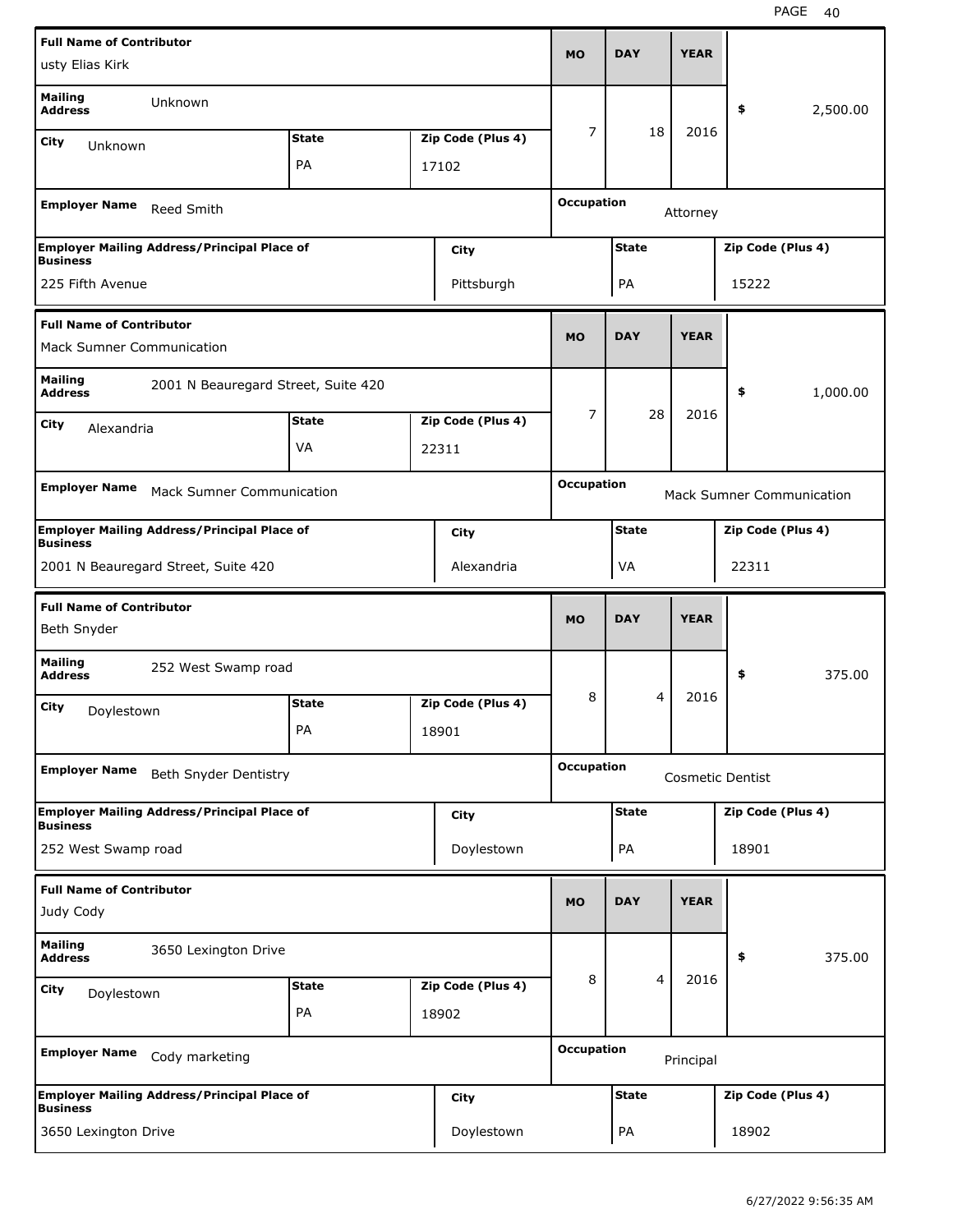| <b>Full Name of Contributor</b>                  |                                                    |                    |                            |                   |              |                | <b>YEAR</b> |                   |        |
|--------------------------------------------------|----------------------------------------------------|--------------------|----------------------------|-------------------|--------------|----------------|-------------|-------------------|--------|
| Adam Bonin                                       |                                                    |                    |                            | <b>MO</b>         | <b>DAY</b>   |                |             |                   |        |
| <b>Mailing</b><br><b>Address</b>                 | 530 S 2nd Street, Apt 501                          |                    |                            |                   |              |                |             | \$                | 375.00 |
| City<br>Philadelphia                             |                                                    | <b>State</b>       | Zip Code (Plus 4)          | 8                 |              | 4              | 2016        |                   |        |
|                                                  |                                                    | PA                 | 19147                      |                   |              |                |             |                   |        |
| <b>Employer Name</b>                             | Law office of Adam Bonin                           |                    |                            | <b>Occupation</b> |              |                | Attorney    |                   |        |
| <b>Business</b>                                  | <b>Employer Mailing Address/Principal Place of</b> |                    | City                       |                   | <b>State</b> |                |             | Zip Code (Plus 4) |        |
| 30 S 15th Street, 15th Floor                     |                                                    |                    | Philadelphia               |                   | PA           |                |             | 19102             |        |
| <b>Full Name of Contributor</b>                  |                                                    |                    |                            |                   |              |                |             |                   |        |
| Diane Newbury                                    |                                                    |                    |                            | <b>MO</b>         | <b>DAY</b>   |                | <b>YEAR</b> |                   |        |
| <b>Mailing</b><br><b>Address</b>                 | 101 Newton Street                                  |                    |                            |                   |              |                |             | \$                | 750.00 |
| City<br>Philadelphia                             |                                                    | <b>State</b>       | Zip Code (Plus 4)          | 8                 |              | 4              | 2016        |                   |        |
|                                                  |                                                    | PA                 | 19118                      |                   |              |                |             |                   |        |
| <b>Employer Name</b>                             | Unknown                                            |                    |                            | <b>Occupation</b> |              |                | Unknown     |                   |        |
|                                                  | <b>Employer Mailing Address/Principal Place of</b> |                    |                            |                   | <b>State</b> |                |             | Zip Code (Plus 4) |        |
| <b>Business</b>                                  |                                                    |                    | <b>City</b>                |                   |              |                |             |                   |        |
| 101 Newton Street                                |                                                    |                    | Philadelphia               |                   | PA           |                |             | 19118             |        |
|                                                  |                                                    |                    |                            |                   |              |                |             |                   |        |
| <b>Full Name of Contributor</b><br>Kathy Ochroch |                                                    |                    |                            | <b>MO</b>         | <b>DAY</b>   |                | <b>YEAR</b> |                   |        |
| <b>Mailing</b><br><b>Address</b>                 | 820 N 21st Street                                  |                    |                            |                   |              |                |             | \$                | 375.00 |
| City                                             |                                                    | <b>State</b>       | Zip Code (Plus 4)          | 8                 |              | 4              | 2016        |                   |        |
| Philadelphia                                     |                                                    | PA                 | 19130                      |                   |              |                |             |                   |        |
| <b>Employer Name</b>                             | <b>Blank Rome LLP</b>                              |                    |                            | <b>Occupation</b> |              |                | Partner     |                   |        |
|                                                  | <b>Employer Mailing Address/Principal Place of</b> |                    | <b>City</b>                |                   | <b>State</b> |                |             | Zip Code (Plus 4) |        |
| <b>Business</b>                                  | One Logan Square 130 North 18th Street             |                    | Philadelphia               |                   | PA           |                |             | 19103             |        |
| <b>Full Name of Contributor</b>                  |                                                    |                    |                            | <b>MO</b>         | <b>DAY</b>   |                | <b>YEAR</b> |                   |        |
| Wendy Hibberd<br><b>Mailing</b>                  | 1002 Bent Road                                     |                    |                            |                   |              |                |             |                   |        |
| <b>Address</b>                                   |                                                    |                    |                            | 8                 |              | $\overline{4}$ | 2016        | \$                | 490.00 |
| <b>City</b><br>Media                             |                                                    | <b>State</b><br>PA | Zip Code (Plus 4)<br>19063 |                   |              |                |             |                   |        |
| <b>Employer Name</b>                             | Unknown                                            |                    |                            | <b>Occupation</b> |              |                | Unknown     |                   |        |
| <b>Business</b>                                  | <b>Employer Mailing Address/Principal Place of</b> |                    | <b>City</b>                |                   | <b>State</b> |                |             | Zip Code (Plus 4) |        |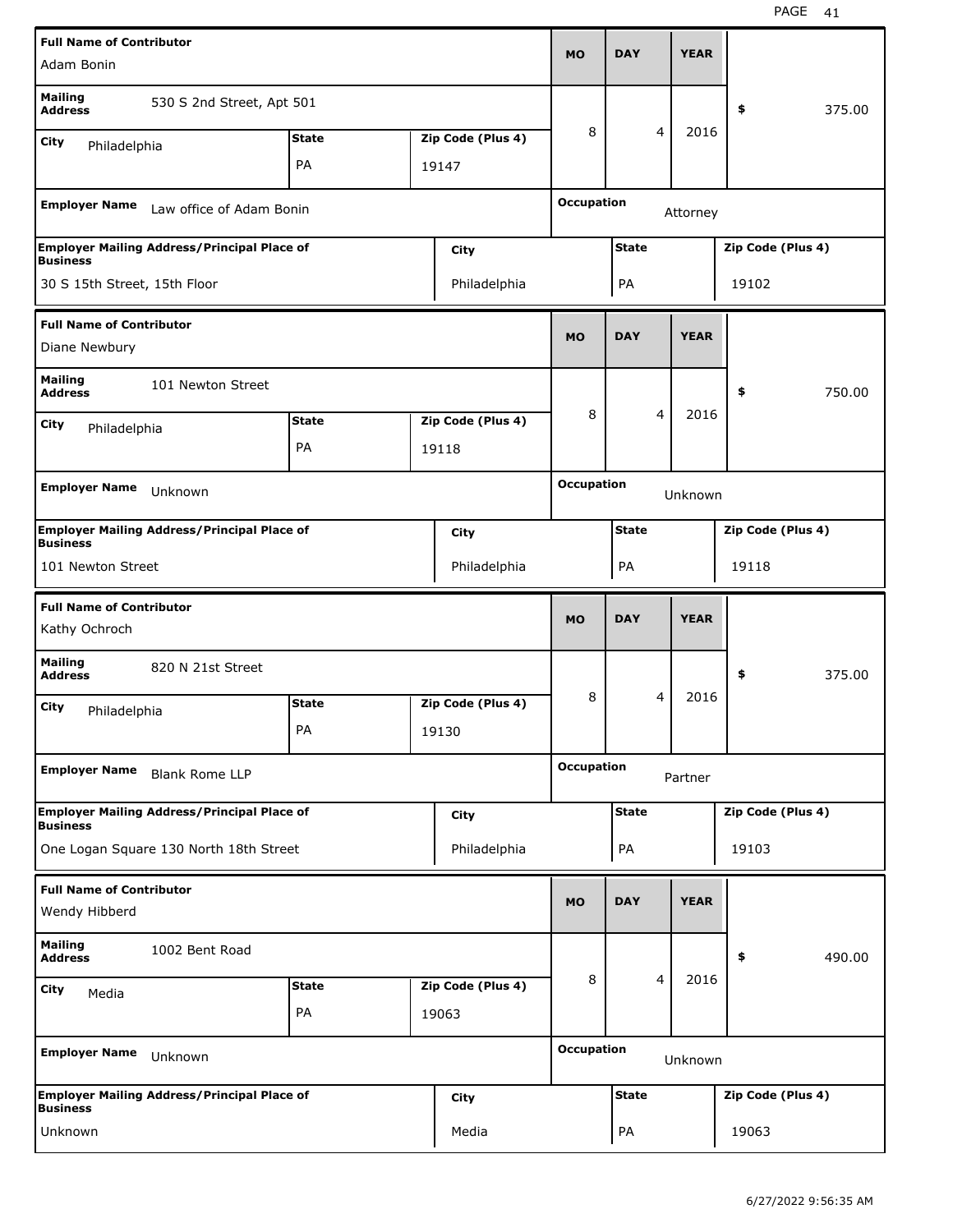| <b>Full Name of Contributor</b>                   |                                                    |              |                   |                   | <b>DAY</b>   |                | <b>YEAR</b>     |                   |          |
|---------------------------------------------------|----------------------------------------------------|--------------|-------------------|-------------------|--------------|----------------|-----------------|-------------------|----------|
| Scott Caulfield                                   |                                                    |              |                   | <b>MO</b>         |              |                |                 |                   |          |
| <b>Mailing</b><br><b>Address</b>                  | 1523 High Pointe Drive                             |              |                   |                   |              |                |                 | \$                | 375.00   |
| City<br>Harrisburg                                |                                                    | <b>State</b> | Zip Code (Plus 4) | 8                 |              | 4              | 2016            |                   |          |
|                                                   |                                                    | PA           | 17110             |                   |              |                |                 |                   |          |
| <b>Employer Name</b>                              | The KSA Group LLC                                  |              |                   | <b>Occupation</b> |              |                | Senior Director |                   |          |
| <b>Business</b>                                   | <b>Employer Mailing Address/Principal Place of</b> |              | City              |                   | <b>State</b> |                |                 | Zip Code (Plus 4) |          |
| 205 State Street                                  |                                                    |              | Harrisburg        |                   | PA           |                |                 | 17101             |          |
| <b>Full Name of Contributor</b>                   |                                                    |              |                   |                   |              |                |                 |                   |          |
| William Ewing                                     |                                                    |              |                   | <b>MO</b>         | <b>DAY</b>   |                | <b>YEAR</b>     |                   |          |
| <b>Mailing</b><br><b>Address</b>                  | 510 E Mt Pleasant Avenue                           |              |                   |                   |              |                |                 | \$                | 375.00   |
| City<br>Philadelphia                              |                                                    | <b>State</b> | Zip Code (Plus 4) | 8                 |              | $\overline{4}$ | 2016            |                   |          |
|                                                   |                                                    | PA           | 19119             |                   |              |                |                 |                   |          |
| <b>Employer Name</b>                              | Unknown                                            |              |                   | <b>Occupation</b> |              |                | Unknown         |                   |          |
|                                                   |                                                    |              |                   |                   |              |                |                 |                   |          |
| <b>Business</b>                                   | <b>Employer Mailing Address/Principal Place of</b> |              | City              |                   | <b>State</b> |                |                 | Zip Code (Plus 4) |          |
| Unknown                                           |                                                    |              | Philadelphia      |                   | PA           |                |                 | 19119             |          |
|                                                   |                                                    |              |                   |                   |              |                |                 |                   |          |
| <b>Full Name of Contributor</b><br>Suzanne Naples |                                                    |              |                   | <b>MO</b>         | <b>DAY</b>   |                | <b>YEAR</b>     |                   |          |
| <b>Mailing</b><br><b>Address</b>                  | 411 Wister Road                                    |              |                   |                   |              |                |                 | \$                | 2,250.00 |
| City                                              |                                                    | <b>State</b> | Zip Code (Plus 4) | 8                 |              | 4              | 2016            |                   |          |
| Wynnewood                                         |                                                    | PA           | 19096             |                   |              |                |                 |                   |          |
| <b>Employer Name</b>                              | Unknown                                            |              |                   | <b>Occupation</b> |              |                | Unknown         |                   |          |
|                                                   | <b>Employer Mailing Address/Principal Place of</b> |              | <b>City</b>       |                   | <b>State</b> |                |                 | Zip Code (Plus 4) |          |
| <b>Business</b><br>Unknown                        |                                                    |              | Wynnewood         |                   | PA           |                |                 | 19096             |          |
| <b>Full Name of Contributor</b>                   |                                                    |              |                   |                   |              |                |                 |                   |          |
| Kimberly Turner                                   |                                                    |              |                   | <b>MO</b>         | <b>DAY</b>   |                | <b>YEAR</b>     |                   |          |
| <b>Mailing</b><br><b>Address</b>                  | 501 West Main Street                               |              |                   |                   |              |                |                 | \$                | 375.00   |
| City<br>Mechanicsburg                             |                                                    | <b>State</b> | Zip Code (Plus 4) | 8                 |              | $\overline{4}$ | 2016            |                   |          |
|                                                   |                                                    | PA           | 17055             |                   |              |                |                 |                   |          |
| <b>Employer Name</b>                              | Unknown                                            |              |                   | <b>Occupation</b> |              |                | Unknown         |                   |          |
| <b>Business</b>                                   | <b>Employer Mailing Address/Principal Place of</b> |              | City              |                   | <b>State</b> |                |                 | Zip Code (Plus 4) |          |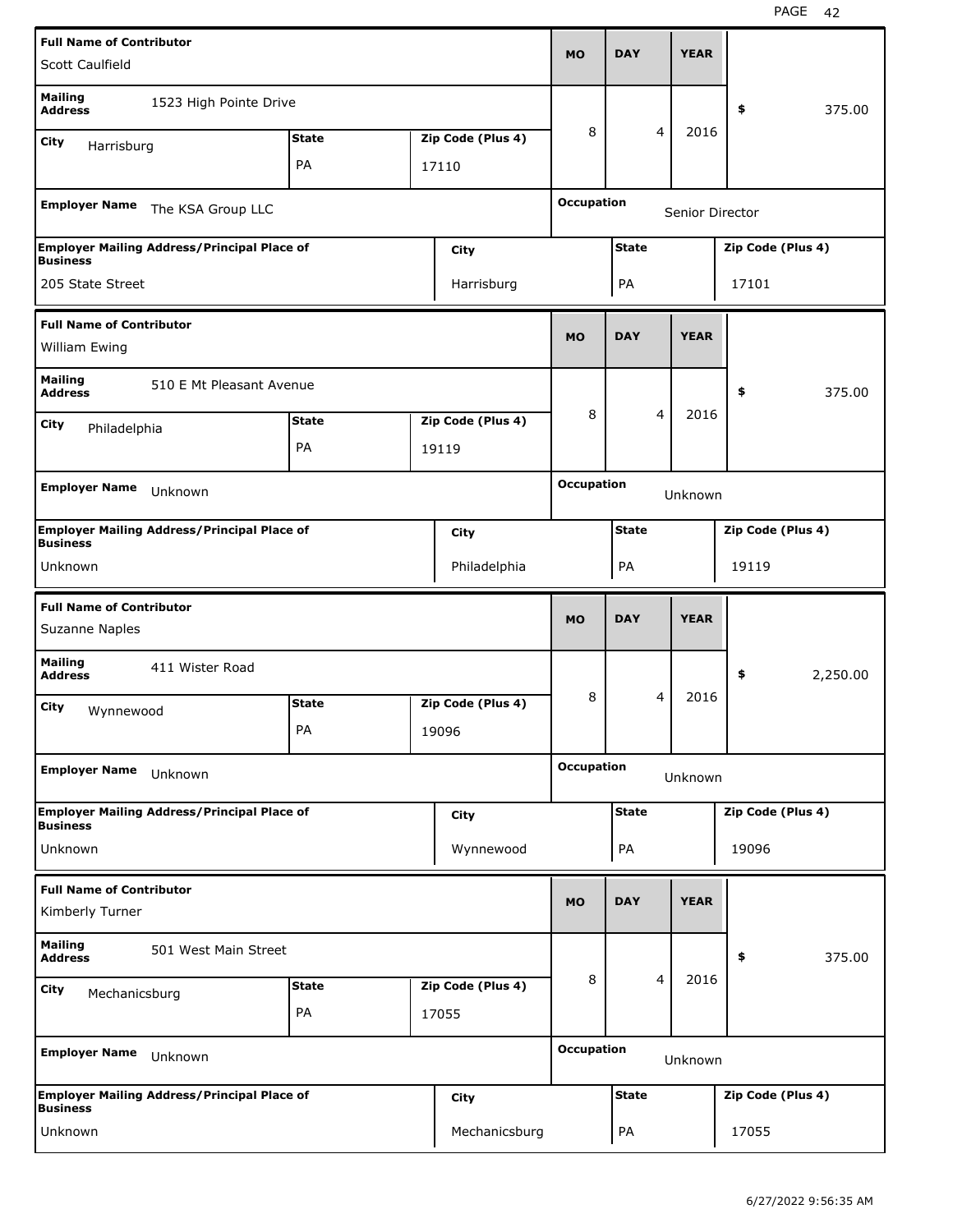| <b>Full Name of Contributor</b>  |                                                    |              |                            |                   |              |                |             |                           |          |
|----------------------------------|----------------------------------------------------|--------------|----------------------------|-------------------|--------------|----------------|-------------|---------------------------|----------|
| Lewis Blynn                      |                                                    |              |                            | <b>MO</b>         | <b>DAY</b>   |                | <b>YEAR</b> |                           |          |
| <b>Mailing</b><br><b>Address</b> | 2545 White Horse Road                              |              |                            |                   |              |                |             | \$                        | 750.00   |
| City<br>Berwyn                   |                                                    | <b>State</b> | Zip Code (Plus 4)          | 8                 |              | 4              | 2016        |                           |          |
|                                  |                                                    | PA           | 19312                      |                   |              |                |             |                           |          |
|                                  |                                                    |              |                            |                   |              |                |             |                           |          |
| <b>Employer Name</b>             | Unknown                                            |              |                            | <b>Occupation</b> |              |                | Unknown     |                           |          |
|                                  | <b>Employer Mailing Address/Principal Place of</b> |              | City                       |                   | <b>State</b> |                |             | Zip Code (Plus 4)         |          |
| <b>Business</b><br>Unknown       |                                                    |              |                            |                   |              |                |             | 19312                     |          |
|                                  |                                                    |              | Berwyn                     |                   | PA           |                |             |                           |          |
| <b>Full Name of Contributor</b>  |                                                    |              |                            | <b>MO</b>         | <b>DAY</b>   |                | <b>YEAR</b> |                           |          |
| Louise H Reed                    |                                                    |              |                            |                   |              |                |             |                           |          |
| <b>Mailing</b>                   | 1317 Wrenfield Way                                 |              |                            |                   |              |                |             | \$                        | 750.00   |
| <b>Address</b>                   |                                                    |              |                            | 8                 |              | 4              | 2016        |                           |          |
| City<br>Villanova                |                                                    | <b>State</b> | Zip Code (Plus 4)          |                   |              |                |             |                           |          |
|                                  |                                                    | PA           | 19085                      |                   |              |                |             |                           |          |
| <b>Employer Name</b>             | Retired                                            |              |                            | <b>Occupation</b> |              |                | Retired     |                           |          |
| <b>Business</b>                  | <b>Employer Mailing Address/Principal Place of</b> |              | City                       |                   | <b>State</b> |                |             | Zip Code (Plus 4)         |          |
| 1317 wrenfield Way               |                                                    |              | Villanova                  |                   | PA           |                |             | 19085                     |          |
|                                  |                                                    |              |                            |                   |              |                |             |                           |          |
|                                  |                                                    |              |                            |                   |              |                |             |                           |          |
| <b>Full Name of Contributor</b>  |                                                    |              |                            |                   | <b>DAY</b>   |                |             |                           |          |
| John Moeller                     |                                                    |              |                            | <b>MO</b>         |              |                | <b>YEAR</b> |                           |          |
| <b>Mailing</b><br><b>Address</b> | 1024 Mountain Street                               |              |                            |                   |              |                |             | \$                        | 750.00   |
| City                             |                                                    | <b>State</b> | Zip Code (Plus 4)          | 8                 |              | 4              | 2016        |                           |          |
| Philadelphia                     |                                                    | PA           | 19148                      |                   |              |                |             |                           |          |
|                                  |                                                    |              |                            | <b>Occupation</b> |              |                |             |                           |          |
| <b>Employer Name</b>             | PP Keystone                                        |              |                            |                   |              |                |             | Cheif Advancement Officer |          |
| <b>Business</b>                  | <b>Employer Mailing Address/Principal Place of</b> |              | City                       |                   | <b>State</b> |                |             | Zip Code (Plus 4)         |          |
| PO Box 813                       |                                                    |              | Trexlertown                |                   | PA           |                |             | 18087                     |          |
| <b>Full Name of Contributor</b>  |                                                    |              |                            |                   |              |                |             |                           |          |
| Deborah Willig                   |                                                    |              |                            | <b>MO</b>         | <b>DAY</b>   |                | <b>YEAR</b> |                           |          |
| <b>Mailing</b><br><b>Address</b> | 1845 Walnut Street                                 |              |                            |                   |              |                |             | \$                        | 1,875.00 |
|                                  |                                                    | <b>State</b> |                            | 8                 |              | $\overline{4}$ | 2016        |                           |          |
| City<br>Philadelphia             |                                                    | PA           | Zip Code (Plus 4)<br>19103 |                   |              |                |             |                           |          |
|                                  |                                                    |              |                            |                   |              |                |             |                           |          |
| <b>Employer Name</b>             | Willig, Williams                                   |              |                            | <b>Occupation</b> |              |                |             | Managing partner          |          |
| <b>Business</b>                  | <b>Employer Mailing Address/Principal Place of</b> |              | City                       |                   | <b>State</b> |                |             | Zip Code (Plus 4)         |          |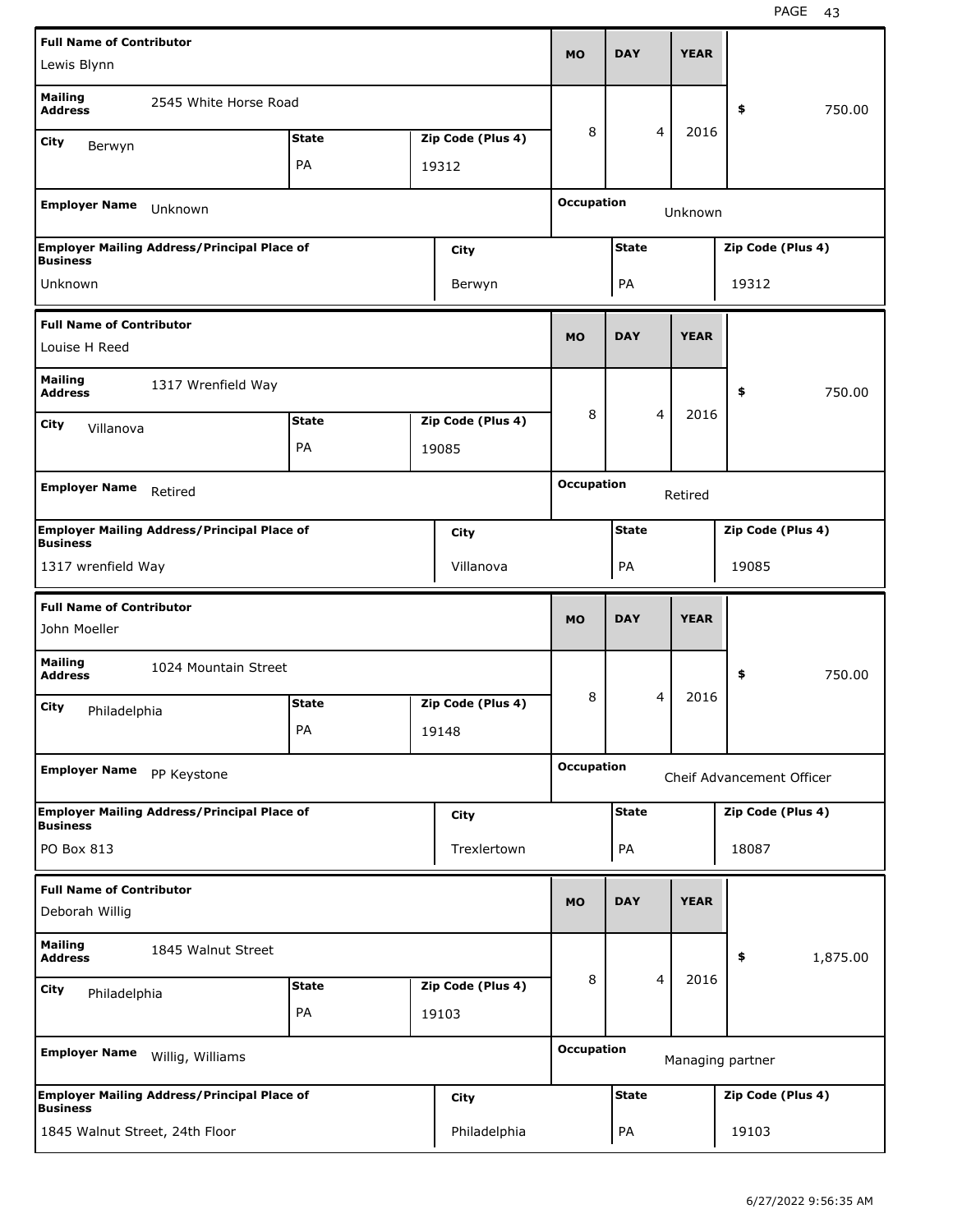| <b>Full Name of Contributor</b>                    |                                                    |              |                   | MO                | <b>DAY</b>     | <b>YEAR</b> |                   |          |
|----------------------------------------------------|----------------------------------------------------|--------------|-------------------|-------------------|----------------|-------------|-------------------|----------|
| Richard Schmucki                                   |                                                    |              |                   |                   |                |             |                   |          |
| <b>Mailing</b><br><b>Address</b>                   | 421 Willow Circle                                  |              |                   |                   |                |             | \$                | 300.00   |
| City<br>Downingtown                                |                                                    | <b>State</b> | Zip Code (Plus 4) | 8                 | $\overline{4}$ | 2016        |                   |          |
|                                                    |                                                    | PA           | 19335             |                   |                |             |                   |          |
| <b>Employer Name</b>                               | Chester County Counseling Center                   |              |                   | <b>Occupation</b> |                | Doctor      |                   |          |
| <b>Business</b>                                    | <b>Employer Mailing Address/Principal Place of</b> |              | City              |                   | <b>State</b>   |             | Zip Code (Plus 4) |          |
| 967 E Swedesford road                              |                                                    |              | Exton             |                   | PA             |             | 19341             |          |
| <b>Full Name of Contributor</b><br>James Greenwood |                                                    |              |                   | <b>MO</b>         | <b>DAY</b>     | <b>YEAR</b> |                   |          |
| <b>Mailing</b><br><b>Address</b>                   | 1516 Pebbletown Drive                              |              |                   |                   |                |             | \$                | 300.00   |
| City<br>New Hope                                   |                                                    | <b>State</b> | Zip Code (Plus 4) | 8                 | 4              | 2016        |                   |          |
|                                                    |                                                    | PA           | 18938             |                   |                |             |                   |          |
|                                                    |                                                    |              |                   | <b>Occupation</b> |                |             |                   |          |
| <b>Employer Name</b>                               | Biotechnology Industry                             |              |                   |                   |                | CEO         |                   |          |
| <b>Business</b>                                    | <b>Employer Mailing Address/Principal Place of</b> |              | City              |                   | <b>State</b>   |             | Zip Code (Plus 4) |          |
|                                                    | 1201 Maryland Avenue, SW Suite 900                 |              | Washington        |                   | DC             |             | 20024             |          |
|                                                    |                                                    |              |                   |                   |                |             |                   |          |
| <b>Full Name of Contributor</b><br>PP Tx Votes PAC |                                                    |              |                   | <b>MO</b>         | <b>DAY</b>     | <b>YEAR</b> |                   |          |
| <b>Mailing</b><br><b>Address</b>                   | 201 E Ben White Blvd, Suite 100                    |              |                   |                   |                |             | \$                | 1,050.00 |
| City                                               |                                                    | <b>State</b> | Zip Code (Plus 4) | 8                 | 22             | 2016        |                   |          |
| Austin                                             |                                                    | 1X           | 78704             |                   |                |             |                   |          |
| <b>Employer Name</b>                               | PP Tx Votes PAC                                    |              |                   | <b>Occupation</b> |                | Unknown     |                   |          |
|                                                    | <b>Employer Mailing Address/Principal Place of</b> |              | City              |                   | <b>State</b>   |             | Zip Code (Plus 4) |          |
| <b>Business</b><br>201 E Ben White Blvd, Suite 100 |                                                    |              | Austin            |                   | TX             |             | 78704             |          |
| <b>Full Name of Contributor</b>                    |                                                    |              |                   | <b>MO</b>         | <b>DAY</b>     | <b>YEAR</b> |                   |          |
| Lisa Witomski                                      |                                                    |              |                   |                   |                |             |                   |          |
| <b>Mailing</b><br><b>Address</b>                   | 601 Madison Street                                 |              |                   |                   |                |             | \$                | 750.00   |
| City<br>Chester                                    |                                                    | <b>State</b> | Zip Code (Plus 4) | 9                 | 8              | 2016        |                   |          |
|                                                    |                                                    | PA           | 19013             |                   |                |             |                   |          |
| <b>Employer Name</b>                               | Unknown                                            |              |                   | <b>Occupation</b> |                | Unknown     |                   |          |
| <b>Business</b>                                    | <b>Employer Mailing Address/Principal Place of</b> |              | City              |                   | <b>State</b>   |             | Zip Code (Plus 4) |          |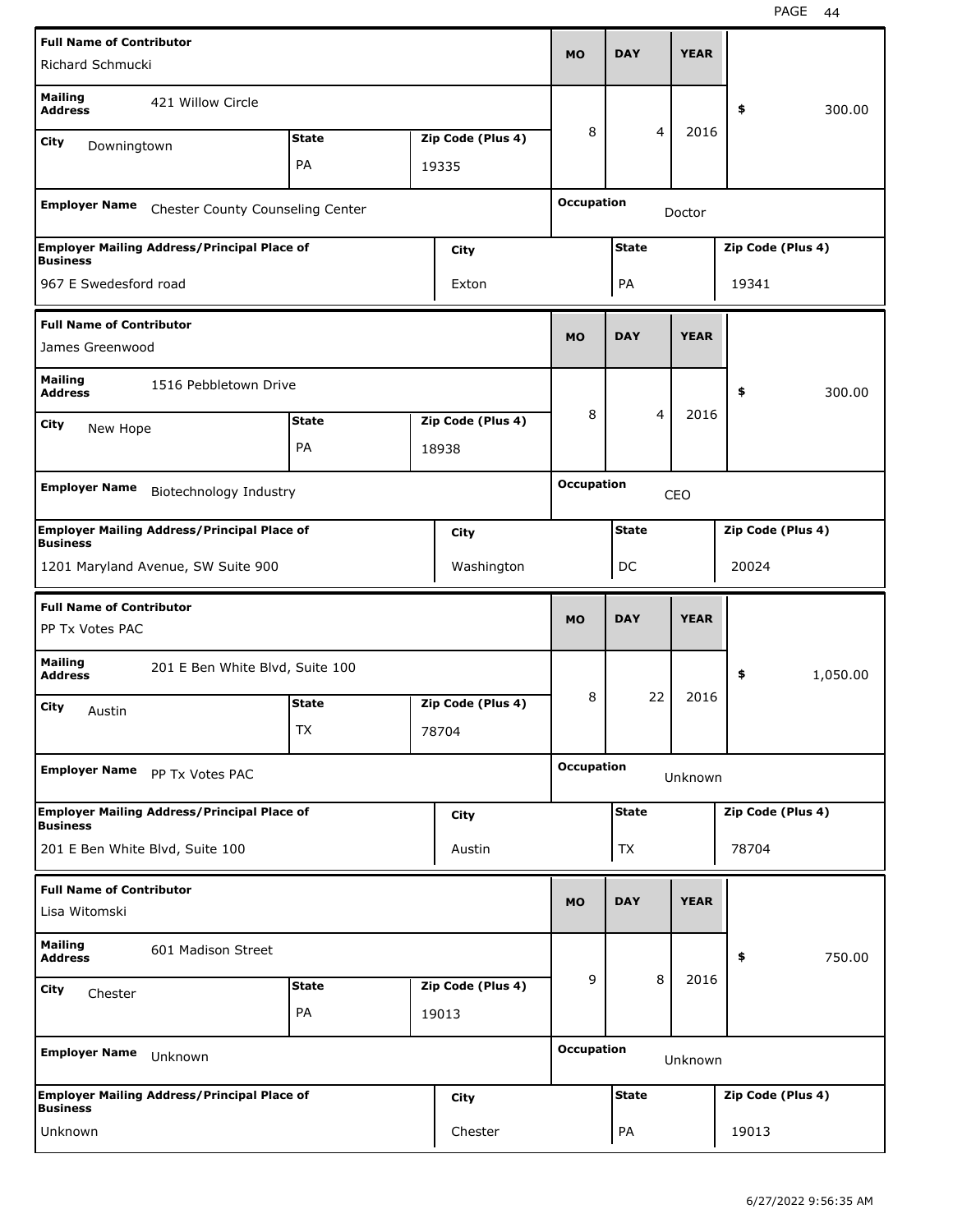| <b>Full Name of Contributor</b>                 |                                                    |              |                   |                   |              |   |             |                   |          |
|-------------------------------------------------|----------------------------------------------------|--------------|-------------------|-------------------|--------------|---|-------------|-------------------|----------|
| <b>Bayard Storey</b>                            |                                                    |              |                   | <b>MO</b>         | <b>DAY</b>   |   | <b>YEAR</b> |                   |          |
| <b>Mailing</b><br><b>Address</b>                | 1919 Brandywine Street                             |              |                   |                   |              |   |             | \$                | 3,750.00 |
| City<br>Philadelphia                            |                                                    | <b>State</b> | Zip Code (Plus 4) | 9                 |              | 8 | 2016        |                   |          |
|                                                 |                                                    | PA           | 19130             |                   |              |   |             |                   |          |
|                                                 |                                                    |              |                   |                   |              |   |             |                   |          |
| <b>Employer Name</b>                            | Retired                                            |              |                   | <b>Occupation</b> |              |   | Retired     |                   |          |
| <b>Business</b>                                 | <b>Employer Mailing Address/Principal Place of</b> |              | City              |                   | <b>State</b> |   |             | Zip Code (Plus 4) |          |
| 1919 Brandywine Street                          |                                                    |              | Philadelphia      |                   | PA           |   |             | 19130             |          |
| <b>Full Name of Contributor</b>                 |                                                    |              |                   |                   |              |   |             |                   |          |
| Lazar Palnick                                   |                                                    |              |                   | <b>MO</b>         | <b>DAY</b>   |   | <b>YEAR</b> |                   |          |
| <b>Mailing</b><br><b>Address</b>                | 1216 Herberton Street                              |              |                   |                   |              |   |             | \$                | 750.00   |
| <b>City</b><br>Pittsburgh                       |                                                    | <b>State</b> | Zip Code (Plus 4) | 9                 |              | 8 | 2016        |                   |          |
|                                                 |                                                    | PA           | 15206             |                   |              |   |             |                   |          |
|                                                 |                                                    |              |                   |                   |              |   |             |                   |          |
| <b>Employer Name</b>                            | Unknown                                            |              |                   | <b>Occupation</b> |              |   | Unknown     |                   |          |
| <b>Business</b>                                 | <b>Employer Mailing Address/Principal Place of</b> |              | City              |                   | <b>State</b> |   |             | Zip Code (Plus 4) |          |
| Unknown                                         |                                                    |              | Pittsburgh        |                   | PA           |   |             | 15206             |          |
|                                                 |                                                    |              |                   |                   |              |   |             |                   |          |
|                                                 |                                                    |              |                   |                   |              |   |             |                   |          |
| <b>Full Name of Contributor</b><br>Nancy Posel  |                                                    |              |                   | <b>MO</b>         | <b>DAY</b>   |   | <b>YEAR</b> |                   |          |
| <b>Mailing</b><br><b>Address</b>                | 1060 Mill Road Circle                              |              |                   |                   |              |   |             | \$                | 990.00   |
| City                                            |                                                    | <b>State</b> | Zip Code (Plus 4) | 9                 |              | 8 | 2016        |                   |          |
| Jenkitown                                       |                                                    | PA           | 19046             |                   |              |   |             |                   |          |
|                                                 |                                                    |              |                   |                   |              |   |             |                   |          |
| <b>Employer Name</b>                            | Unknown                                            |              |                   | <b>Occupation</b> |              |   | Unknown     |                   |          |
| <b>Business</b>                                 | <b>Employer Mailing Address/Principal Place of</b> |              | City              |                   | <b>State</b> |   |             | Zip Code (Plus 4) |          |
| Unknown                                         |                                                    |              | Jenkitown         |                   | PA           |   |             | 19046             |          |
|                                                 |                                                    |              |                   |                   |              |   |             |                   |          |
| <b>Full Name of Contributor</b><br>Nancy Weaver |                                                    |              |                   | <b>MO</b>         | <b>DAY</b>   |   | <b>YEAR</b> |                   |          |
| <b>Mailing</b><br><b>Address</b>                | 114 Jaffrey Road                                   |              |                   |                   |              |   |             | \$                | 262.50   |
| <b>City</b>                                     |                                                    | <b>State</b> | Zip Code (Plus 4) | 9                 |              | 8 | 2016        |                   |          |
| malvern                                         |                                                    | PA           | 19355             |                   |              |   |             |                   |          |
| <b>Employer Name</b>                            | Unknown                                            |              |                   | <b>Occupation</b> |              |   |             |                   |          |
|                                                 |                                                    |              |                   |                   |              |   | Unknown     |                   |          |
| <b>Business</b>                                 | <b>Employer Mailing Address/Principal Place of</b> |              | <b>City</b>       |                   | <b>State</b> |   |             | Zip Code (Plus 4) |          |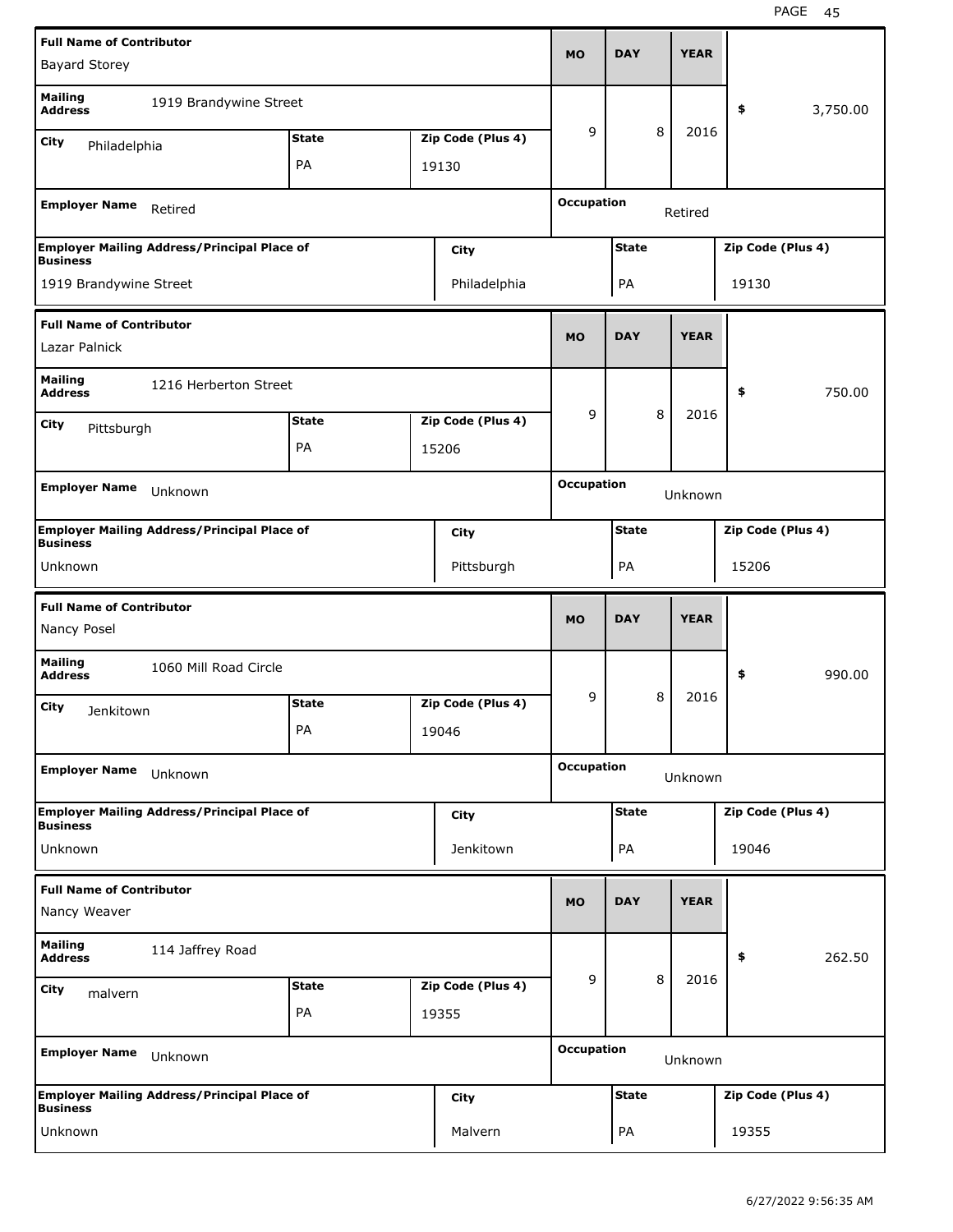| <b>Full Name of Contributor</b>                                              |              |       |                   |                   |              |   |             |       |                   |
|------------------------------------------------------------------------------|--------------|-------|-------------------|-------------------|--------------|---|-------------|-------|-------------------|
| Linda Fishman                                                                |              |       |                   | <b>MO</b>         | <b>DAY</b>   |   | <b>YEAR</b> |       |                   |
| <b>Mailing</b><br>2401 Pennsylvania Avenue, Apt 20-A-7<br><b>Address</b>     |              |       |                   |                   |              |   |             | \$    | 750.00            |
| City<br>Philadelphia                                                         | <b>State</b> |       | Zip Code (Plus 4) | 9                 |              | 8 | 2016        |       |                   |
|                                                                              | PA           | 19130 |                   |                   |              |   |             |       |                   |
| <b>Employer Name</b><br>Unknown                                              |              |       |                   | <b>Occupation</b> |              |   | Unknown     |       |                   |
| <b>Employer Mailing Address/Principal Place of</b><br><b>Business</b>        |              |       | City              |                   | <b>State</b> |   |             |       | Zip Code (Plus 4) |
| Unknown                                                                      |              |       | Philadelphia      |                   | PA           |   |             | 19130 |                   |
| <b>Full Name of Contributor</b>                                              |              |       |                   | <b>MO</b>         | <b>DAY</b>   |   | <b>YEAR</b> |       |                   |
| Anita Summers                                                                |              |       |                   |                   |              |   |             |       |                   |
| <b>Mailing</b><br>1400 Waverly Road<br><b>Address</b>                        |              |       |                   |                   |              |   |             | \$    | 375.00            |
| <b>City</b><br>Gladwyne                                                      | <b>State</b> |       | Zip Code (Plus 4) | 9                 |              | 8 | 2016        |       |                   |
|                                                                              | PA           | 19035 |                   |                   |              |   |             |       |                   |
| <b>Employer Name</b><br>Unknown                                              |              |       |                   | <b>Occupation</b> |              |   | Unknown     |       |                   |
| <b>Employer Mailing Address/Principal Place of</b><br><b>Business</b>        |              |       | City              |                   | <b>State</b> |   |             |       | Zip Code (Plus 4) |
| Unknown                                                                      |              |       | Gladwyne          |                   | PA           |   |             | 19035 |                   |
| <b>Full Name of Contributor</b>                                              |              |       |                   |                   | <b>DAY</b>   |   | <b>YEAR</b> |       |                   |
| Valerie Arkoosh                                                              |              |       |                   | <b>MO</b>         |              |   |             |       |                   |
| <b>Mailing</b><br>530 Spring lane<br><b>Address</b>                          |              |       |                   |                   |              |   |             | \$    | 1,990.00          |
| City<br>Wyndmoor                                                             | <b>State</b> |       | Zip Code (Plus 4) | 9                 |              | 8 | 2016        |       |                   |
|                                                                              | PA           |       | 19038             |                   |              |   |             |       |                   |
| <b>Employer Name</b><br>Montgomery County Board of Commissioners             |              |       |                   | <b>Occupation</b> |              |   | Vice Chair  |       |                   |
| <b>Employer Mailing Address/Principal Place of</b><br><b>Business</b>        |              |       | City              |                   | <b>State</b> |   |             |       | Zip Code (Plus 4) |
| PO Box 311                                                                   |              |       | Norristown        |                   | PA           |   |             | 19404 |                   |
| Enter Grand Total of Part C on Schedule I, Detailed Summary Page, Section 3. |              |       |                   |                   |              |   |             |       | <b>PAGE TOTAL</b> |
|                                                                              |              |       |                   |                   |              |   |             | \$    | 88,632.50         |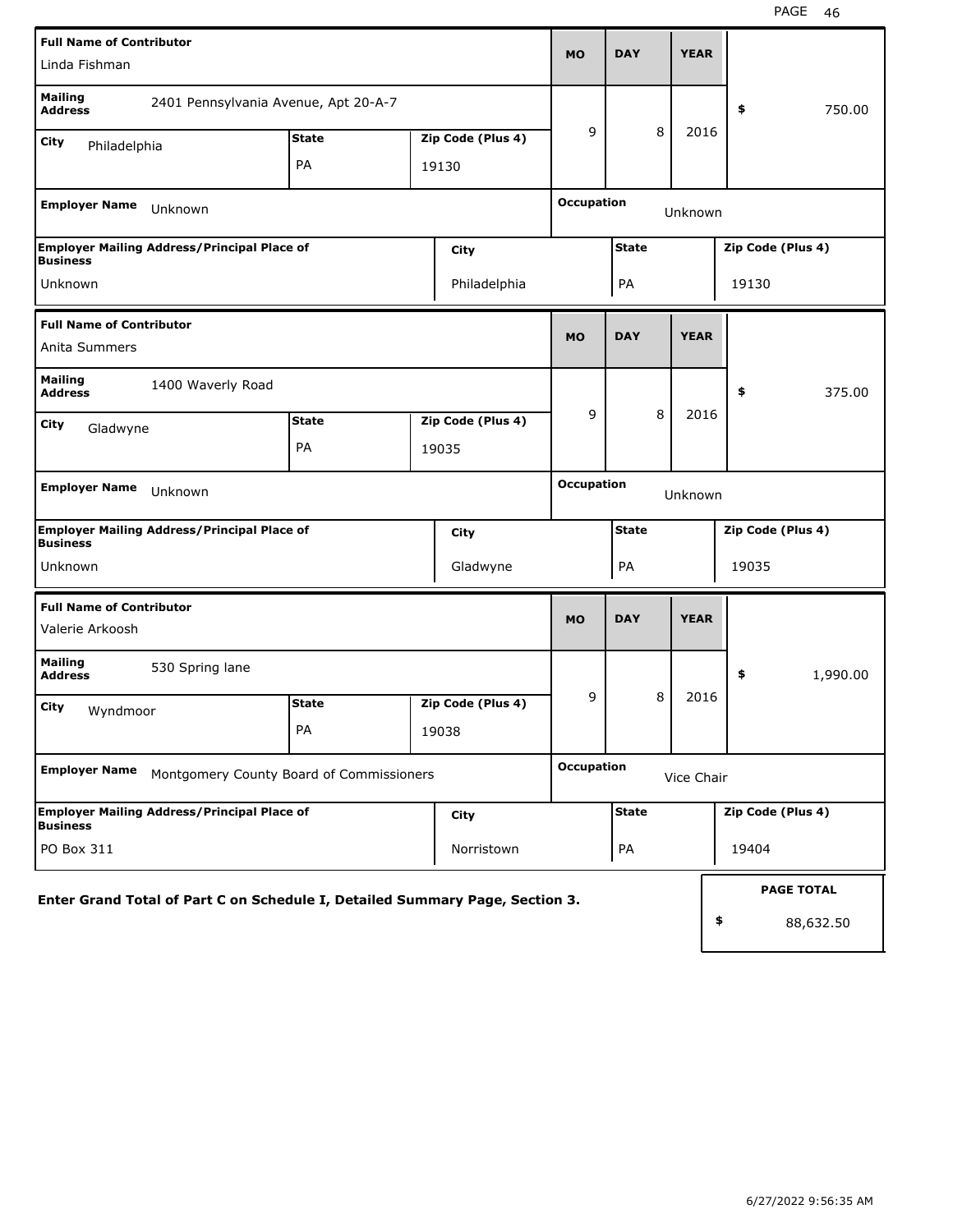## **PART E OTHER RECEIPTS**

#### **REFUNDS, INTEREST INCOME, RETURNED CHECKS, ETC.**

#### **Use this Part to report refunds received, interest earned, returned checks and**

### **prior expenditures that were returned to the filer.**

| Name of Filing Committee or Candidate                                        |              | <b>Reporting Period</b> |       |           |             |             |                   |      |
|------------------------------------------------------------------------------|--------------|-------------------------|-------|-----------|-------------|-------------|-------------------|------|
|                                                                              |              |                         | From: |           |             | To:         |                   |      |
|                                                                              |              |                         |       |           | <b>DATE</b> |             | <b>AMOUNT</b>     |      |
| <b>Full Name</b>                                                             |              |                         |       | <b>MO</b> | <b>DAY</b>  | <b>YEAR</b> |                   |      |
| <b>Mailing Address</b>                                                       |              |                         |       |           |             |             | \$                | 0.00 |
| City                                                                         | <b>State</b> | Zip Code (Plus 4)       |       |           |             |             |                   |      |
| <b>Receipt Description</b>                                                   |              |                         |       |           |             |             |                   |      |
|                                                                              |              |                         |       |           |             |             | <b>PAGE TOTAL</b> |      |
| Enter Grand Total of Part E on Schedule I, Detailed Summary Page, Section 4. |              |                         |       |           |             |             | \$                | 0.00 |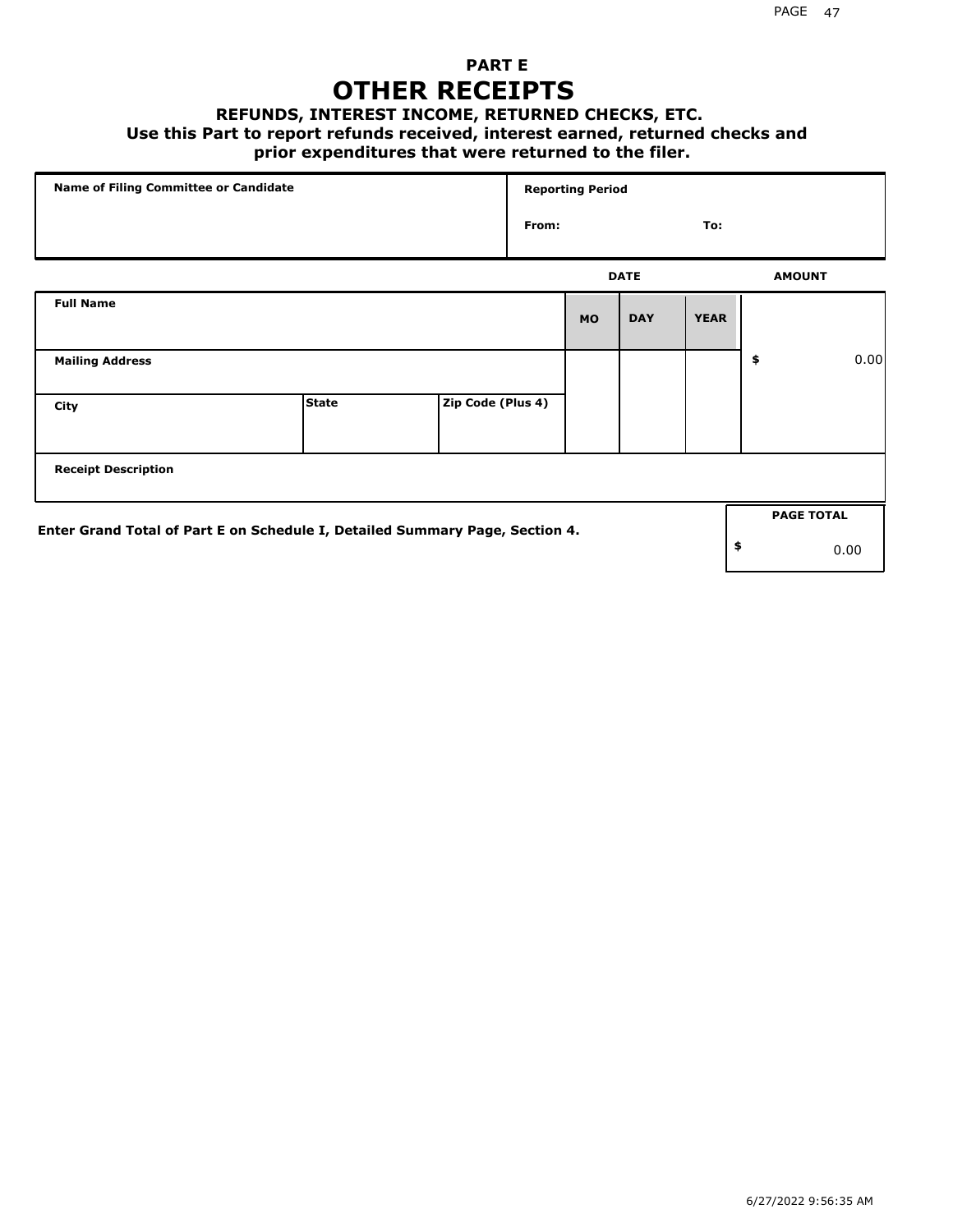### **SCHEDULE II IN-KIND CONTRIBUTIONS AND VALUABLE THINGS RECEIVED USE THIS SCHEDULE TO REPORT ALL IN-KIND CONTRIBUTIONS OF VALUABLE THINGS**

### **DURING THE REPORTING PERIOD.**

**Detailed Summary Page**

| <b>Name of Filing Committee or Candidate</b>                                                                                                                                | <b>Reporting Period</b> |                 |           |
|-----------------------------------------------------------------------------------------------------------------------------------------------------------------------------|-------------------------|-----------------|-----------|
| PLANNED PARENTHOOD PA INC                                                                                                                                                   | From:                   | $5/17/2016$ To: | 9/19/2016 |
| 1. UNITEMIZED IN-KIND CONTRIBUTIONS RECEIVED - VALUE OF \$50.00 OR LESS PER CONTRIBUTOR                                                                                     |                         |                 |           |
| <b>TOTAL for the Reporting Period</b>                                                                                                                                       | (1)                     | \$              | 0.00      |
| 2. IN-KIND CONTRIBUTIONS RECEIVED - VALUE OF \$50.01 TO \$250.00 (FROM PART F)                                                                                              |                         |                 |           |
| <b>TOTAL for the Reporting Period</b>                                                                                                                                       | (2)                     | \$              | 0.00      |
| 3. IN-KIND CONTRIBUTION RECIEVED - VALUE OVER \$250.00 (FROM PART G)                                                                                                        |                         |                 |           |
| <b>TOTAL for the Reporting Period</b>                                                                                                                                       | (3)                     | \$              | 0.00      |
| TOTAL VALUE OF IN-KIND CONTRIBUTIONS DURING THIS REPORTING PERIOD (Add and enter<br>amount totals from Boxes 1,2, and 3; also enter on Page 1, Reports Cover Page, Item F.) |                         | \$              | 0.00      |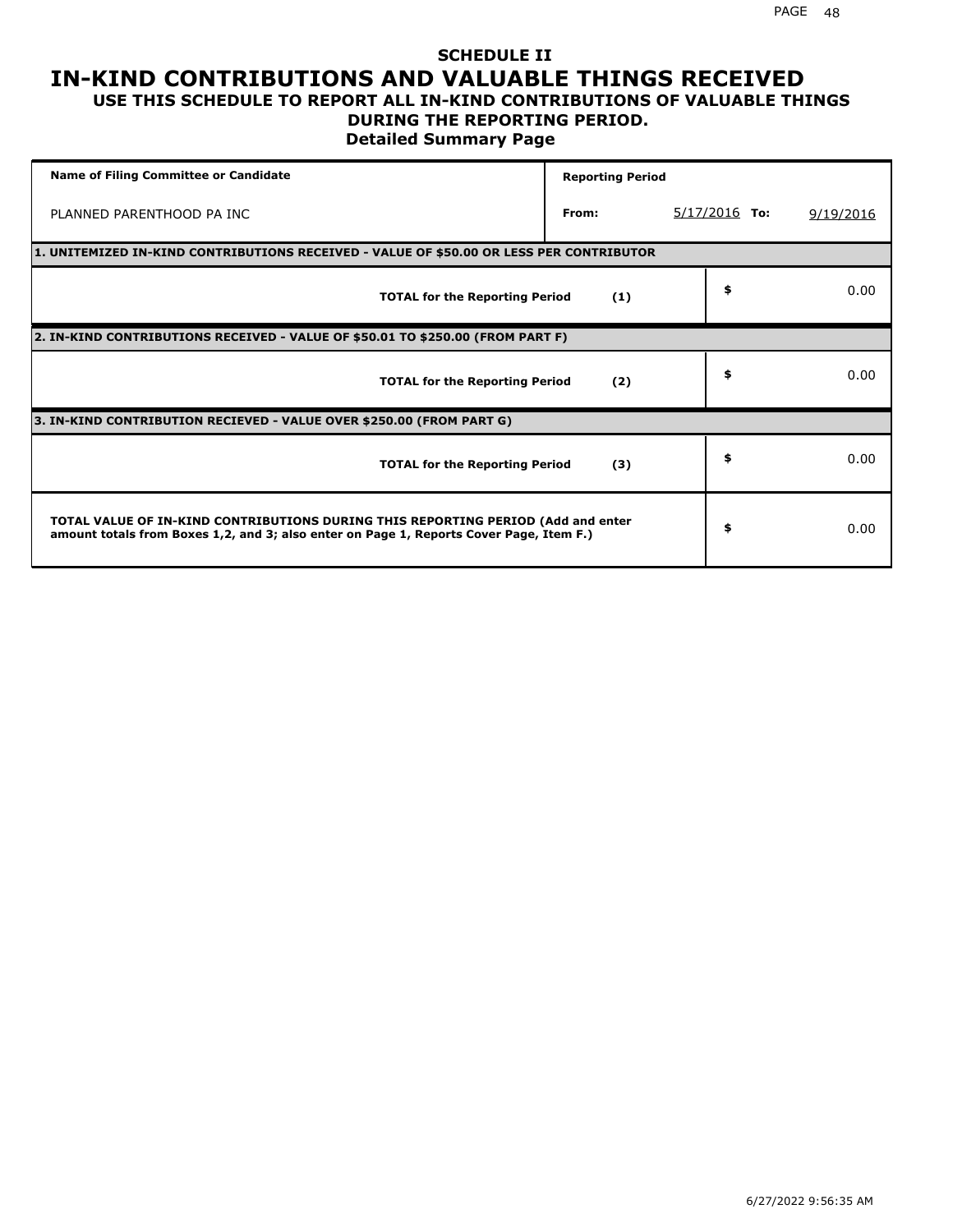## **SCHEDULE II PART F IN-KIND CONTRIBUTIONS RECEIVED**

## **VALUE OF \$50.01 TO \$250.00**

| Name of Filing Committee or Candidate                                                                         |              |                   | <b>Reporting Period</b> |             |             |               |                   |
|---------------------------------------------------------------------------------------------------------------|--------------|-------------------|-------------------------|-------------|-------------|---------------|-------------------|
|                                                                                                               |              |                   | From:                   |             |             | To:           |                   |
|                                                                                                               |              |                   |                         | <b>DATE</b> |             | <b>AMOUNT</b> |                   |
| <b>Full Name of Contributor</b>                                                                               |              |                   | <b>MO</b>               | <b>DAY</b>  | <b>YEAR</b> |               |                   |
| <b>Mailing Address</b>                                                                                        |              |                   |                         |             |             | \$            | 0.00              |
| City                                                                                                          | <b>State</b> | Zip Code (Plus 4) |                         |             |             |               |                   |
| <b>Description of Contribution:</b>                                                                           |              |                   |                         |             |             |               |                   |
| Enter Grand Total of Part F on Schedule II, In-Kind Contributions Detailed Summary Page,<br><b>Section 2.</b> |              |                   |                         |             |             |               | <b>PAGE TOTAL</b> |
|                                                                                                               |              |                   |                         |             | \$          |               | 0.00              |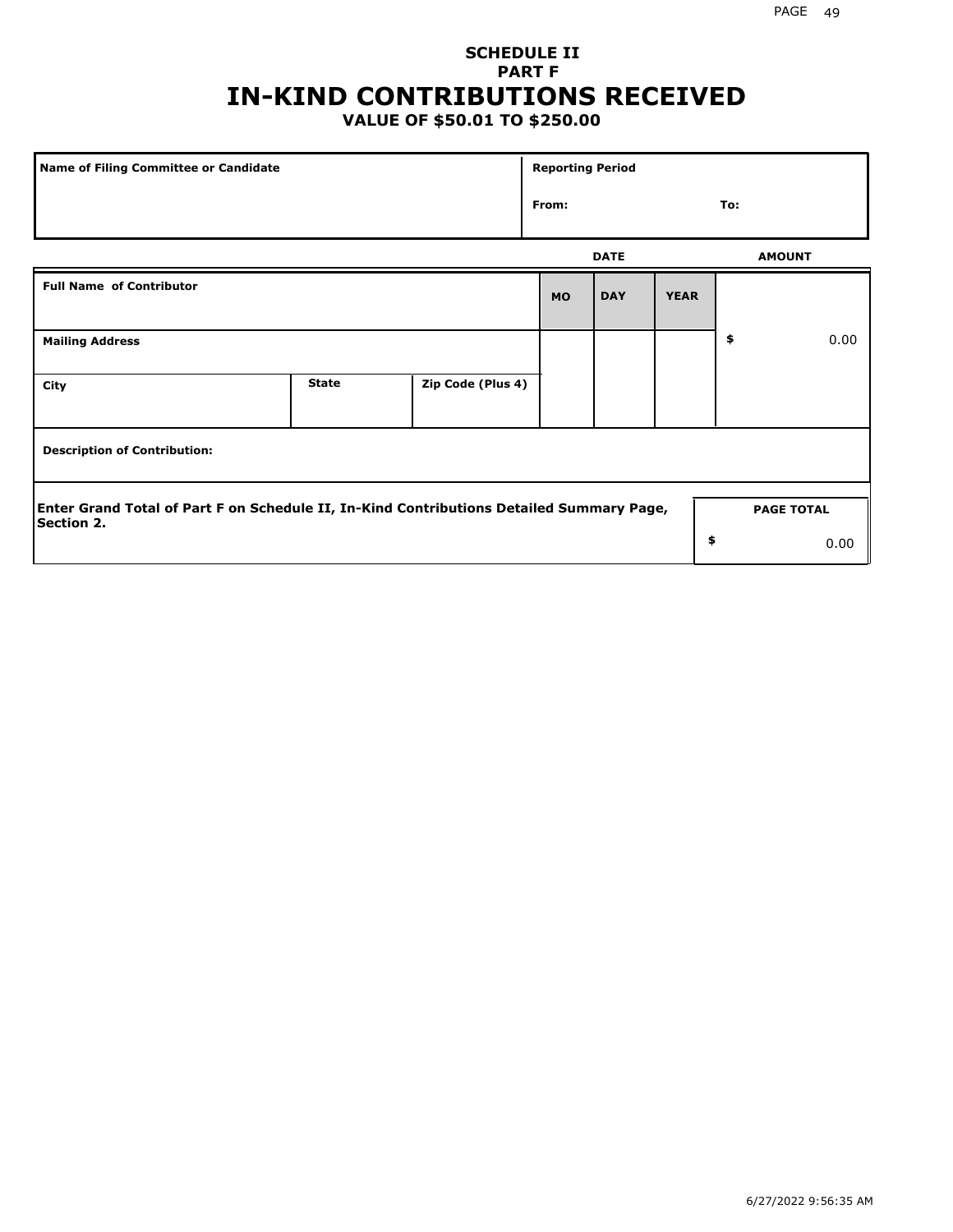### **SCHEDULE II PART G IN-KIND CONTRIBUTIONS RECEIVED VALUE OVER \$250.00**

| Name of Filing Committee or Candidate                                 |              |      |                  | <b>Reporting Period</b> |       |                   |               |             |    |                                    |
|-----------------------------------------------------------------------|--------------|------|------------------|-------------------------|-------|-------------------|---------------|-------------|----|------------------------------------|
|                                                                       |              |      |                  |                         | From: |                   |               | To:         |    |                                    |
|                                                                       |              |      |                  |                         |       |                   | <b>DATE</b>   |             |    | <b>AMOUNT</b>                      |
| <b>Full Name of Contributor</b>                                       |              |      |                  |                         |       | <b>MO</b>         | <b>DAY</b>    | <b>YEAR</b> |    |                                    |
| <b>Mailing Address</b>                                                |              |      |                  |                         |       |                   |               |             | \$ | 0.00                               |
| City                                                                  | <b>State</b> |      | Zip Code(Plus 4) |                         |       |                   |               |             |    |                                    |
| <b>Employer of Contributor</b>                                        |              |      |                  |                         |       | <b>Occupation</b> |               |             |    |                                    |
| <b>Employer Mailing Address/Principal Place of</b><br><b>Business</b> |              | City |                  | <b>State</b>            |       | 4)                | Zip Code(Plus |             |    | <b>Description of Contribution</b> |

| Enter Grand Total of Part G on Schedule II, In-Kind Contributions Detailed |  | <b>PAGE TOTAL</b> |
|----------------------------------------------------------------------------|--|-------------------|
| <b>Summary Page, Section 3.</b>                                            |  | 0.00              |
|                                                                            |  |                   |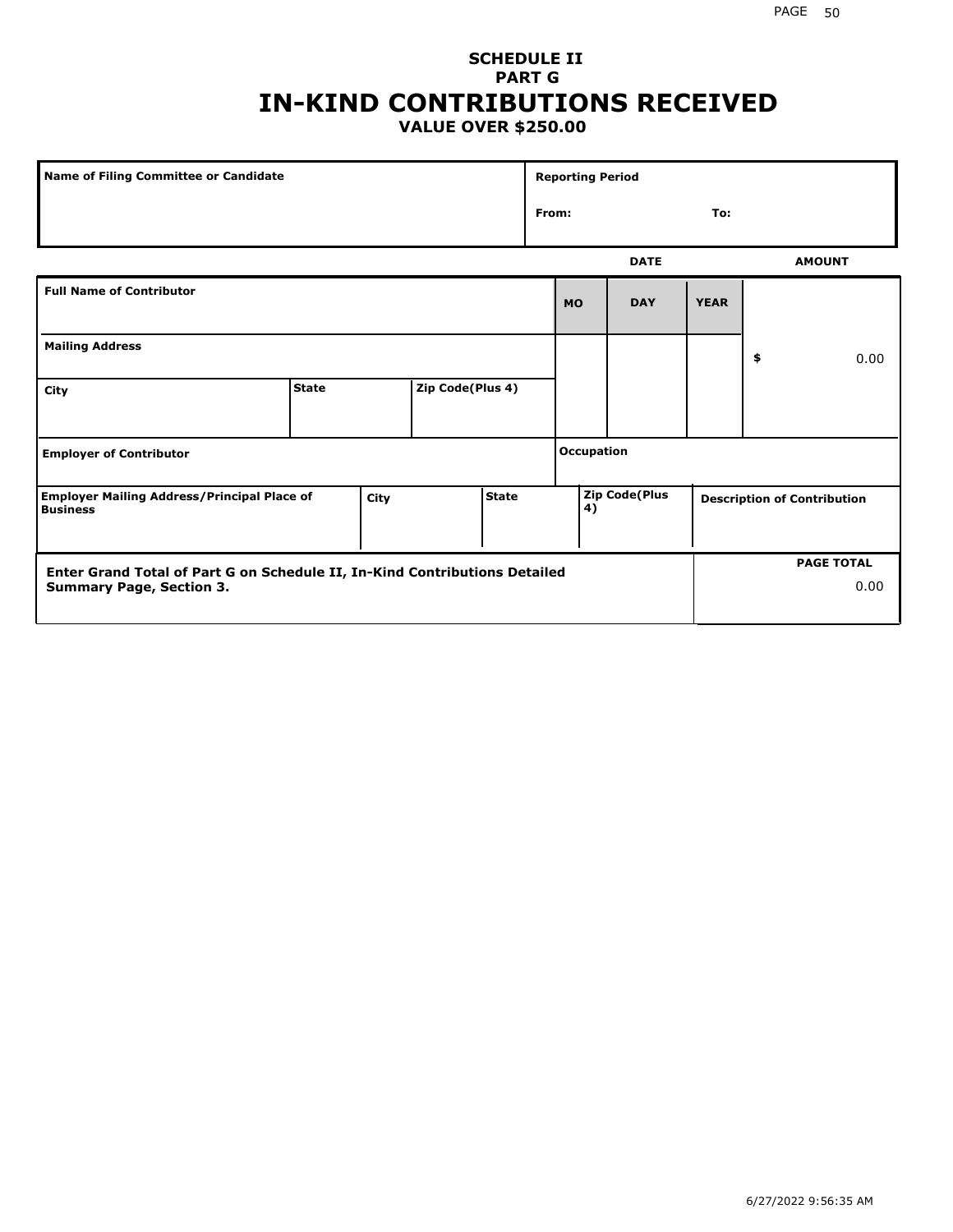## **SCHEDULE III STATEMENT OF EXPENDITURES**

| <b>Name of Filing Committee or Candidate</b>                             |                    |                            |           | <b>Reporting Period</b>                                                |             |     |           |  |
|--------------------------------------------------------------------------|--------------------|----------------------------|-----------|------------------------------------------------------------------------|-------------|-----|-----------|--|
| PLANNED PARENTHOOD PA INC                                                |                    |                            | From      |                                                                        | 5/17/2016   | To: | 9/19/2016 |  |
|                                                                          |                    |                            |           | <b>DATE</b>                                                            |             |     |           |  |
| <b>To Whom Paid</b><br>Planned Parenthood Keystone                       |                    |                            |           | <b>DAY</b>                                                             | <b>YEAR</b> |     |           |  |
| <b>Mailing Address</b><br>PO Box 813                                     |                    |                            | 5         | 18                                                                     | 2016        | \$  | 0.72      |  |
| <b>State</b><br>Zip Code (Plus 4)<br>City<br>Trexlertown<br>PA<br>18087  |                    |                            |           | <b>Description of Expenditure</b><br>List rental names                 |             |     |           |  |
| <b>To Whom Paid</b><br>Planned Parenthood Southeastern PA                |                    |                            | <b>MO</b> | <b>DAY</b>                                                             | <b>YEAR</b> |     |           |  |
| <b>Mailing Address</b><br>1144 Locust Street                             |                    |                            | 5         | 20                                                                     | 2016        | \$  | 8.71      |  |
| <b>State</b><br>Zip Code (Plus 4)<br>City<br>Philadelphia<br>PA<br>19107 |                    |                            |           | <b>Description of Expenditure</b><br>List Rental Names                 |             |     |           |  |
| <b>To Whom Paid</b><br>Friends of Frank Dermody                          |                    |                            | <b>MO</b> | <b>DAY</b>                                                             | <b>YEAR</b> |     |           |  |
| <b>Mailing Address</b><br>PO Box 202033                                  |                    |                            | 6         | 1                                                                      | 2016        | \$  | 500.00    |  |
| City<br>Harrisburg                                                       | <b>State</b><br>PA | Zip Code (Plus 4)<br>17120 | Donation  | <b>Description of Expenditure</b>                                      |             |     |           |  |
| <b>To Whom Paid</b><br>Sergio Figueroa                                   |                    |                            | <b>MO</b> | <b>DAY</b>                                                             | <b>YEAR</b> |     |           |  |
| <b>Mailing Address</b><br>Unknown                                        |                    |                            | 6         | 6                                                                      | 2016        | \$  | 250.00    |  |
| City<br>Unknown                                                          | <b>State</b><br>PA | Zip Code (Plus 4)<br>17102 |           | <b>Description of Expenditure</b><br>Performer for Event-Paid at event |             |     |           |  |
| <b>To Whom Paid</b><br>Kennedy Printing Company                          |                    |                            | <b>MO</b> | <b>DAY</b>                                                             | <b>YEAR</b> |     |           |  |
| <b>Mailing Address</b><br>5534 Baltimore Avenue                          |                    |                            | 6         | 6                                                                      | 2016        | \$  | 704.83    |  |
| City<br>Philadelphia                                                     | <b>State</b><br>PA | Zip Code (Plus 4)<br>19143 | Printing  | <b>Description of Expenditure</b>                                      |             |     |           |  |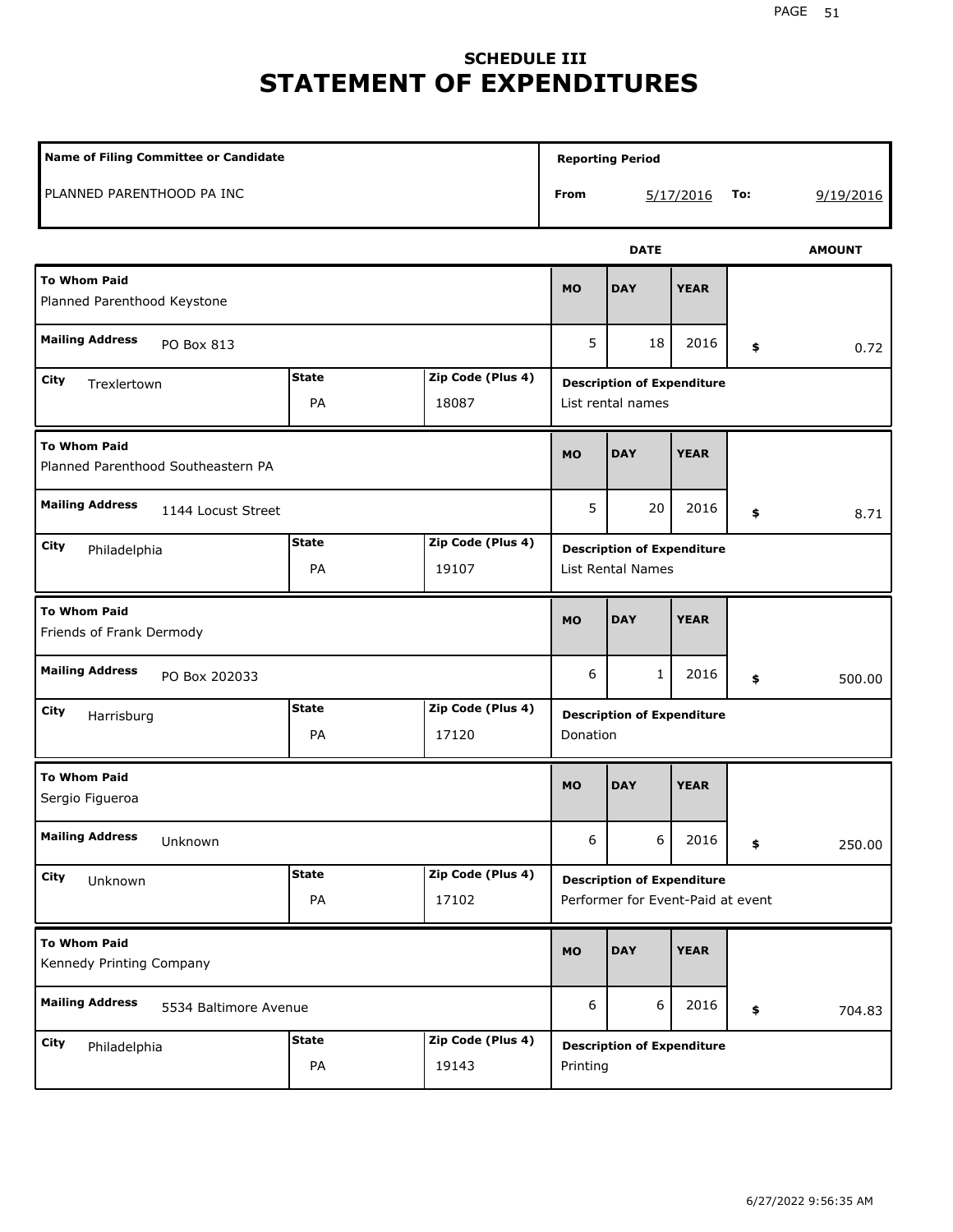| <b>To Whom Paid</b><br>Planned Parenthood PA Advocates |                   |              |                   |                | <b>DAY</b>                                                            | <b>YEAR</b> |                |
|--------------------------------------------------------|-------------------|--------------|-------------------|----------------|-----------------------------------------------------------------------|-------------|----------------|
| <b>Mailing Address</b>                                 | 1514 N 2nd Street |              |                   |                |                                                                       |             | \$<br>102.13   |
| City                                                   |                   | <b>State</b> | Zip Code (Plus 4) |                |                                                                       |             |                |
| Harrisburg<br>PA<br>17102                              |                   |              |                   |                | <b>Description of Expenditure</b><br>PAC portion of office allocation |             |                |
| <b>To Whom Paid</b><br>Planned Parenthood PA Advocates |                   |              |                   | <b>MO</b>      | <b>DAY</b>                                                            | <b>YEAR</b> |                |
| <b>Mailing Address</b><br>1514 N 2nd Street            |                   |              |                   | 6              | 21                                                                    | 2016        | \$<br>3,009.39 |
| City<br>Harrisburg                                     |                   | <b>State</b> | Zip Code (Plus 4) |                | <b>Description of Expenditure</b>                                     |             |                |
|                                                        |                   | PA           | 17102             |                | PAC portion of salary allocation                                      |             |                |
| <b>To Whom Paid</b><br>Planned Parenthood PA Advocates |                   |              |                   | <b>MO</b>      | <b>DAY</b>                                                            | <b>YEAR</b> |                |
| <b>Mailing Address</b>                                 | 1514 N 2nd Street |              |                   | 6              | 21                                                                    | 2016        | \$<br>330.13   |
| City<br>Harrisburg                                     |                   | <b>State</b> | Zip Code (Plus 4) |                | <b>Description of Expenditure</b>                                     |             |                |
|                                                        |                   | PA           | 17102             |                | PAC portion of salary allocation                                      |             |                |
|                                                        |                   |              |                   |                |                                                                       |             |                |
| <b>To Whom Paid</b><br>Planned Parenthood PA Advocates |                   |              |                   | <b>MO</b>      | <b>DAY</b>                                                            | <b>YEAR</b> |                |
| <b>Mailing Address</b>                                 | 1514 N 2nd Street |              |                   | $\overline{7}$ | $\mathbf{1}$                                                          | 2016        | \$<br>102.13   |
| City                                                   |                   | <b>State</b> | Zip Code (Plus 4) |                |                                                                       |             |                |
| Harrisburg                                             |                   | PA           | 17102             |                | <b>Description of Expenditure</b><br>PAC portion of office allocation |             |                |
| <b>To Whom Paid</b><br>Planned Parenthood PA Advocates |                   |              |                   | <b>MO</b>      | <b>DAY</b>                                                            | <b>YEAR</b> |                |
| <b>Mailing Address</b>                                 | 1514 N 2nd Street |              |                   | $\overline{7}$ | 1                                                                     | 2016        | \$<br>3,397.74 |
| City                                                   |                   | <b>State</b> | Zip Code (Plus 4) |                |                                                                       |             |                |
| Harrisburg                                             |                   | PA           | 17102             |                | <b>Description of Expenditure</b><br>PAC portion of staff time        |             |                |
| <b>To Whom Paid</b><br>Planned Parenthood PA Advocates |                   |              |                   | <b>MO</b>      | <b>DAY</b>                                                            | <b>YEAR</b> |                |
| <b>Mailing Address</b>                                 | 1514 N 2nd Street |              |                   | $\overline{7}$ | 1                                                                     | 2016        | \$<br>14.28    |
| City<br>Harrisburg                                     |                   | <b>State</b> | Zip Code (Plus 4) |                | <b>Description of Expenditure</b>                                     |             |                |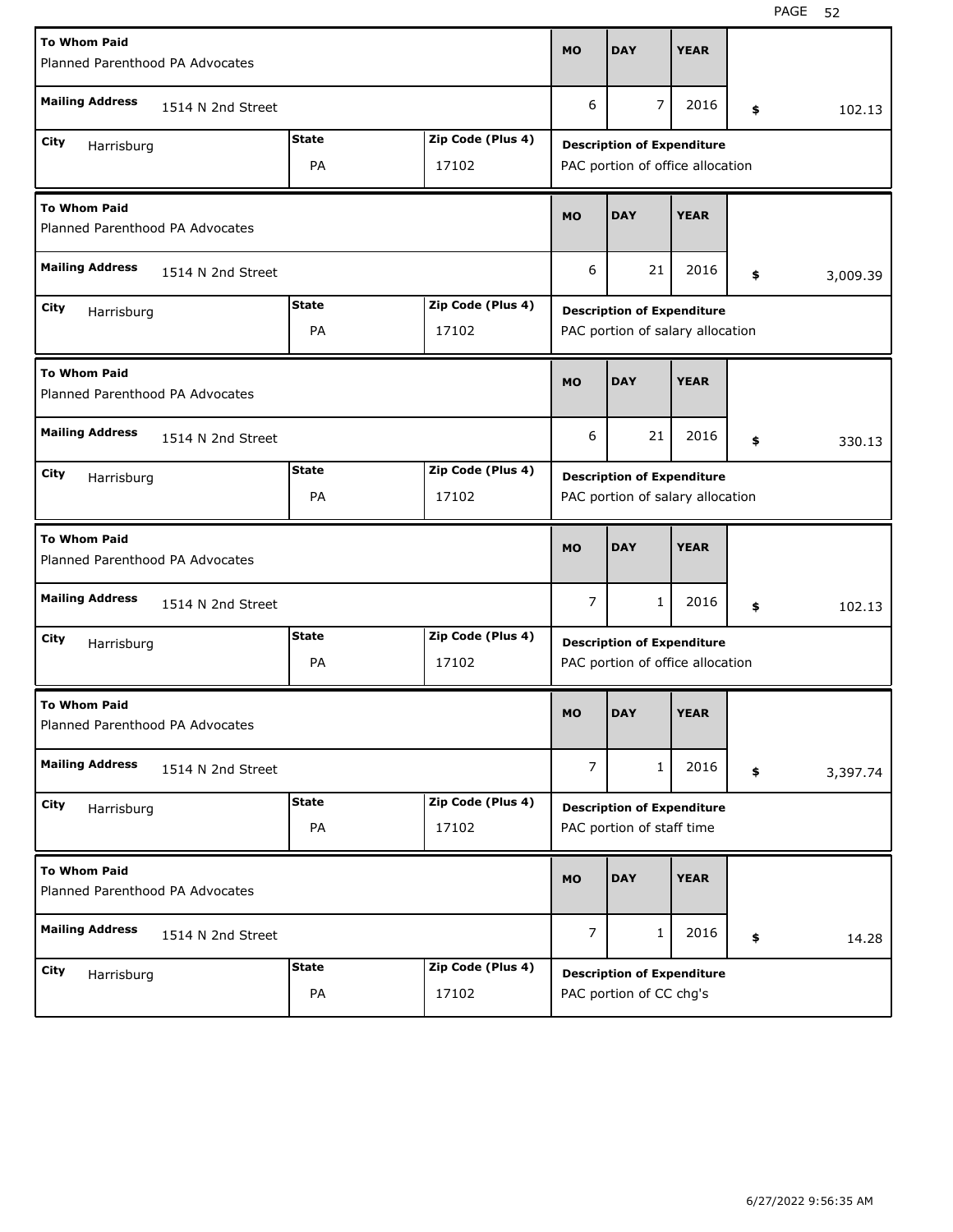| <b>To Whom Paid</b>                                    |                   |              |                   |           |                                                              |             |                |
|--------------------------------------------------------|-------------------|--------------|-------------------|-----------|--------------------------------------------------------------|-------------|----------------|
| Planned Parenthood PA Advocates                        |                   |              |                   |           | <b>DAY</b>                                                   | <b>YEAR</b> |                |
| <b>Mailing Address</b>                                 | 1514 N 2nd Street |              |                   | 8         | 1                                                            | 2016        | \$<br>1,599.39 |
| City<br>Harrisburg                                     |                   | <b>State</b> | Zip Code (Plus 4) |           | <b>Description of Expenditure</b>                            |             |                |
| PA<br>17102                                            |                   |              |                   |           | PAC portion of salary allocation                             |             |                |
| <b>To Whom Paid</b><br>Planned Parenthood PA Advocates |                   |              |                   |           | <b>DAY</b>                                                   | <b>YEAR</b> |                |
| <b>Mailing Address</b><br>1514 N 2nd Street            |                   |              |                   | 8         | 2                                                            | 2016        | \$<br>102.13   |
| City<br>Harrisburg                                     |                   | <b>State</b> | Zip Code (Plus 4) |           | <b>Description of Expenditure</b>                            |             |                |
|                                                        |                   | PA           | 17102             |           | PAC portion of office allocation                             |             |                |
| <b>To Whom Paid</b><br>Planned Parenthood PA Advocates |                   |              |                   | <b>MO</b> | <b>DAY</b>                                                   | <b>YEAR</b> |                |
| <b>Mailing Address</b>                                 | 1514 N 2nd Street |              |                   |           |                                                              | 2016        | \$<br>1,675.98 |
| City<br>Harrisburg                                     |                   | <b>State</b> | Zip Code (Plus 4) |           | <b>Description of Expenditure</b>                            |             |                |
|                                                        |                   | PA           | 17102             |           | PAC portion of staff time                                    |             |                |
|                                                        |                   |              |                   |           |                                                              |             |                |
| <b>To Whom Paid</b><br>Planned Parenthood PA Advocates |                   |              |                   | <b>MO</b> | <b>DAY</b>                                                   | <b>YEAR</b> |                |
| <b>Mailing Address</b>                                 | 1514 N 2nd Street |              |                   | 8         | 22                                                           | 2016        | \$<br>41.07    |
| City                                                   |                   | <b>State</b> | Zip Code (Plus 4) |           |                                                              |             |                |
| Harrisburg                                             |                   | PA           | 17102             |           | <b>Description of Expenditure</b><br>PAC portion of CC chg's |             |                |
| <b>To Whom Paid</b><br>Planned Parenthood PA Advocates |                   |              |                   | <b>MO</b> | <b>DAY</b>                                                   | <b>YEAR</b> |                |
| <b>Mailing Address</b>                                 | 1514 N 2nd Street |              |                   | 8         | 22                                                           | 2016        | \$<br>1,852.64 |
| City                                                   |                   | <b>State</b> | Zip Code (Plus 4) |           |                                                              |             |                |
| Harrisburg                                             |                   | PA           | 17102             |           | <b>Description of Expenditure</b><br>PAC portion of CC chg's |             |                |
| <b>To Whom Paid</b><br>Planned Parenthood PA Advocates |                   |              |                   | <b>MO</b> | <b>DAY</b>                                                   | <b>YEAR</b> |                |
| <b>Mailing Address</b>                                 | 1514 N 2nd Street |              |                   | 9         | 1                                                            | 2016        | \$<br>102.13   |
| City<br>Harrisburg                                     |                   | <b>State</b> | Zip Code (Plus 4) |           | <b>Description of Expenditure</b>                            |             |                |

۰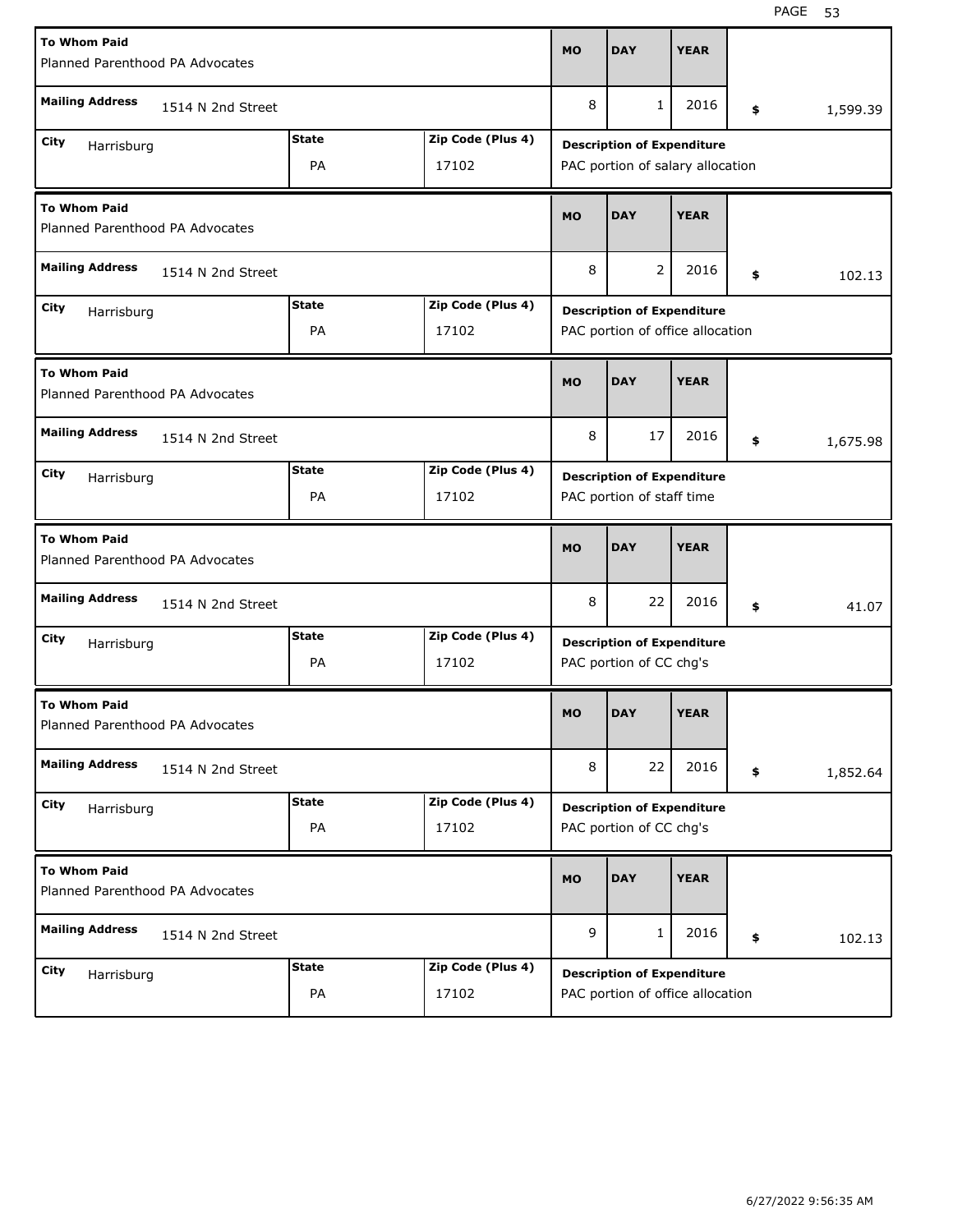| <b>To Whom Paid</b><br>Planned Parenthood PA Advocates                   |                                                  |                    |                            |           | <b>DAY</b>                                                     | <b>YEAR</b> |                |
|--------------------------------------------------------------------------|--------------------------------------------------|--------------------|----------------------------|-----------|----------------------------------------------------------------|-------------|----------------|
| <b>Mailing Address</b>                                                   | 1514 N 2nd Street                                |                    |                            | 9         | $\mathbf{1}$                                                   | 2016        | \$<br>2,442.97 |
| <b>State</b><br>Zip Code (Plus 4)<br>City<br>Harrisburg<br>PA<br>17102   |                                                  |                    |                            |           | <b>Description of Expenditure</b><br>PAC portion of staff time |             |                |
| <b>To Whom Paid</b><br>Capital Support Service                           |                                                  |                    |                            |           | <b>DAY</b>                                                     | <b>YEAR</b> |                |
| <b>Mailing Address</b><br>PO Box 953                                     |                                                  |                    |                            | 6         | 16                                                             | 2016        | \$<br>780.61   |
| <b>State</b><br>Zip Code (Plus 4)<br>City<br>Harrisburg<br>PA<br>17108   |                                                  |                    |                            | Printing  | <b>Description of Expenditure</b>                              |             |                |
| <b>To Whom Paid</b><br>Friends of Jared Solomon                          |                                                  |                    |                            |           | <b>DAY</b>                                                     | <b>YEAR</b> |                |
| <b>Mailing Address</b><br>6601 Rutland Street                            |                                                  |                    |                            |           | 20                                                             | 2016        | \$<br>250.00   |
| <b>State</b><br>Zip Code (Plus 4)<br>City<br>Philadelphia<br>PA<br>19149 |                                                  |                    |                            | Donation  | <b>Description of Expenditure</b>                              |             |                |
| <b>To Whom Paid</b><br>Breanna Datesman                                  |                                                  |                    |                            | <b>MO</b> | <b>DAY</b>                                                     | <b>YEAR</b> |                |
| <b>Mailing Address</b>                                                   | 1514 N 2nd Street                                |                    |                            | 6         | 21                                                             | 2016        | \$<br>56.10    |
| City<br>Harrisburg                                                       | Zip Code (Plus 4)<br><b>State</b><br>PA<br>17102 |                    |                            |           |                                                                |             |                |
|                                                                          |                                                  |                    |                            |           | <b>Description of Expenditure</b><br>Expense Reimbursement     |             |                |
| <b>To Whom Paid</b><br>Citizens for Hughes                               |                                                  |                    |                            | <b>MO</b> | <b>DAY</b>                                                     | <b>YEAR</b> |                |
| <b>Mailing Address</b>                                                   | 4950 Parkside Avenue, Ste 106                    |                    |                            | 6         | 30                                                             | 2016        | \$<br>500.00   |
| City<br>Philadelphia                                                     |                                                  | <b>State</b><br>PA | Zip Code (Plus 4)<br>19131 | Donation  | <b>Description of Expenditure</b>                              |             |                |
| <b>To Whom Paid</b><br>Dani Fresh                                        |                                                  |                    |                            | <b>MO</b> | <b>DAY</b>                                                     | <b>YEAR</b> |                |
| <b>Mailing Address</b>                                                   | 1839 N Green Street Apt 208                      |                    |                            | 7         | 5                                                              | 2016        | \$<br>100.00   |

H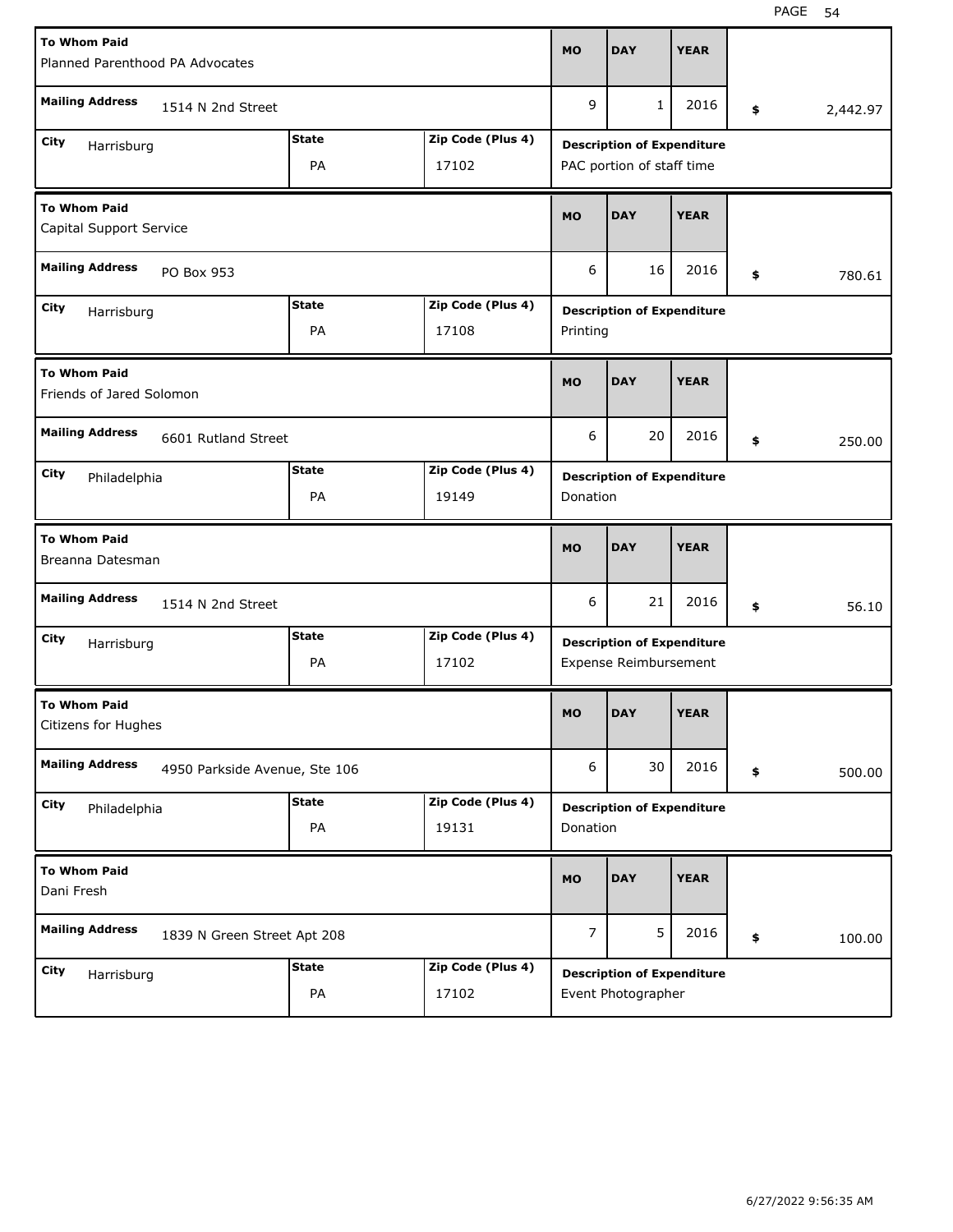| <b>To Whom Paid</b><br>Capital Support Service                  |                     |              |                   |           | <b>DAY</b>                                                            | <b>YEAR</b> |                |
|-----------------------------------------------------------------|---------------------|--------------|-------------------|-----------|-----------------------------------------------------------------------|-------------|----------------|
| <b>Mailing Address</b>                                          | PO Box 953          |              |                   | 7         | 25                                                                    | 2016        | \$<br>170.50   |
| City<br>Harrisburg                                              |                     | <b>State</b> | Zip Code (Plus 4) |           | <b>Description of Expenditure</b>                                     |             |                |
| PA<br>17108                                                     |                     |              |                   |           | Printing                                                              |             |                |
| <b>To Whom Paid</b><br>Committe to Elect Leanne Krueger-Braneky |                     |              |                   |           | <b>DAY</b>                                                            | <b>YEAR</b> |                |
| <b>Mailing Address</b>                                          | PO Box 22           |              |                   | 8         | 3                                                                     | 2016        | \$<br>250.00   |
| <b>State</b><br>Zip Code (Plus 4)<br>City<br>Swarthmore         |                     |              |                   |           | <b>Description of Expenditure</b>                                     |             |                |
|                                                                 |                     | PA           | 19081             | Donation  |                                                                       |             |                |
| <b>To Whom Paid</b><br>SPB Strategies                           |                     |              |                   |           | <b>DAY</b>                                                            | <b>YEAR</b> |                |
| <b>Mailing Address</b>                                          | 344 West Penn Place |              |                   |           |                                                                       | 2016        | \$<br>4,000.00 |
| City<br>Pittsburgh                                              |                     | <b>State</b> | Zip Code (Plus 4) |           | <b>Description of Expenditure</b>                                     |             |                |
|                                                                 |                     | PA           | 15224             |           | Consulting Fee                                                        |             |                |
|                                                                 |                     |              |                   |           |                                                                       |             |                |
| <b>To Whom Paid</b><br>Planned parenthood PA Advocates          |                     |              |                   | <b>MO</b> | <b>DAY</b>                                                            | <b>YEAR</b> |                |
| <b>Mailing Address</b>                                          | 1514 N 2nd Street   |              |                   | 8         | 10                                                                    | 2016        | \$<br>1,307.41 |
| City                                                            |                     | <b>State</b> | Zip Code (Plus 4) |           |                                                                       |             |                |
| Harrisburg                                                      |                     | PA           | 17102             |           | <b>Description of Expenditure</b><br>PAC portion of salary allocation |             |                |
| <b>To Whom Paid</b><br>Capital Support Service                  |                     |              |                   | <b>MO</b> | <b>DAY</b>                                                            | <b>YEAR</b> |                |
| <b>Mailing Address</b>                                          | PO Box 953          |              |                   | 8         | 18                                                                    | 2016        | \$<br>264.76   |
| City                                                            |                     | <b>State</b> | Zip Code (Plus 4) |           |                                                                       |             |                |
| harrisburg                                                      |                     | PA           | 17108             | printing  | <b>Description of Expenditure</b>                                     |             |                |
| <b>To Whom Paid</b><br>Wells Fargo                              |                     |              |                   | <b>MO</b> | <b>DAY</b>                                                            | <b>YEAR</b> |                |
| <b>Mailing Address</b>                                          | Unknown             |              |                   | 8         | 22                                                                    | 2016        | \$<br>31.00    |
| City<br>Harrisburg                                              |                     | <b>State</b> | Zip Code (Plus 4) |           | <b>Description of Expenditure</b>                                     |             |                |